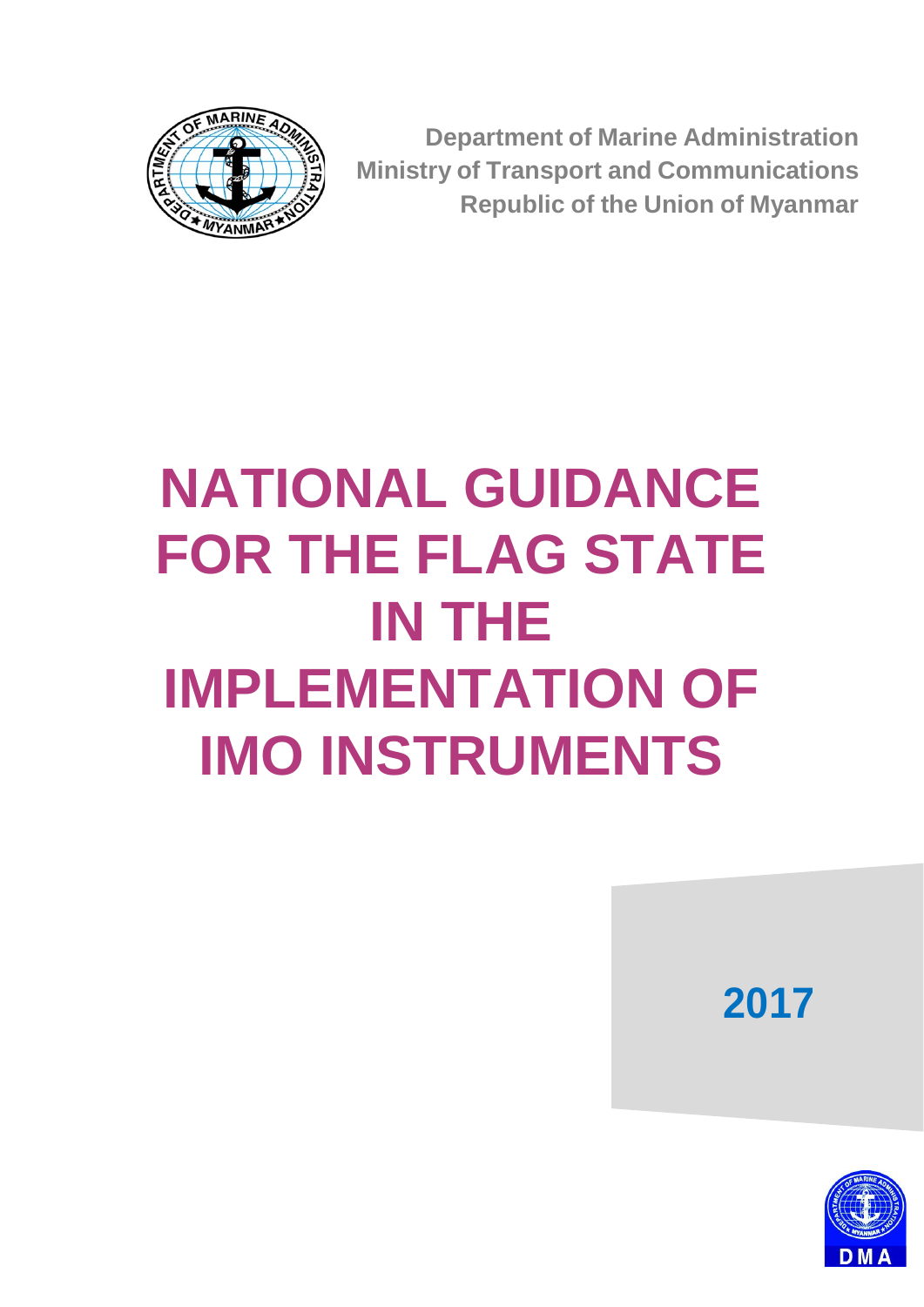#### **Introduction**

- 1. This National Guidance for Flag State in the Implementation of IMO instruments applies to all Myanmar flagged ships, in particular to ships engaged on international voyages.
- 2. The Flag State Surveyors will carry out periodical Flag State Inspection in accordance with the relevant requirements of IMO instruments and National Law.
- 3. Department of Marine Administration will carry out review and evaluation for the effectiveness of the Flag State Implementation taking into account the findings of Inspections.
- 4. This National Guidance for Flag State in the Implementation of IMO instruments is set out on  $2<sup>nd</sup>$  October 2017 according to the Notification 2/2017 in the exercise of the power of Section 294(B), paragraph (b) of Myanmar Merchant Shipping Act 1923, as amended.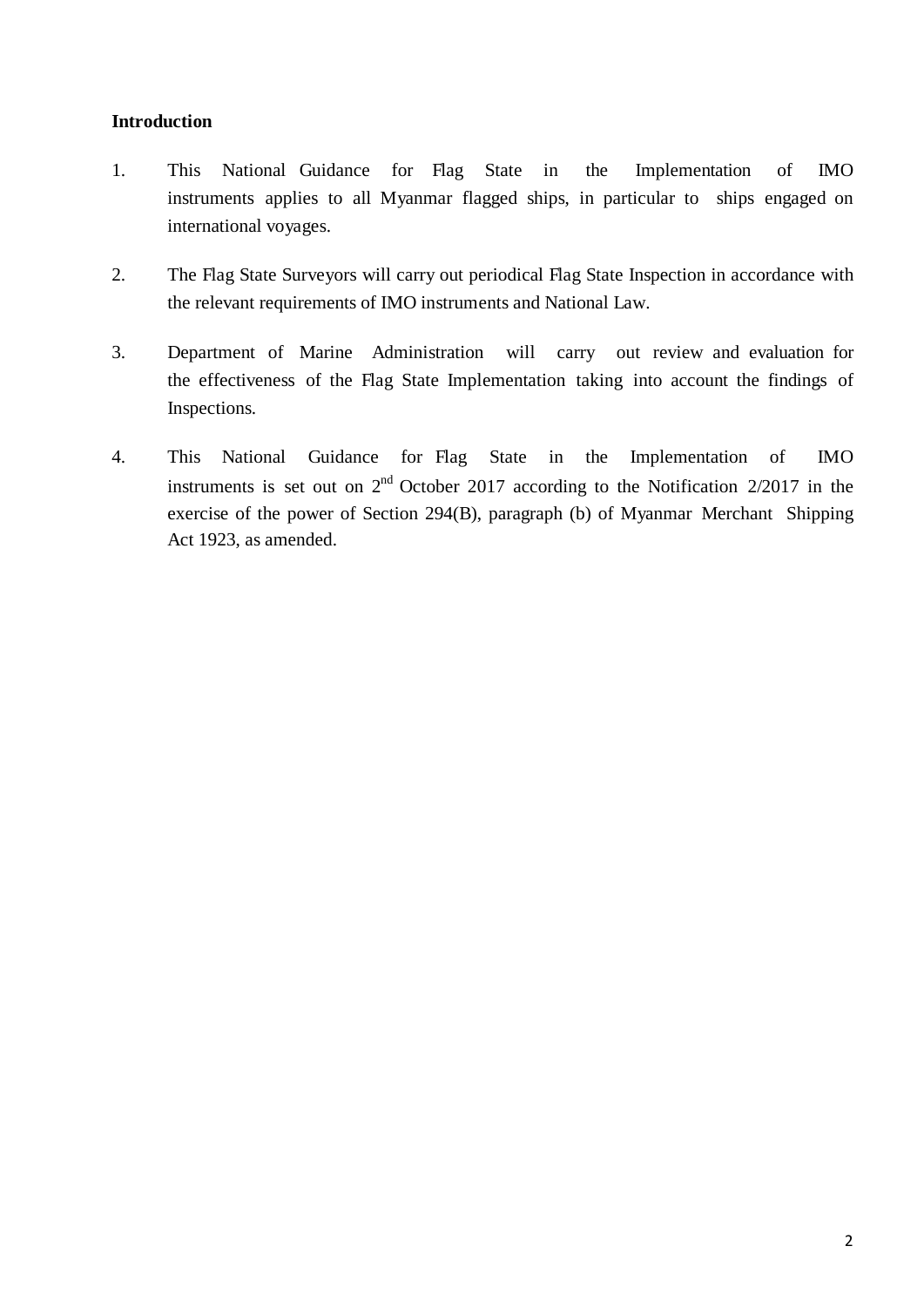# **NATIONAL GUIDANCE FOR FLAG STATE IN THE IMPLEMENTATION OF IMO INSTRUMENTS**

# **CONTENTS**

| $\mathbf{1}$ | General                                                                                  |                |
|--------------|------------------------------------------------------------------------------------------|----------------|
| 1.1          | Definitions                                                                              | 3              |
| 1.2          | Objectives of Flag state inspections                                                     | 3              |
| 1.3          | Application                                                                              | $\overline{4}$ |
| 1.4          | Responsibilities                                                                         | $\overline{4}$ |
| 2.           | Types of Inspections and Flag State Inspections                                          |                |
| 2.1          | Types of Inspections                                                                     | $\tau$         |
| 2.2          | <b>Flag State Inspections process</b>                                                    | 7              |
| 2.3          | Conduct of Inspection                                                                    | 8              |
| 2.4          | <b>Completion of Flag State Inspection Report</b>                                        | 23             |
| 2.5          | Detention of ships                                                                       | 23             |
| 3.           | Enforcement                                                                              | 25             |
| 4.           | <b>Evaluation and Review</b>                                                             | 27             |
| 5.           | Recognized Organizations under the International Instruments                             | 27             |
| 6.           | Find for Breach of Respective Convention                                                 | 27             |
| 7.           | Appeal                                                                                   | 27             |
|              | Annex-1 : GUIDANCE TO ASSIST FLAG STATES IN THE SELF-<br>ASSESSMENT OF THEIR PERFORMANCE | 28             |
|              | <b>Annex-2:CRITERIA AND PERFORMANCE INDICATORS FOR</b>                                   | 38             |
|              | THE SELF-ASSESSMENT OF FLAG STATE                                                        |                |
|              | <b>PERFORMANCE</b>                                                                       |                |
|              | <b>Annex-3: FLAG STATE INSPECTION REPORT</b>                                             | 40             |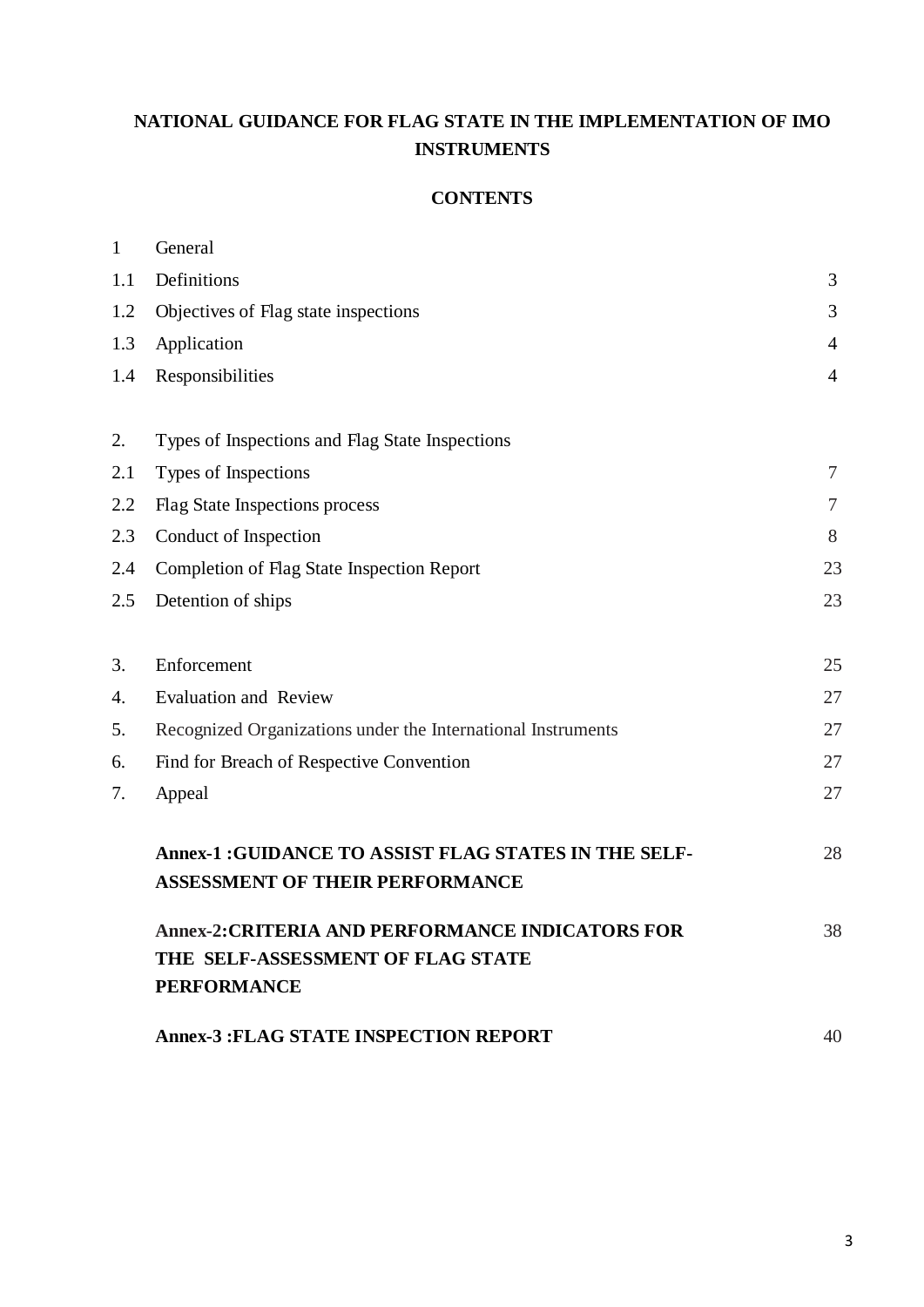# **NATIONAL GUIDANCE FOR FLAG STATE IN THE IMPLEMENTATION OF IMO INSTRUMENTS**

# **1. GENERAL**

# **1.1 Definitions**

**1.1.1 Administration** means Department of Marine Administration (DMA) for performance of executive duties.

**1.1.2 Survey** means Flag State Surveyor who conducts Flag State Inspection.

**1.1.3 Inspection** means A visit on board a ship to inspect validity of the relevant certificates, other documents, and the overall condition of the ship, its equipment and crew in compliance with IMO mandatory instruments and National law.

**1.1.4 Recognized Organization or RO** means a organization which has been authorized by the Administration to provide the necessary statutory services and certification to Myanmar flagged ships and meets the relevant conditions set forth by resolution A.739(18) as amended by resolution MSC.208(81) and resolution A.789(19).

**1.1.5 Company** means the owner of the ship or any other organization or person such as the manager, or the bareboat charterer, who has assumed the responsibility for operation of the ship from the owner of the ship and who on assuming such responsibility has agreed to take over all duties and responsibilities imposed by the International Safety Management Code.

**1.1.6 Safety management system** means a structured and documented system enabling Company personnel to implement effectively the Company safety and environmental protection policy.

**1.1.7 Deficiency** means a condition found not to be in compliance with the requirements of the relevant convention.

# **1.2 Objectives of Flag state inspections**

- **.1** Ensure that Myanmar flagged ships are well maintained and safely operated,
- **.2** Enforce high standard of compliance with international and national rules and standards for Myanmar flagged ships,
- **.3** Verify the actual condition of Myanmar flagged ships conform to the certificates onboard. The scope of the verification includes;
	- .1 Hull and machineries including equipment on deck if any,
	- .2 Safety management,
	- .3 Security systems and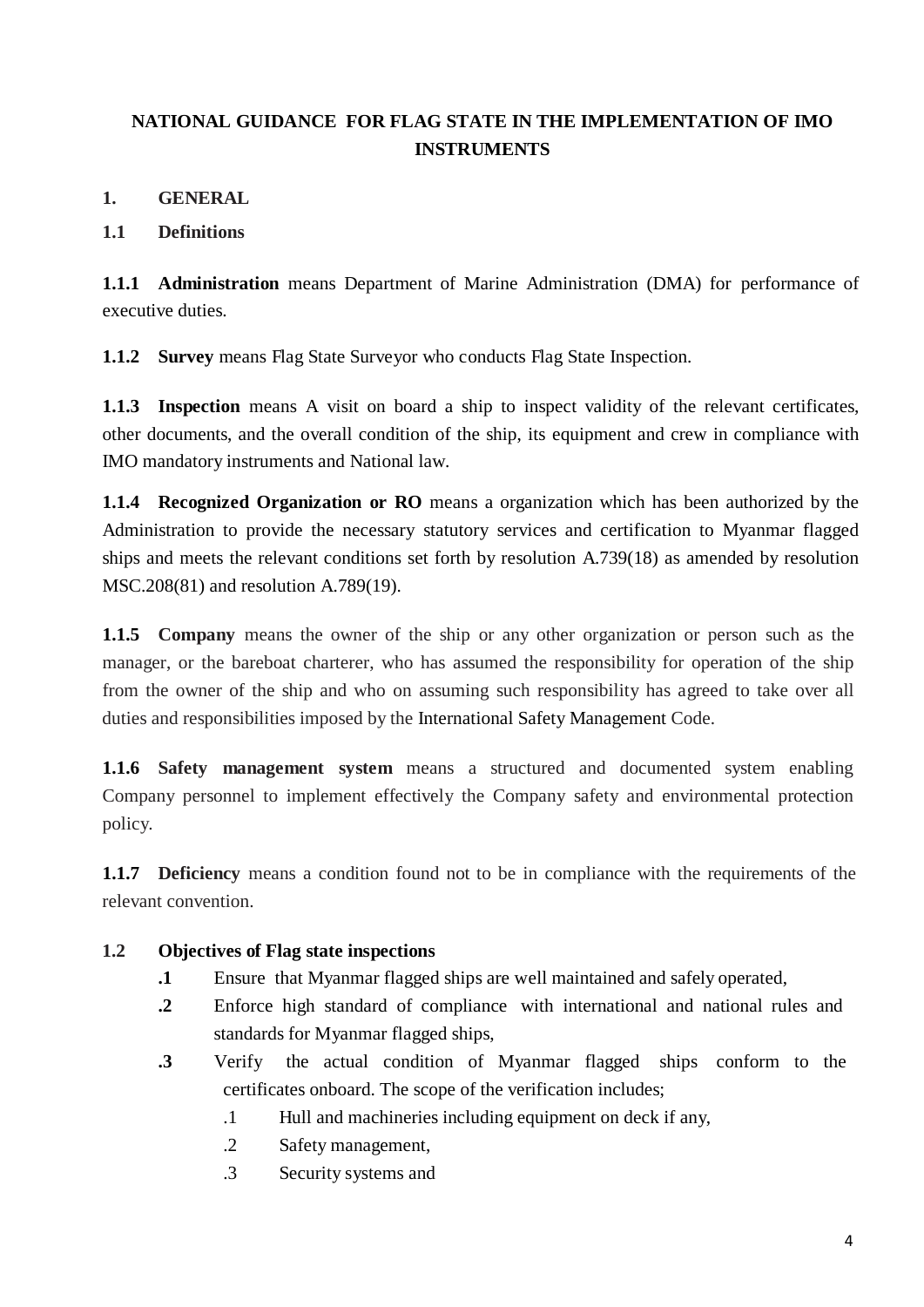- .4 Manning level
- **.4** Ensure that the ship's crew can effectively;
	- .1 Co-operate their activities in an emergency situation,
	- .2 Perform functions vital to safety and
	- .3 Prevent or mitigate pollution
- **.5** Monitor the work performed by recognized organizations and nominated surveyors acting on behalf of the DMA.

# **1.3 Application**

The requirements of this Guidance shall be applies to all Myanmar flagged ships, in particular to ships engaged on international voyages.

# **1.4 Responsibilities**

**1.4.1.** The **Director General** is responsible for the overall in – charge of the implementation of this procedure. The Deputy Director General (Tech) is responsible for the absence of Director General or when delegated by Director General.

# **1.4.2.** The **Respective Director** is responsible for

- **.1** decision on policy matters, the close monitoring and the improvement of the process,
- **.2** the assignment of any available surveyor,
- **.3** the advice as requested by the surveyor or the guidance which is required to provide the surveyor as he deem whenever necessary,
- **.4** reporting of the surveyor outcome to Director General as necessary,
- **.5** the safe keeping of the audit records,
- **.6** the proposal for the amendment of this procedure as and when required,
- **.7** delegation to the Respective Deputy Director at his absence.

# **1.4.3. Flag State Surveyors**

- **.1** Flag State surveyors shall have the following requirements;
	- .1 holding Deck Officer Class I Master (FG) and 3 years minimum sea service as an officer, including minimum 1 year at Management level.
	- .2 holding Engineer Officer Class 1 Chief Engineer Officer (FG) and 3 years minimum sea service as an officer, including minimum 1 year at Management level.
- **.2** The Administration shall ensure that individual surveyors have working knowledge and practical experience in those subject areas pertaining to their normal duties. Additionally, to assist individual surveyors in the conduct of duties outside of their normal assignments, the Flag State shall ensure ready access to expertise in the following areas, as necessary: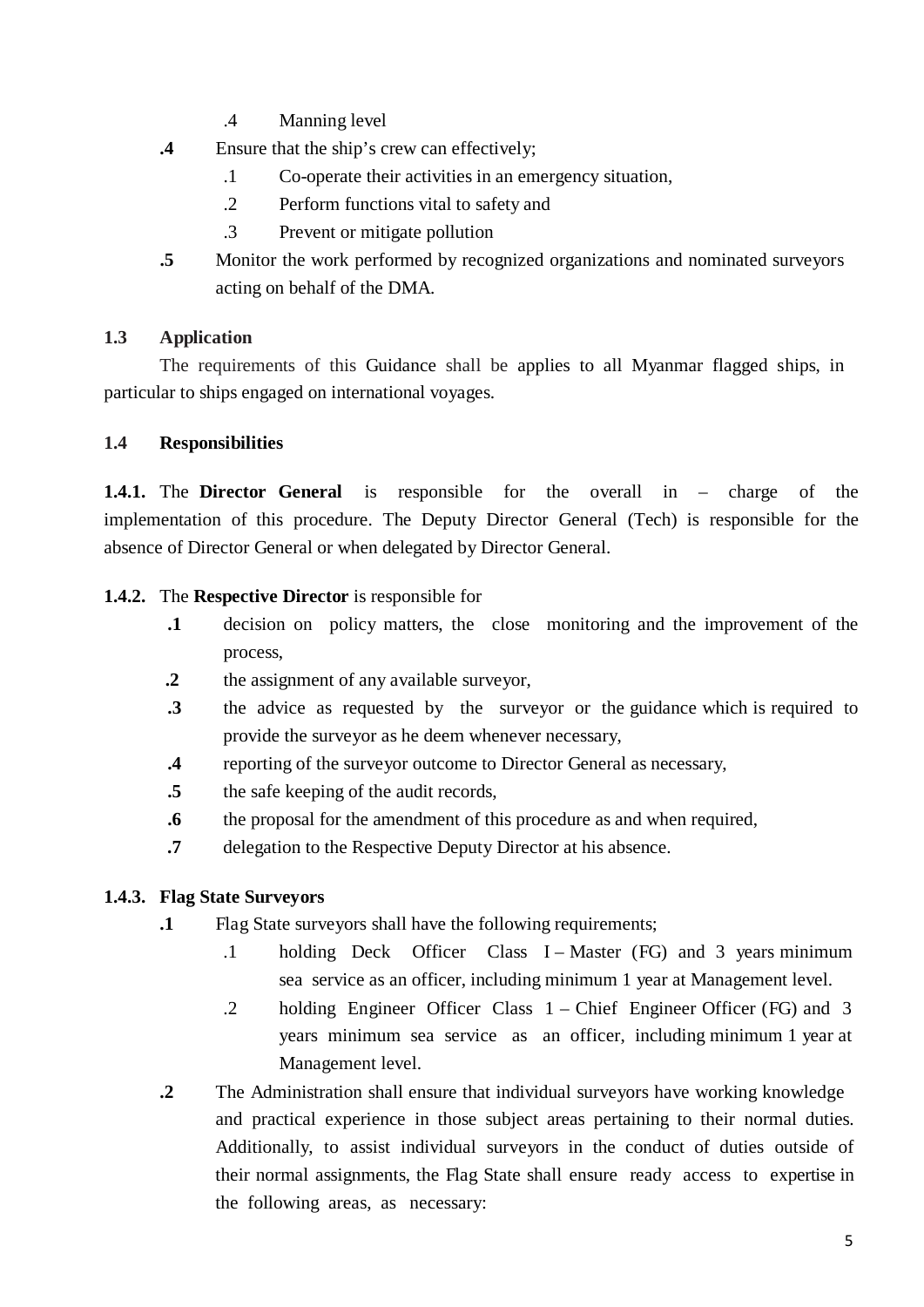- .1 all aspects of the IMO conventions;
- .2 all aspects of national laws, notifications and directives;
- .3 hull fit-up and repair;
- .4 welding and hot work safety;
- .5 non-destructive testing;
- .6 vessel construction, subdivision, stability, watertight integrity;
- .7 vessel electrical and machinery systems;
- .8 load line and tonnage assignment;
- .9 safety equipment systems, plans, and equipment items;
- .10 fire protection construction methods;
- .11 bridge navigation and communications equipment;
- .12 vessel cargo operations and deck machinery;
- .13 oil pollution prevention systems and procedures, including noxious liquid substances in bulk;
- .14 safe methods of confined space entry;
- .15 safety management systems; and
- .16 evaluation of the effects of the human element.
- **.3** During the first six months of employment within the Administration, the surveyor should perform tasks under the supervision of an experienced surveyor, in accordance with an approved practical training programme.
- **.4** When a surveyor is to be employed for tasks other than those within his or her field of expertise and experience, the surveyor shall receive the necessary training and guidance for the new tasks and should perform them for a period of not less than one month, as appropriate, under the supervision of a surveyor with experience in that field.
- **.5** Before a surveyor is employed on tasks relating to special ship types he shall follow an appropriate training programme related to the particular ship type.
- **.6** When performing tasks on board ship, the surveyor shall carry an identification document issued by the Administration. This document shall indicate the surveyor's authority to conduct specific tasks on behalf of the Administration, and likewise indicate any limitations on that authority.
- **.7** Periodic and updating trainings such as, Flag State inspection trainings, seminars, workshops and briefings for Flag State Surveyors should be held in order to update their knowledge with respect to instruments related to Flag State Inspection.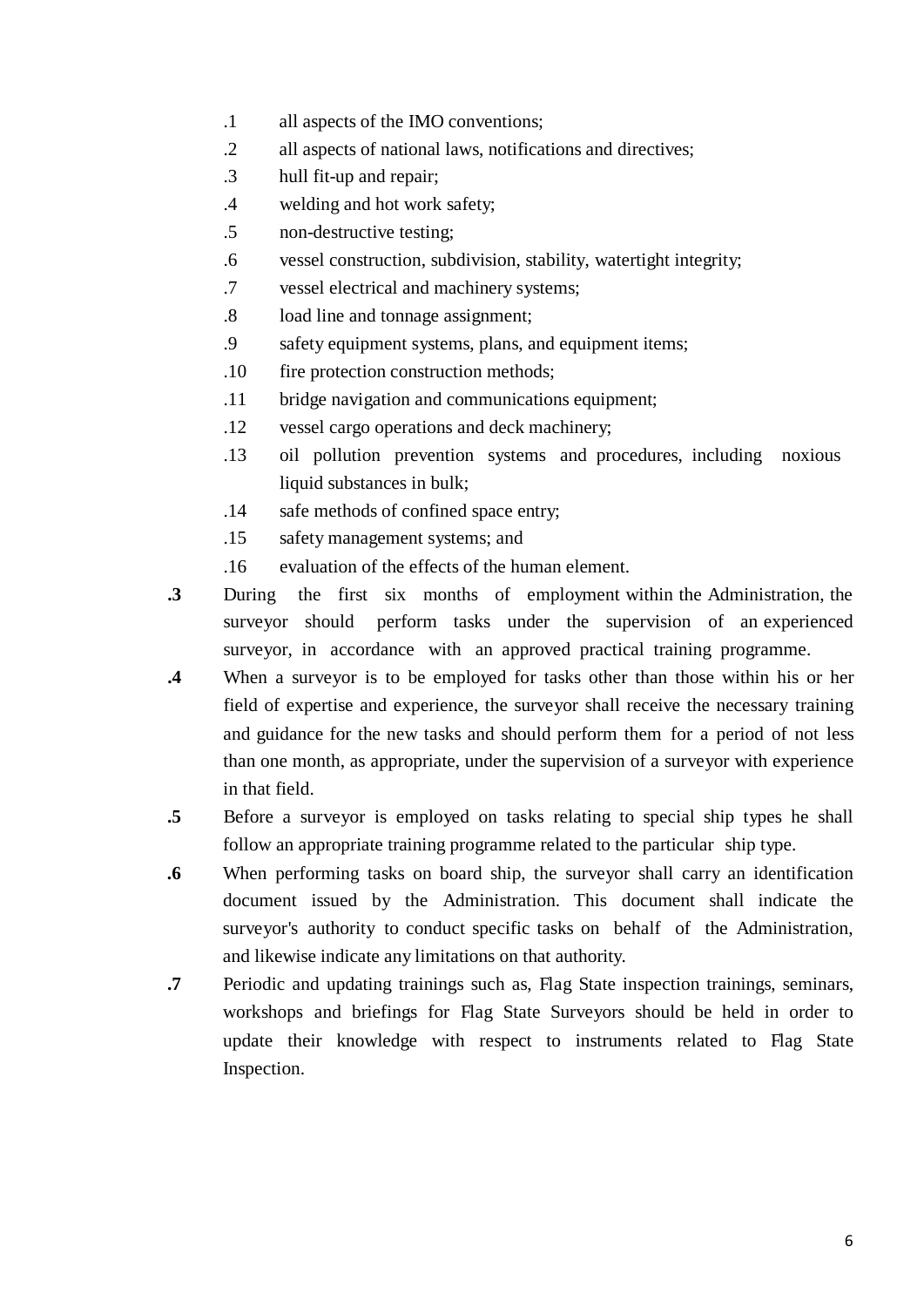# **2. TYPES OF INSPECTION AND FLAG STATE INSPECTIONS**

# **2.1 Types of Inspections**

# **.1 Pre-Registration Inspection**

Pre-Registration Inspections shall be carried out on all types of vessels of 20 years of age and above that have applied for registration. This inspection is carried out prior to acceptable of a vessel for registration and is focused on assessing the general condition of the vessel and its ability to meet the Administration's standards of quality and compliance.

# **.2 Flag State Inspections**

Department of Marine Administration will carry out periodical Flag State inspection onboard a ship annually to ensure that the condition of the Myanmar flagged ships complying with requirements of IMO Instruments and National laws.

# **.3 Special safety Inspections**

In additional to the above, special safety inspections may be required by the Department of Marine Administration**;**

- .1 Prior to resuming service at the end of an official lay-up period in excess of six(6)months or
- .2 Following any substantial structure alteration.

# **.4 Follow-up Inspection**

Any inspection that is conducted to follow-up on a previously issued deficiency or item that may require a physical inspection or check on the corrective action.

# **2.2 Flag State Inspection process**

# **2.3** Select a ship for inspection.

- **.1** Coordinate with the ship (s) owner, in respect to the duration and location of the ship in Myanmar registered,
- **.2** Arrange with the ship(s) owner to fix date and place inspection,
- **.3** Get a ship's file from Survey division to review the history and statutory certificates/form of the ship,
- **.4** Extract up-to-date information regarding the ship from the RO website appropriate,
- **.5** Conduct Flag State inspections by qualified DMA surveyors,
- **.6** Record the ship inspection outcome report in FSI Report format,
- **.7** The report of Flag State Inspection *(Annex-3)* is to be handed over to the Master upon completion of an inspection and a copy of the report of FSI is to be submitted to Director General through Respective Director,
- **.8** The detention order or the suspension of the ship's operation shall not be lifted until the hazard is removed,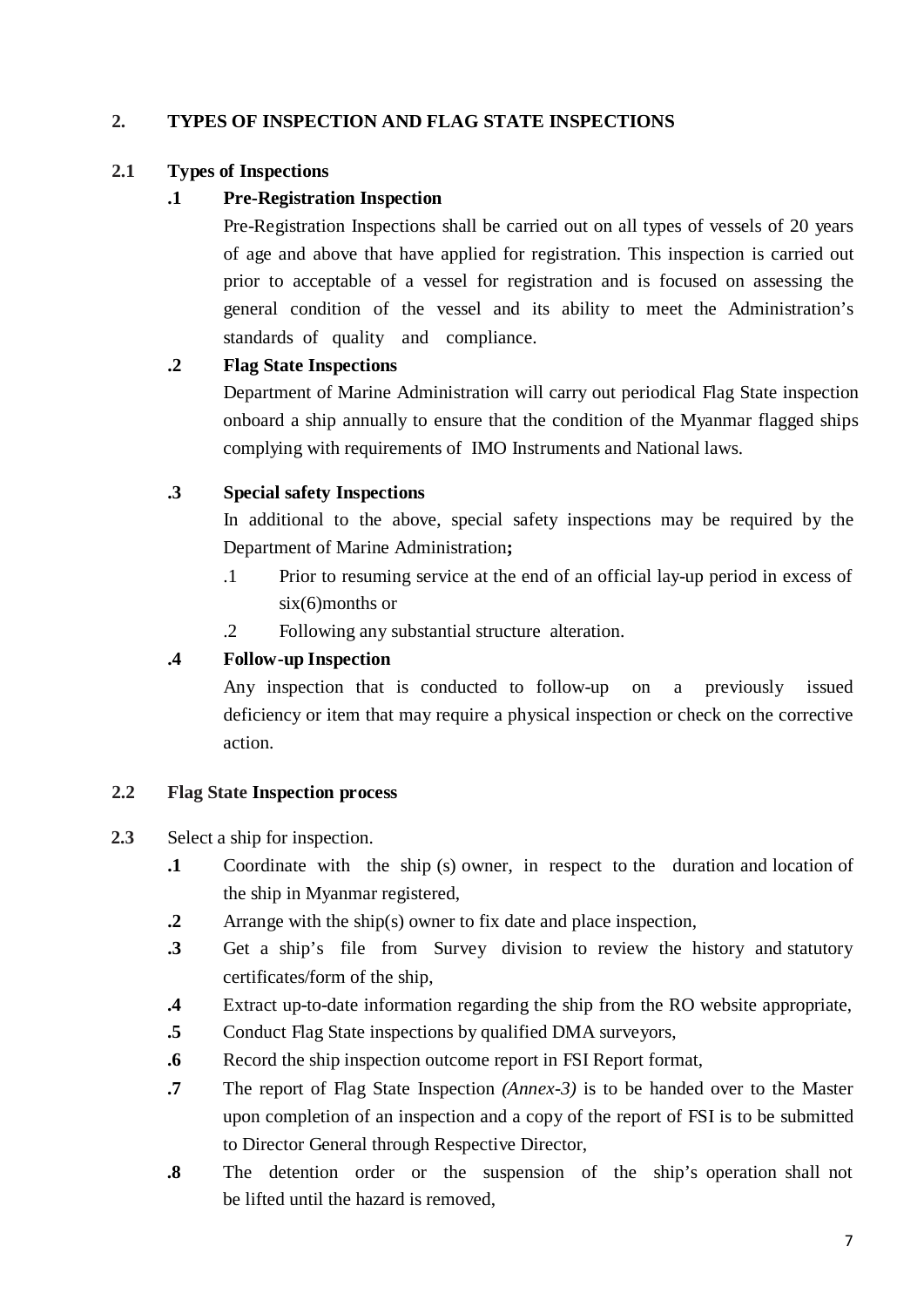- **.9** The master is required to rectify any deficiencies in accordance with the conditions stated in the inspection report,
- **.10** Follow up inspection for verification of the rectification of deficiencies found during the FSI inspection,
- **.11** Write a Follow up Inspection Report and
- **.12** Copy of inspection report and Follow up inspection Report should be kept in the FSI File.

# **2.4 Conduct of Inspection**

Flag State Inspections are intended to assist the Master, officers and crew in maintaining a high level of safety, security and environmental protection in the operation of the vessel and to advise the owners/operators/managers of the conditions noted during the inspection.

Flag State Inspection include verification of statutory documentation and a general examination of the vessel's structure, machinery and equipment as well as a more thorough inspection and/or operational testing of fire fighting equipment, life saving appliances and safety equipment.

It is not intended that Flag State Inspectors should conduct a full-scale safety equipment survey for which the Recognized Organization/Classification Society is responsible.

Flag State Surveyors are subjected to spot check the vessel's safety and fire fighting equipment to ensure that it is operational and the crew is competent in its use, in compliance with the provisions of the appropriate national and international conventions, codes and practices. However, a spot check of lifesaving and fire fighting equipment shall be made to ensure the equipment is maintained properly and continues to be serviceable. Emergency equipment such as fire pump, generator, fire flaps, quick closing valves, a selection of fire hoses and similar safety & fire fighting equipment shall be inspected and if there is any doubt as to their capability, their operation must be verified wherever possible.

It is recommended that each surveyor refer to maintenance records of safety and if circumstances allow, a Fire Drill/Abandon Ship Drill be held. If a drill is held, performance of the crew should be noted, i.e., are they competent and are they familiar with their duties as per the muster list assignment.

Guidance on areas not covered by specific Flag State Instructions:

# **.1 Structure**

**1.1** Flag State surveyor shall assess hull maintenance and the general state on deck, the condition of such items as ladder ways, guard rails, pipe coverings and areas of corrosion or pitting of plating and associated stiffening in decks and hull affecting sea worthiness or strength to take local loads. The Flag State's assessment of the safety of the structure of those ships shall be based on the Survey Report File carried on board. This file shall contain reports of structural surveys, condition evaluation reports, thickness measurement reports and a survey planning document.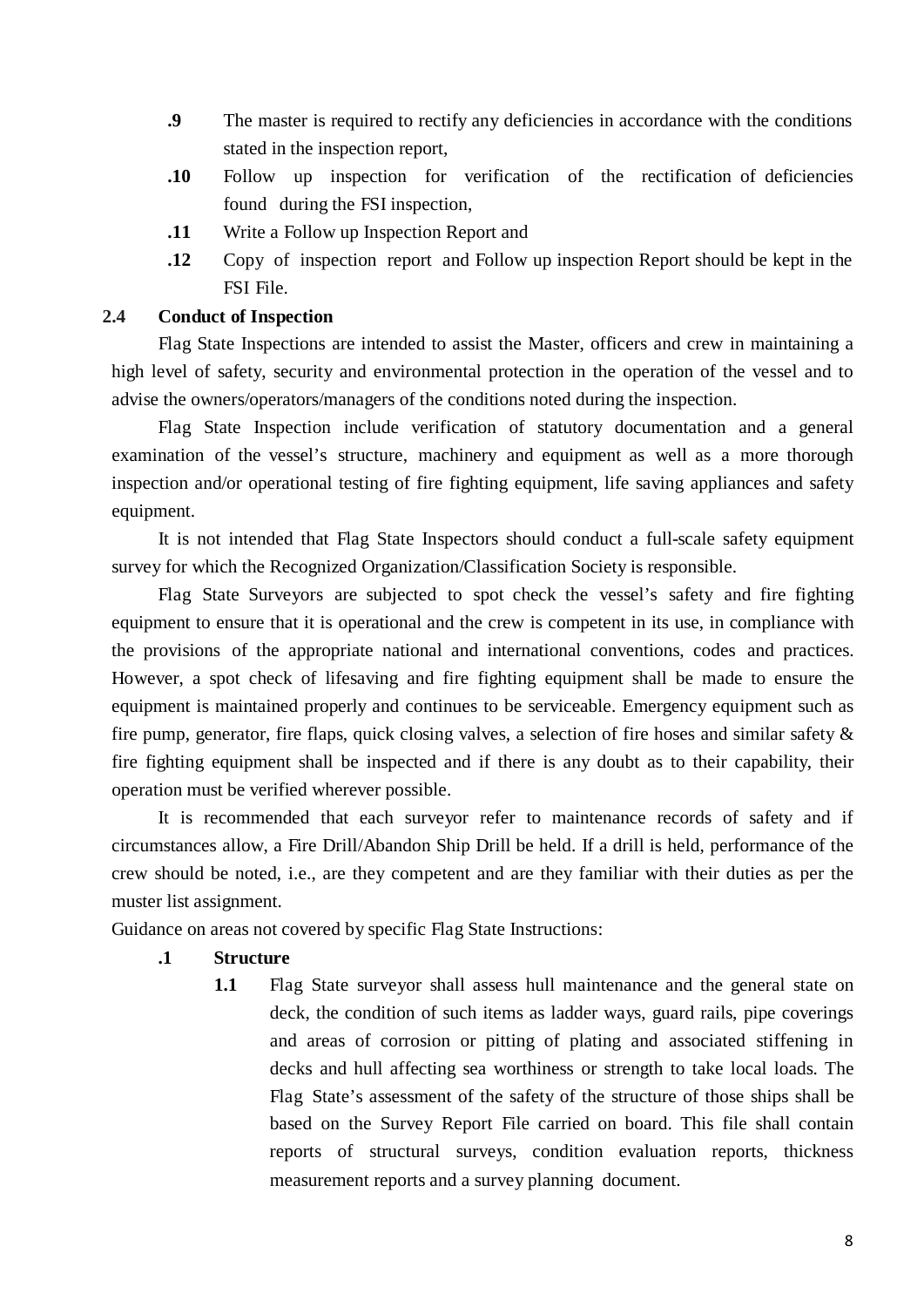**1.2** For bulk carriers, Flag State Surveyor shall inspect hold's main structure for obviously unauthorized repairs and shall verify that the bulk carrier booklet has been endorsed, the water level alarms in cargo holds are fitted, and where applicable, that any restrictions imposed on the carriage of solid bulk cargoes have been recorded in the booklet and bulk carrier loading triangle is permanently marked.

# **.2 Machinery spaces**

**2.1** Flag State Surveyor shall assess the condition of the machinery and of the electrical installations such that they are capable of providing sufficient continuous power for propulsion and for auxiliary services. During inspection of the machinery spaces, the Flag State Surveyor shall form an impression of the standard of maintenance. Frayed, disconnected or in operative quick-closing valve wires, disconnected or inoperative extended control rods or machinery trip mechanisms, missing valve hand wheels, evidence of chronic steam, water and oil leaks, dirty tank tops and bilges or extensive corrosion of machinery foundations are pointers to an unsatisfactory organization of the systems' maintenance. A large number of temporary repairs, including pipe clips or cement boxes, will indicate reluctance to make permanent repairs. If evidence of neglect becomes evident, the Flag State Surveyor shall extend the scope of an investigation to include, for example, tests on the main and auxiliary steering gear arrangements, over speed trips, circuit breakers, etc.

#### **.3 Conditions of assignment of Load lines**

**3.1** Flag State Surveyor shall examine closely the conditions of assignment of load lines, paying particular attention to closing appliances, means of freeing water from the deck and arrangements concerned with the protection of the crew.

# **.4 Life-saving appliances**

**4.1** The effectiveness of life-saving appliances depends heavily on good maintenance by the crew and their use in regular drills. The lapse of time since the last survey for a Safety Equipment Certificate can be a significant factor in the degree of deterioration of equipment if it has not been subject to regular inspection by the crew. A part from failure to carry equipment required by a convention or obvious defects such as holed lifeboats, the Flag State Surveyor shall look for signs of disuse of, obstructions to, or defects with survival craft launching and recovery equipment which may include paint accumulation, seizing of pivot points, absence of greasing, condition of blocks and falls, condition of lifeboat lifting hook attachment to the lifeboat hull and improper lashing or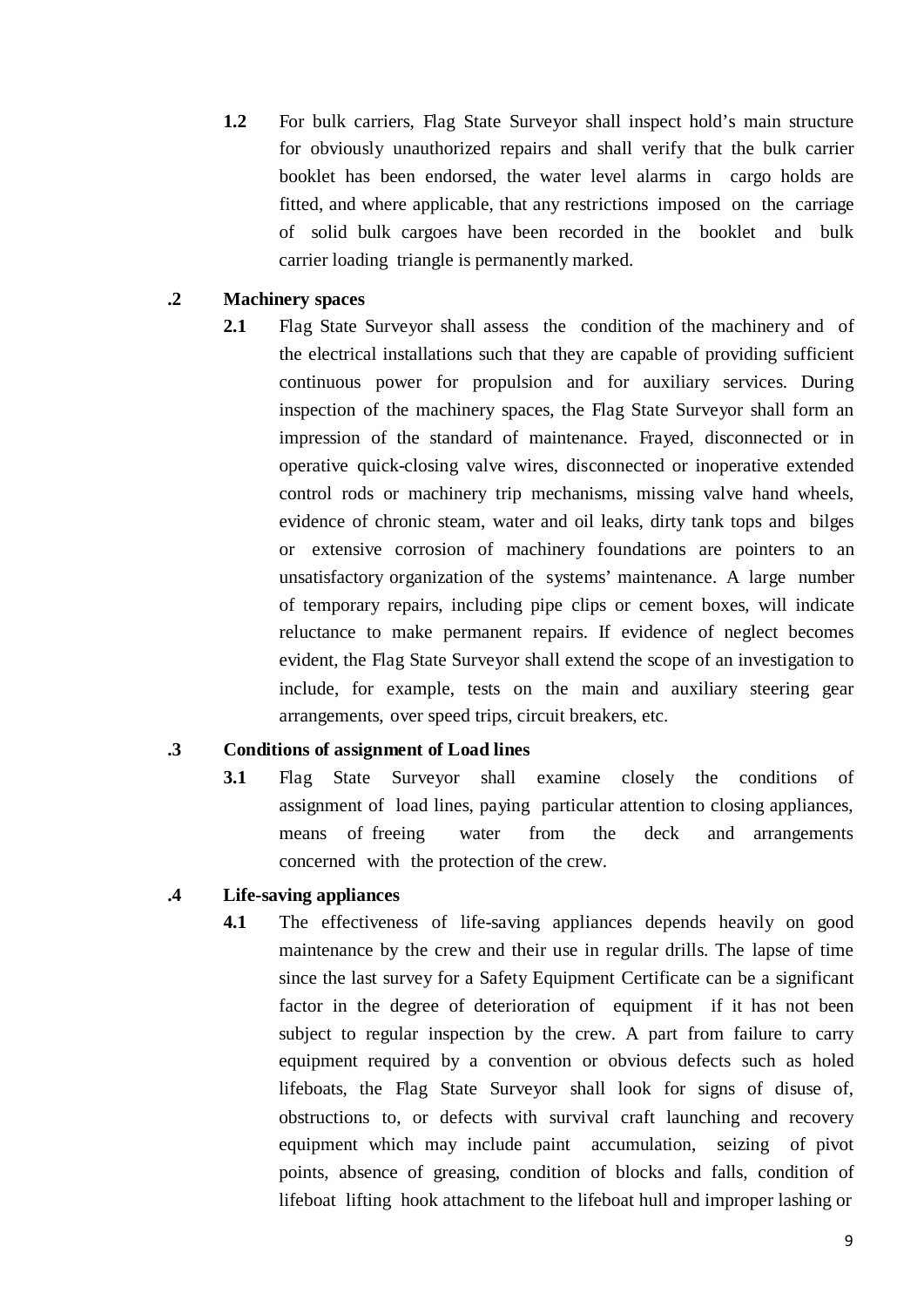stowing of deck cargo.

**4.2** Flag State Surveyor would be justified in making a detailed inspection of all life - saving appliance. Such an examination might include the lowering of survival craft, a check on the servicing of liferafts , the number and condition of life jackets and life buoys and ensuring that the pyrotechnics are still within their period of validity. It would not normally be a detailed as that for are newel of the Safety Equipment Certificates and would concentrate on essentials for safe abandonment of the ship, but in an extreme case could progress to a full Safety Equipment Certificate inspection. The provision and functioning of effective over side lighting, means of alerting the crew and passengers and provision of illuminated routes to assembly points and embarkation positions shall be given importance in the inspection.

#### **.5 Muster list**

- **5.1** Flag State Surveyor shall determine if the crew members are aware of their duties indicated in the muster list and ensure that muster lists are exhibited in conspicuous places throughout the ship, including the navigational bridge, the engine-room and the crew accommodation spaces. When determining if the muster list is in accordance with the regulations, the Flag State Surveyor may verify whether:
	- .1 the musterlist shows the duties assigned to the different members of the crew;
	- .2 the muster list specifies which officers are assigned to ensure that life -saving and fire appliances are maintained in good condition and are ready for immediate use;
	- .3 the muster list specifies the substitutes for key persons who may become disabled, taking into account that different emergencies may call for different actions;
	- .4 the muster list shows the duties assigned to crew members in relation to passengers in case of emergency; and
	- .5 the format of the muster list used on passenger ships is approved and is drawn up in the English language
- **5.2** To determine whether the muster list is up to date, the Flag State Surveyor shall require an up-to-date crew list, if available, to verify this.
- **5.3** Flag State Surveyor shall determine whether the duties assigned to crew members manning the survival craft (lifeboats or life -rafts) are in accordance with the regulation and verify that a deck office or certificated person is charge of each survival craft to be used. However, the Administration, having due regard to the nature of the voyage, the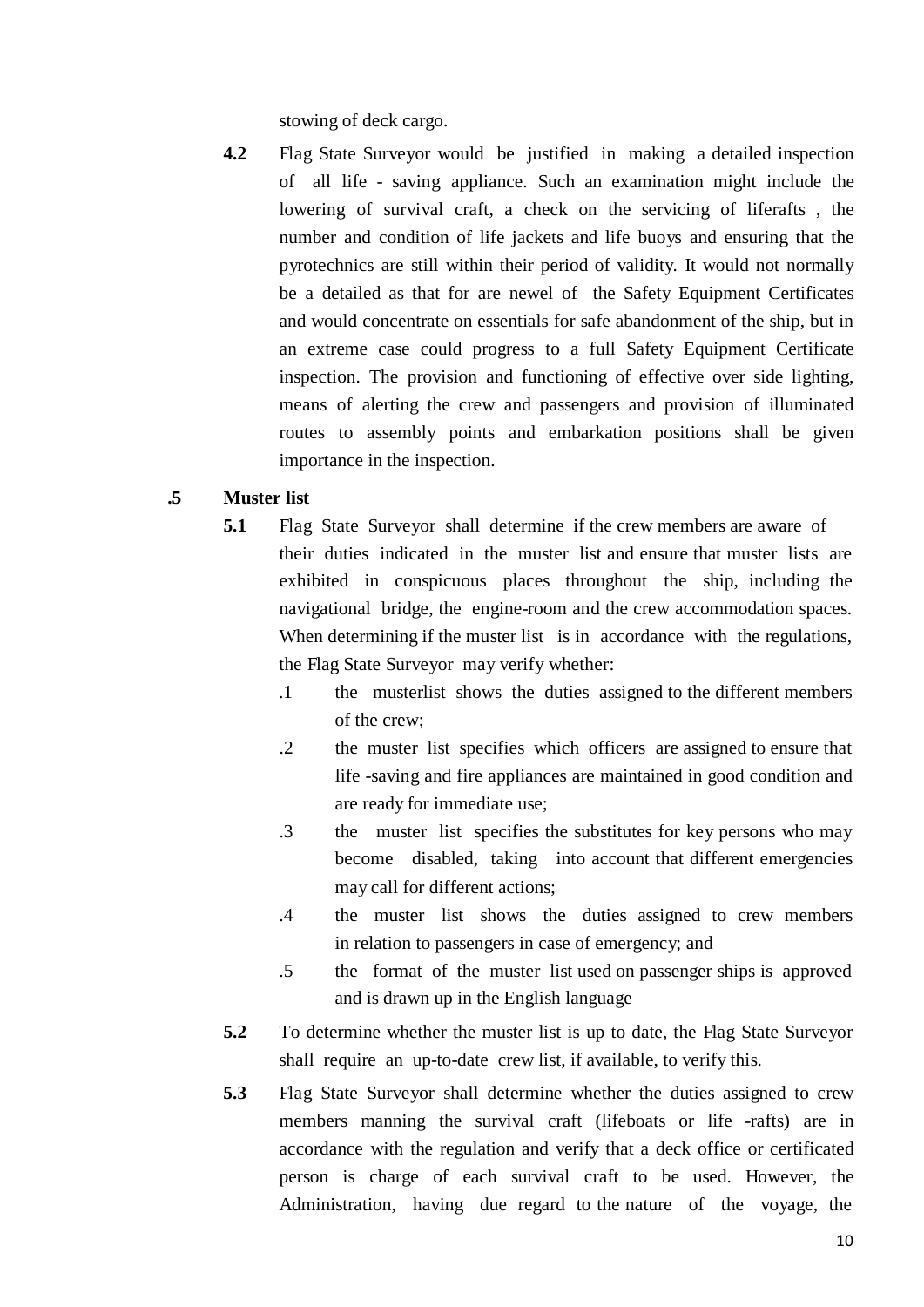number of persons on board and the characteristics of the ship, will permit persons practiced in the handling and operation of liferafts to be placed in charge of liferafts in lieu of persons qualified as above. A second -in-command shall also be nominated in the case of lifeboats.

**5.4** The Flag State Surveyor shall determine whether the crew members are familiar with the duties assigned to them in the muster list and are aware of the locations where they shall perform their duties.

#### **.6 Fire safety**

- **6.1 Ships in general**: The poor condition of fire and wash deck lines and hydrants and the possible absence of fire hoses and extinguishers in accommodation spaces might be a guide to a need for a close inspection of all fire safety equipment. In addition to with convention requirements, the Flag State Surveyor shall look for evidence of a higher than normal fire risk; this might be brought about by a poor standard of cleanliness in the machinery space, which together with significant deficiencies of fixed or portable fire-extinguishing equipment could lead to a judgment of the ship being substandard.
- **6.2 Passenger ship:** Flag State Surveyor shall initially form an opinion of the need for the fire safety arrangements on the basis of consideration of the ship under the previous headings and, in particular, that dealing with fire safety equipment. If the Flag State Surveyor considers that a more detailed inspection of fire safety arrangements is necessary, the Flag State Surveyor shall examine the fire control plan on board in order to obtain a general picture of the fire safety measures provided in the ship and consider their compliance with convention requirements for the year of build.
- **6.3** The spread of fire could be accelerated if fire doors are not readily operable. The Flag State Surveyor shall inspect for the operability and securing arrangements of those doors in the main zone bulkheads and stairway enclosure sand in boundaries of high fire risk spaces, such as main machinery rooms and galleys, giving particular to those retained in the open position. Attention shall also be given to main vertical zones which may have been compromised through new construction. An additional hazard in the event of fire is the spread of smoke through ventilation systems. Spot checks might be made on dampers and smoke flaps to ascertain the standard of operability.

The Flag State Surveyor shall also ensure that ventilation fans can be stopped from the master controls and that means are available for closing main inlets and outlets of ventilation systems.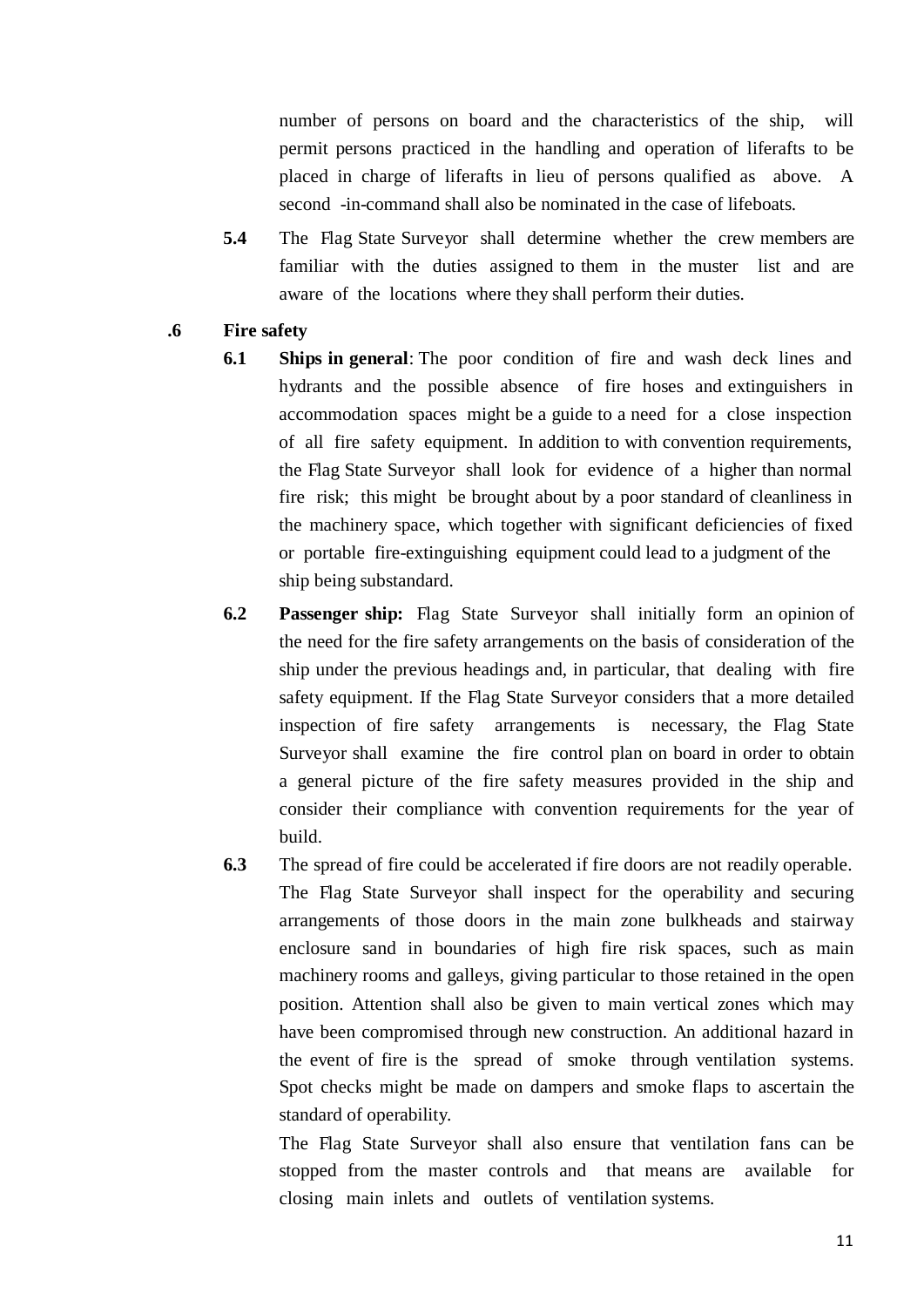**6.4** Attention shall be given to the effectiveness of escape routes by ensuring that vital doors are not maintained locked and that alleyways and stairways are not obstructed.

# **.7 Fire and abandon ship drills**

- **7.1** Flag State witnessing a fire and abandon ship drill should ensure that the crew members are familiar with their duties and the proper use of the ship's installations and equipment.
- **7.2** When setting a drill scenario, witnessing the drill and finally assessing the standard of the drill, it is important to emphasize that the Flag State Surveyor is not looking for an exceptional drill, particularly on cargo ships. The main points for the Flag State Surveyor to be satisfied are:
	- .1 In the event of a shipboard emergency can the crew organize themselves into an effective team to tackle the emergency?
	- .2 Can the crew communicate effectively?
	- .3 Is the master in control and is information flowing to/from the command center? and
	- .4 In the event of the situation getting out of hand can the crew safety abandon the ship?
- **7.3** It is important that when setting the scenario the Flag State Surveyor clearly explains to the master exactly what is required and expected during the drill. Flag State Surveyors shall not be intimidating, not interfere during the drill nor offer advice. The Flag State Survey or shall stand back and observe only, making appropriate notes. It is important to emphasize that the's role is not to teach or train but to witness.
- **7.4** Drills should be carried out at a safe speed. Flag State Surveyors shall not expect to see operational drills conducted in real time. During drills, care shall be taken to ensure that everybody familiarizes themselves with their duties and with the equipment. If necessary, drills shall be stopped if the Flag State Surveyors consider that the crew are carrying out unsafe practices or if there is a real emergency.

# **.8 Fire drills**

- **8.1** Flag State shall witness a fire drill carried out the crew assigned to these duties on the muster list. After consultation with the master of the vessel, one or more specific locations of the ship may be selected for a simulated fire. A crew member shall be sent to the location (s) and activate a fire alarm system or use other means to give alarm.
- **8.2** At the location Flag State Surveyor can describe the fire indication to the crew member and observe how the report of fire is relayed to the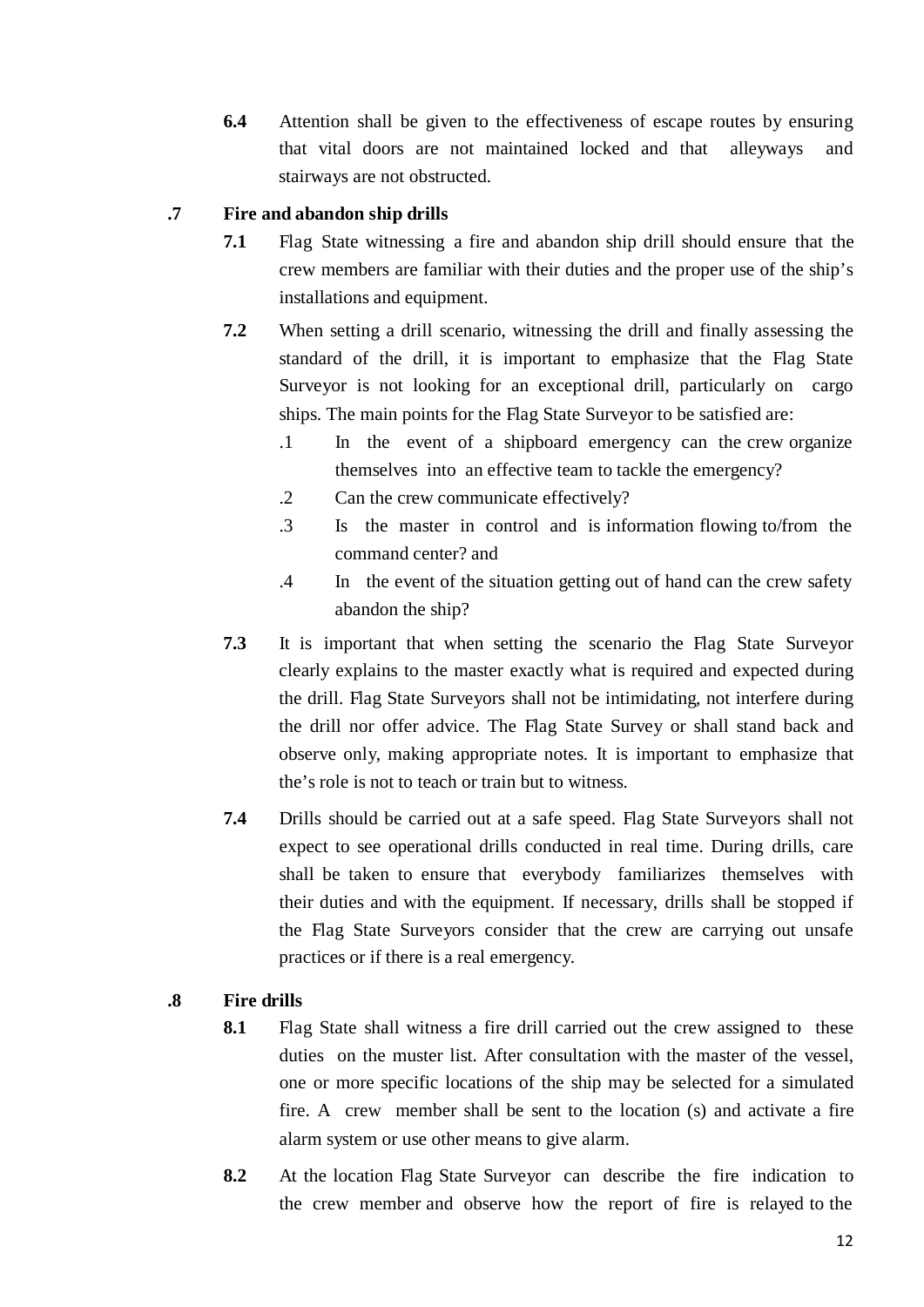bridge or damage control center. At this point most ships will sound the crew alarm to summon the fire-fighting parties to their stations. The Flag State shall observe the fire-fighting party arriving on the scene, breaking out their equipment and fighting the simulated fire. Team leaders shall be giving orders as appropriate to their crews and passing the word back to the bridge or damage control centre on the conditions. The fire- fighting crews shall be observed for proper donning and the use of their equipment. The Flag State Surveyor shall make sure that all the gear is complete. Merely mustering the crew with their gear is not acceptable. Crew response to personnel injuries can be checked by selecting a crew member as a simulated casualty. The Flag State Surveyor shall observe how the word is passed and the response of stretcher and medical teams. Handling a stretcher properly through narrow passage ways, doors and stairways is difficult and takes practice.

**8.3** The drill should, as far as practicable, be conducted as if there were an actual emergency.

# **.9 Abandon ship drills**

- **9.1** After consultation with the master, Flag State Surveyor may require an abandon ship drill for one or more survival craft. The essence of this drill is that the survival craft are manned and operated by the crew members assigned to them on the master list. If possible the Flag State Surveyor may include the rescue boat (s) in the drill and conduct specific requirements as per SOLAS chapter III.
- **9.2** The Flag State Surveyor should ensure that crew members are familiar with the duties assigned to them during abandon ship operations and that the crew member in charge of the survival craft has complete knowledge of the operation and equipment of the survival craft. Care needs to be taken when requiring a ship to lower lifeboats.
- **9.3** Each survival craft should be stowed in a state of continuous readiness so that two crew members can carry out preparations for embarking and launching in less than five minutes.
- **9.4** On passenger ships, it is required that lifeboats and davit- launched liferafts are capable of being launched within a period of 30 min after all persons have been assembled with lifejackets donned.
- **9.5** On cargo ships, it is required that lifeboats and davit launched liferafts are capable of being launched within a period of 10 min.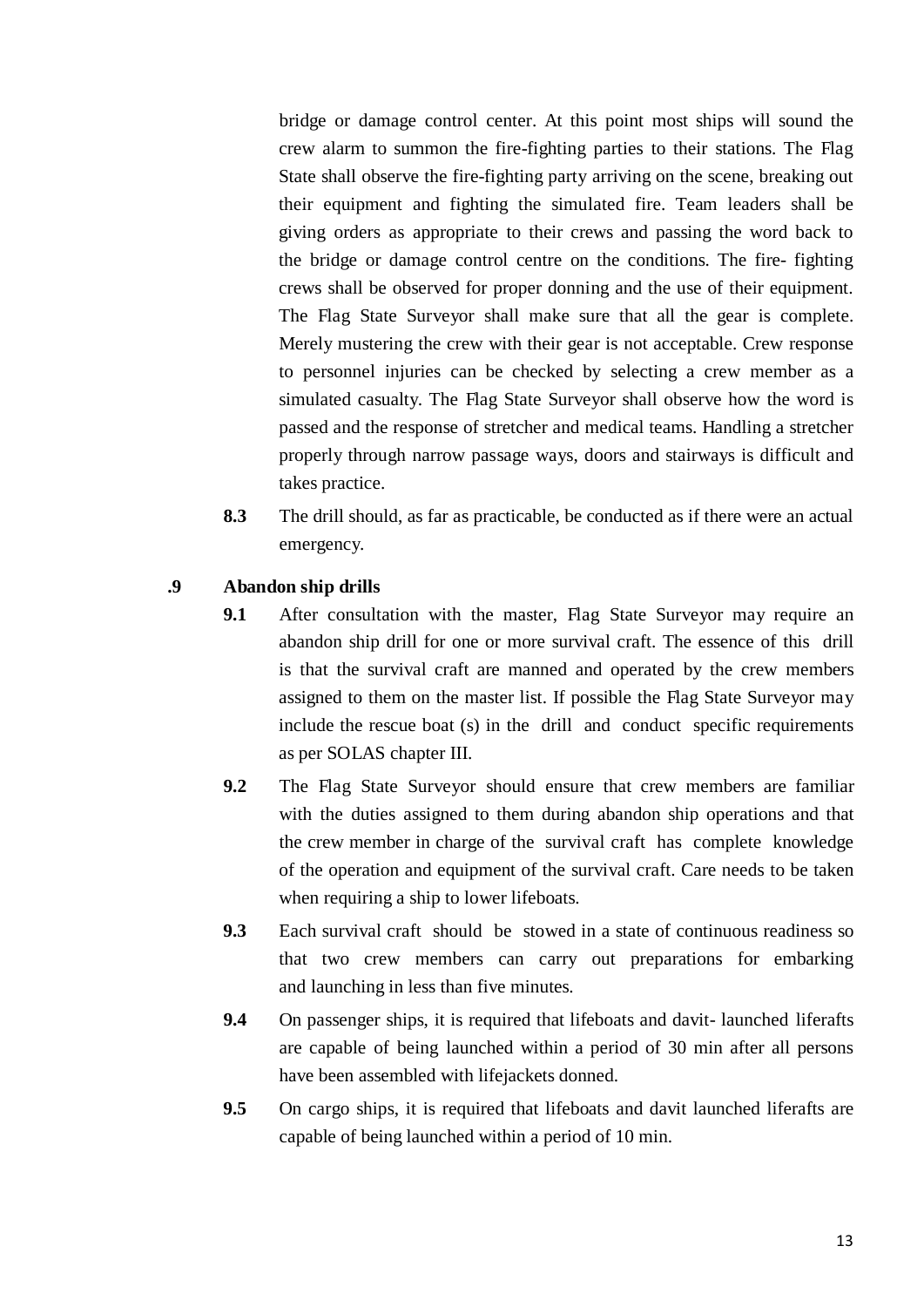#### **.10 Assessment of drills**

- **10.1** when witness a drill, Flag State Surveyor should seek:
	- **.**1 confirmation that the crew follow what is required of them by the muster list;
	- .2 confirmation that there are sufficient personnel assigned to the various parties to cope with the duties given to them;
	- .3 confirmation that there is an effective means of communication between the party, the party leader and the bridge and that relevant information is being passed bi-directionally;
	- .4 confirmation of the efficiency of the crew working as a team. This would be based on questioning of personnel and observation of their actions. The response times should be noted of the various parties in assembling at their stations. The reaction of the parties to unplanned events should also be noted;
	- .5 confirmation that key members of the crew are able to understand each other;
	- .6 confirmation of the efficiency of the equipment used, for example:
		- .1 that the fire alarms are audible and efficient;
		- .2 that the fire doors close as required; and
		- .3 that items of personal fire-fighting equipment appear well maintained;
	- .7 confirmation that the response time was considered fast enough and considering the size of the ship and the location of fire, personnel and fire fighting equipment.
- **10.2** If Flag State Surveyor determines that the crew are unfamiliar with their duties or incapable of safely operating the life-saving and fire-fighting equipment, Flag State Surveyor should halt the drill, notify the master that the drill was unsuccessful and use their professional judgement to establish the next steps, noting the likelihood that this will establish " clear grounds" for a more detailed inspection.

# **.11 Bridge operation**

- **11.1** Flag State Surveyor may determine if officers in charge of a navigational watch are familiar with bridge control and navigational equipment, changing the steering mode from automatic to manual and vice versa, and the ship's manoeuvring characteristics.
- **11.2** The officer in charge of a navigational watch should have knowledge of the location and operational of all safety and navigational equipment. Moreover, this officer should be familiar with procedure which apply to the navigational of the ship in all circumstances and should be aware of all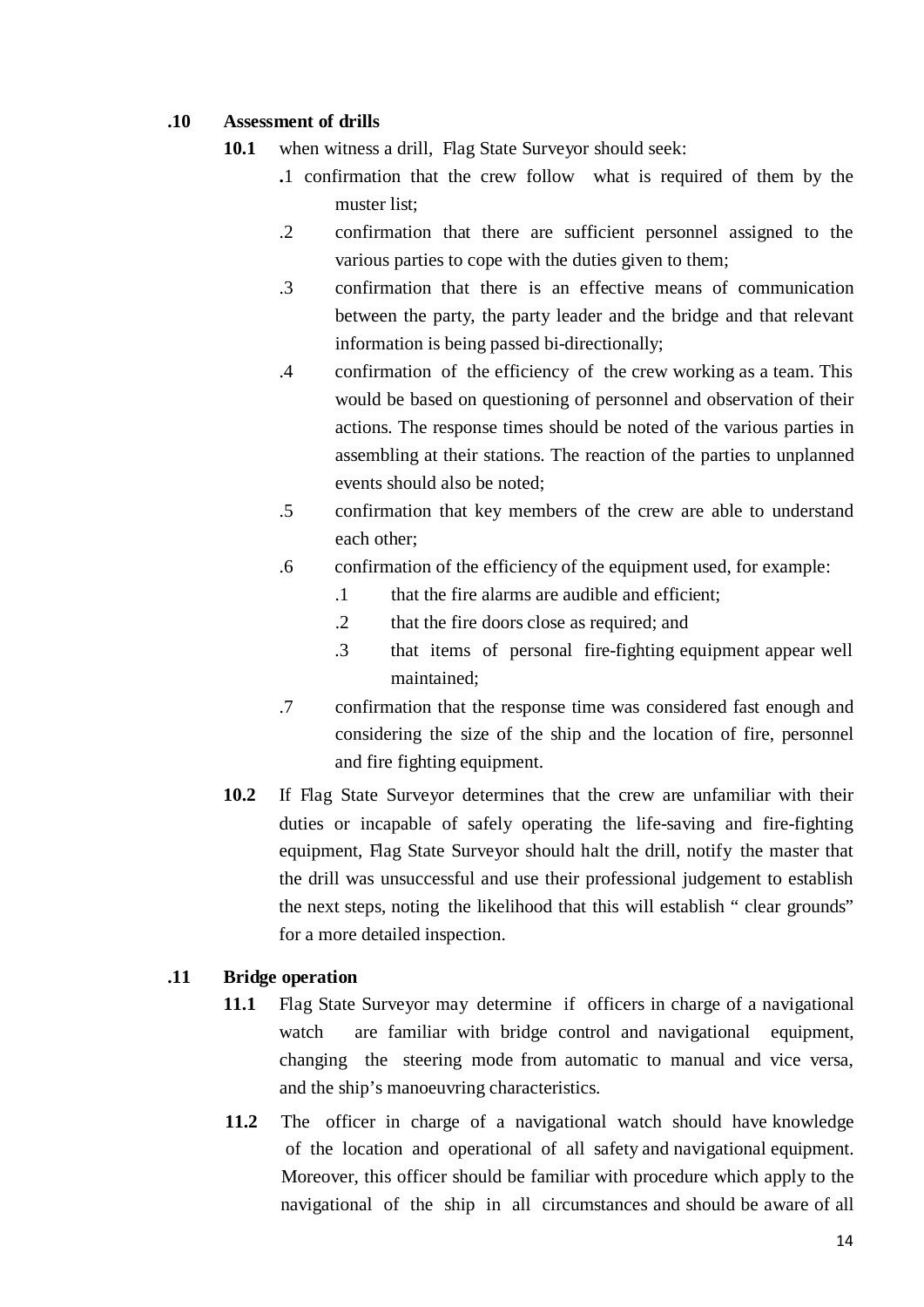information available.

- **11.3** Flag State Surveyor may also verify the familiarity of the officers on all the information available to them such as manoeuvring characteristics of the ship, life - saving signals, up to date nautical publications, checklist concerning bridge procedures, instructions, manuals, etc.
- **11.4** Flag State Surveyor may verify the familiarity of the officers with procedures such as periodic tests and checks of equipment, preparations for arrival and departure, changeover of steering modes, signaling, communications, manoeuvring, emergencies and logbook entries.

#### **.12 Regulations for preventing collisions at sea**

**12.1** A vital aspect of ensuring safety of life at sea is full compliance with the collision regulations. Based on observations on deck, the Flag State Surveyor shall consider the need for close inspection of lanterns and their screening and means of making sound and distress signals.

#### **.13 Cargo ship Safety Construction Certificate**

**13.1** The general condition of the ship may lead the Flag State Surveyor to consider matters other those concerned with safety equipment and assignment of load lines, but nevertheless associated with the safety of the vessel, such as the effectiveness of items association with the Cargo Ship Safety Construction Certificate, which can include pumping arrangements, means for shutting off air and oil supplies in the event of fire, alarm system and emergence power supplies.

# **.14 Cargo ship Safety Radio Certificate**

**14.1** The validity of the Cargo Ship Safety Radio Certificate and associated Record Equipment (Form R) shall be accepted as proof of the provision and effectiveness of its association equipment, but the Flag State Surveyor shall ensure that appropriate Certificate personnel are carried for its operation and for listening periods. Requirements for maintenance of radio equipment are contained in SOLAS regulation IV/15. The radio log or radio records shall be examined. Where considered necessary, operational checks shall be carried out.

#### **.15 Means of access to ship**

**15.1** Prior to boarding a ship, the Flag State Surveyor shall assess the means of embarkation on and disembarkation form the ship. The Flag State Surveyor shall be guided by SOLAS regulation II-1/3-9 noting its application for ships constructed on or after 1 January 2010 but also noting that paragraph 3 of this regulation applies to all ships and requires that: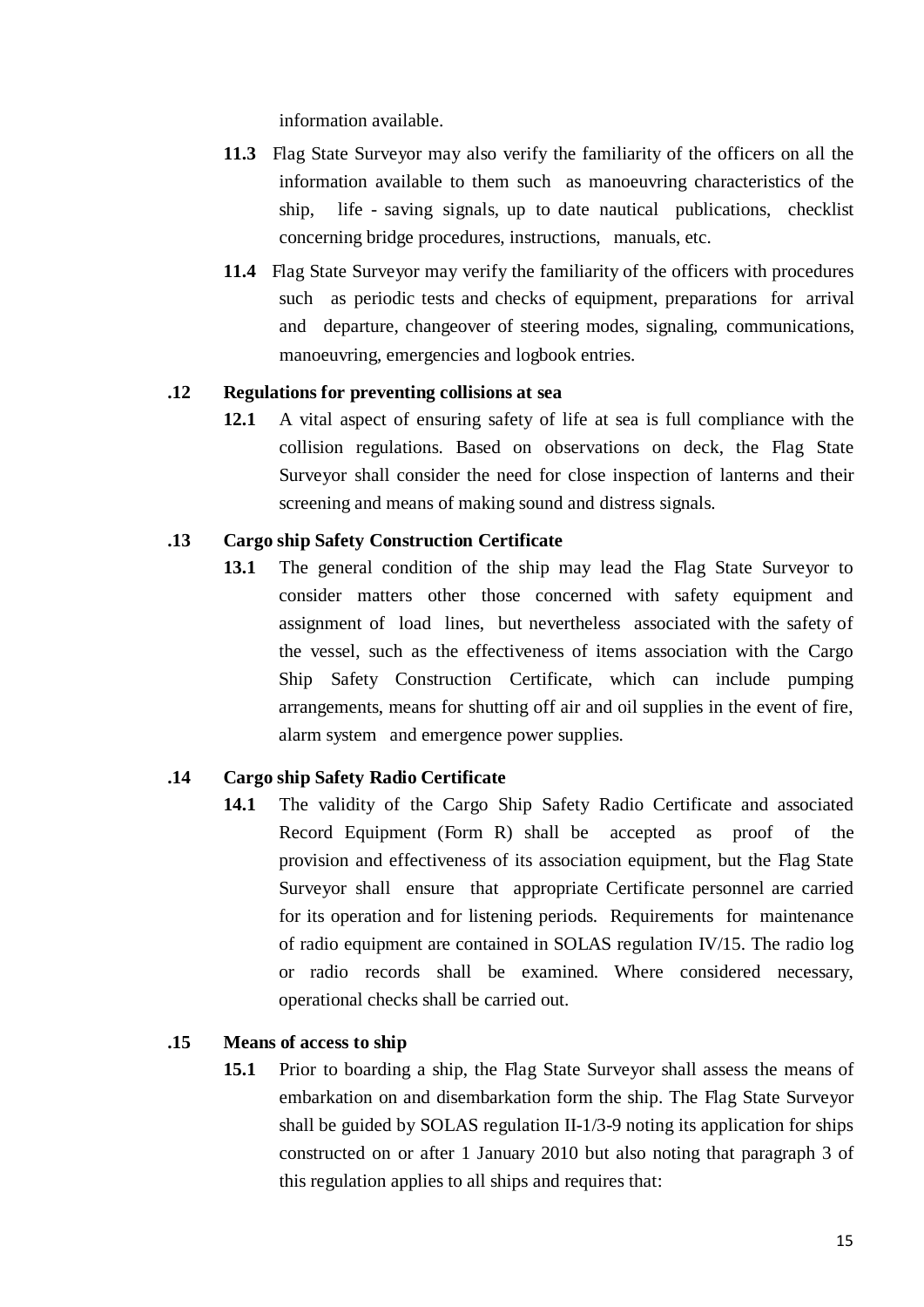- 1. the means of embarkation and disembarkation shall be inspected and maintained in suitable condition for their intended purpose, taking into account any restriction related to safe loading; and
- 2. all wires used to support the means of embarkation and disembarkation shall be inspected and maintained as specified in SOLAS regulation III/20.4.
- **15.2** In regard to the maintained of the means of embarkation and disembarkation, the Flag State Surveyor shall refer to the Guidelines for construction, installation, maintained and inspection/survey of means of embarkation and disembarkation.(MSC.1/Circ.1331)
- **15.3** During the inspection, the Flag State Surveyor shall also ensure that the pilot transfer arrangements comply with SOLAS regulation V/23 and the Unified interpretation of SOLAS regulation V/23.

#### **.16 Communication**

- **16.1** The Flag State shall determine if the key crew members are able to communicate with each other, and with passengers as appropriate, in such a way that the safe operation of the ship is not impaired, especially in emergency situations.
- .**16.2** The Flag State Surveyor shall ask the master which languages are used as the working language and shall verify whether the language has been recorded in the logbook.
- **.16.3** The Flag State Surveyor shall ensure that the key crew members are able to understand each other during the inspection or drills. The crew members assigned to assist passengers should be able to give the necessary information to the passengers in case of an emergency.

#### **.17 Search and Rescue Plan**

**17.1** For passengers ships, the PSCO may verify that there is on board an approved plan for cooperation with appropriate search and rescue services in event of an emergency.

# **.18 Cargo Operation**

- **18.1** The Flag State Surveyor shall determine if ship's personnel assigned specific duties related to the cargo and cargo equipment are familiar with those duties, any dangers posed by the cargo and with the measures to be taken in such a context.
- **18.2** With respect to the carriage of solid bulk cargoes, the Flag State Surveyor shall verify, as appropriate, that cargo loading is performed in accordance with a ship's loading plan and unloading in accordance with a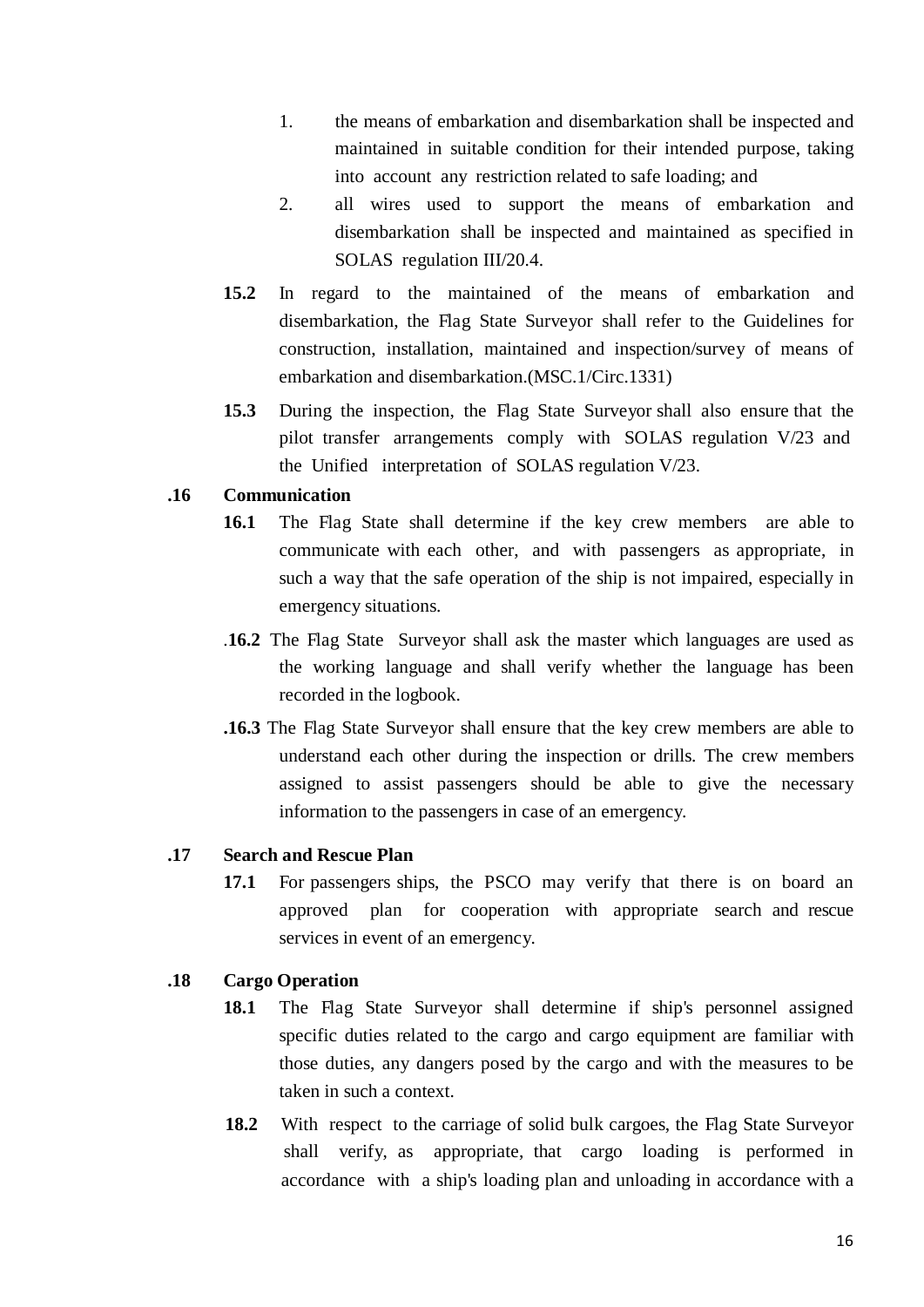ship's unloading plan agreed by the ship and the terminal, taking into account the information provided by the loading instrument, where fitted.

- **18.3** The Flag State Surveyor, when appropriate, shall determine whether the responsible crew members are familiar with the relevant provisions of the International Maritime Solid Bulk Cargoes (IMSBC) Code, particularly those concerning moisture limits and trimming of the cargo, the Code of Safe Practice for Ships Carrying Timber Deck Cargoes (2011 TDC code) and the Code of Safe Practice for Cargo Stowage and Securing.
- **18.4** Some solid materials transported in bulk can present a hazard during transport because of their chemical nature or physical properties. Section 2 of the IMSBC Code gives general precautions. Section 4 of the IMSBC Code contains the obligation imposed on the shipper to provide all necessary information to ensure a safe transport of the cargo. The Flag State Surveyor shall determine whether all relevant details, including all relevant certificates of tests, have been provided to the master from the shipper.
- **18.5** For some cargoes, such as cargoes which are subject to liquefaction, special precautions are given (see section7 of the IMSBC Code).The Flag State Surveyor shall determine whether all precautions are met with special attention for the stability of those ships engaged in the transport of cargoes subject to liquefaction and solid hazardous waste in bulk.
- **18.6** Officers responsible for cargo handling and operation and key crew members of oil tankers, chemical tankers and liquefied gas carriers shall be familiar with the cargo and cargo equipment and with the safety measures as stipulated in the relevant sections of the IBC and IGC Codes.
- **18.7** For the carriage of grail in bulk, reference is made to part C, chapter VI of SOLAS and the international Code for the Safe Carriage of Grain in Bulk (resolution MSC.23 (59)).
- **18.8** The Flag State Surveyor may determine whether the operations and loading manuals include all the relevant information for safe loading and unloading operations in port as well as in transit conditions.

#### **.19 Operation of the machinery**

- **19.1** The Flag State Surveyor may determine if responsible ship's personnel are familiar with their duties related to operating essential machinery, such as:
	- .1 emergency and stand-by sources of electrical power,
	- .2 auxiliary steering gear,
	- .3 bilge and fire pumps; and .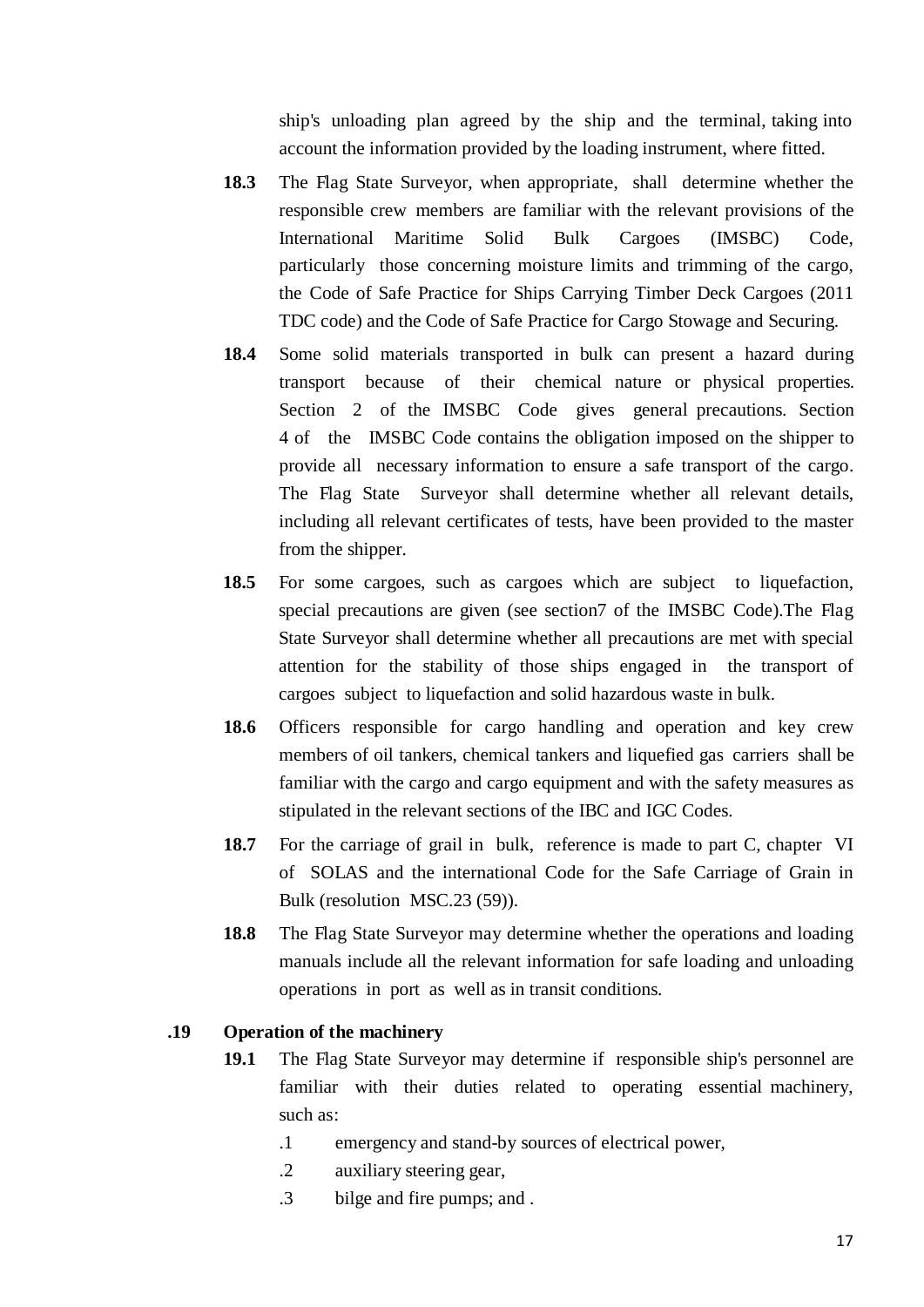- .4 any other equipment essential in emergency situations.
- **19.2** The Flag State Surveyor may verify wether the responsible ship's personnel are familiar with, inter alia:
	- .1 emergency generator.
	- .2 actions which are necessary before the engine can be started;
	- .3 different possibilities to start the engine in combination with the source of starting energy; and
	- .4 procedures when the first attempts to start the engine fail.
	- .5 stand-by generator engine:
	- .6 possibilities to start the stand-by engine, automatic or by hand;
	- .7 blackout procedures; and
	- .8 load-sharing system.
- **19.3** The Flag State Surveyor may verify whether the responsible ship's personnel are familiar with, inter alia:
	- .1 which type of auxiliary steering gear system applies to the ship:
	- .2 how it is indicated which steering gear unit is in operation; and
	- .3 what action is needed to bring the auxiliary steering gear into operation.
- **19.4** The Flag State Surveyor shall verify whether the responsible ship's personnel are familiar with, inter alia:
	- .1 bilge pumps:
		- .1 number and location of bilge pumps installed on board the ship(including emergency bilge pumps);
		- .2 starting procedures for all these bilge pumps;
		- .3 appropriate valves to operate; and
		- .4 most likely causes of failure of bilge pump operation and their possible
	- .2 fire pumps:
		- .1 number and location of the pumps installed on board the ship (including the emergency fire pump);
		- .2 starting procedures for all these pumps; and
		- .3 appropriate valves to operate.
- **19.5** The Flag State Surveyor may verify whether the responsible ship's personnel are familiar with, inter alia:
	- .1 starting maintenance of lifeboat engine and/or rescue boat engine;
	- .2 local control procedures for those systems which are normally controlled from the navigating bridge;
	- .3 use of the emergency and fully independent sources of electrical power of radio installations.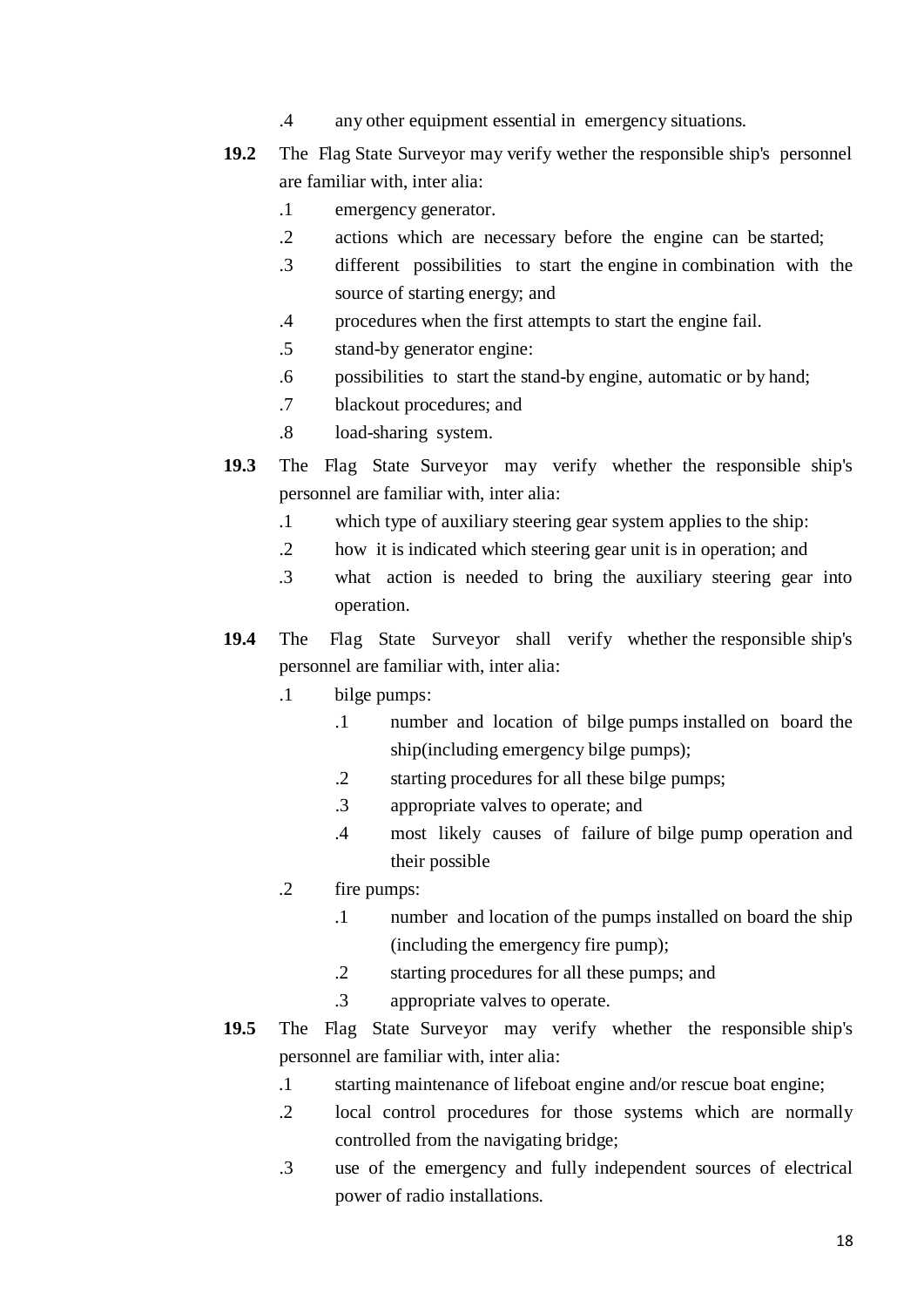- .4 maintenance procedures for batteries;
- .5 emergency stops, fire detection system and alarm system operation of watertight and fire doors ( stored energy systems); and
- .6 change of control from automatic to manual for cooling water and lube oil systems for main and auxiliary engines.

# **.20 Manuals, instructions, etc.**

- **20.1** The Flag State Surveyor may determine if the appropriate crew members are able to understand the information given in manuals, instructions etc., relevant to the safe condition and operation of the ship and its equipment and that they are aware of the requirements for maintenance, periodic testing, training, drills and recording of logbook entries.
- **20.2** The following information should, inter alia, be provided on board and Flag State Surveyors may determine whether it is in a language or languages understood by the crew and whether crew members concerned aware of the contents and are able to respond accordingly:
	- .1 instructions concerning the maintenance and operation of all the equipment and installations on board for the fighting and containment of fire should be kept under one cover, readily available in an accessible position;
	- .2 clear instruction to be followed in the event of an emergency should be provided for every person on board;
	- .3 illustrations and instructions in appropriate languages should be posted in passenger cabins and be conspicuously displayed at muster stations and other passenger spaces to inform passengers of their muster station, the essential action they must take in an emergency and the method of donning lifejackets;
	- .4 posters and signs should be provided on or in the vicinity of survival craft and their launching controls and shall illustrate the purpose of controls and the procedures for operating the appliance and give relevant instructions or warnings;
	- .5 instructions for onboard maintenance of life-saving appliances;
	- .6 training manuals should be provided in each crew mess room and recreation room or in each crew cabin. The training manual, which comprise several volumes, should contain instructions and information, in easily understood terms illustrated wherever possible, on the life - saving appliances provided in the ship and on the best method of survival;
	- .7 Shipboard Oil Pollution Emergency Plan in accordance with regulation 37 of MARPOL Annex I, or Shipboard Marine Pollution Emergency Plan in accordance with regulation 17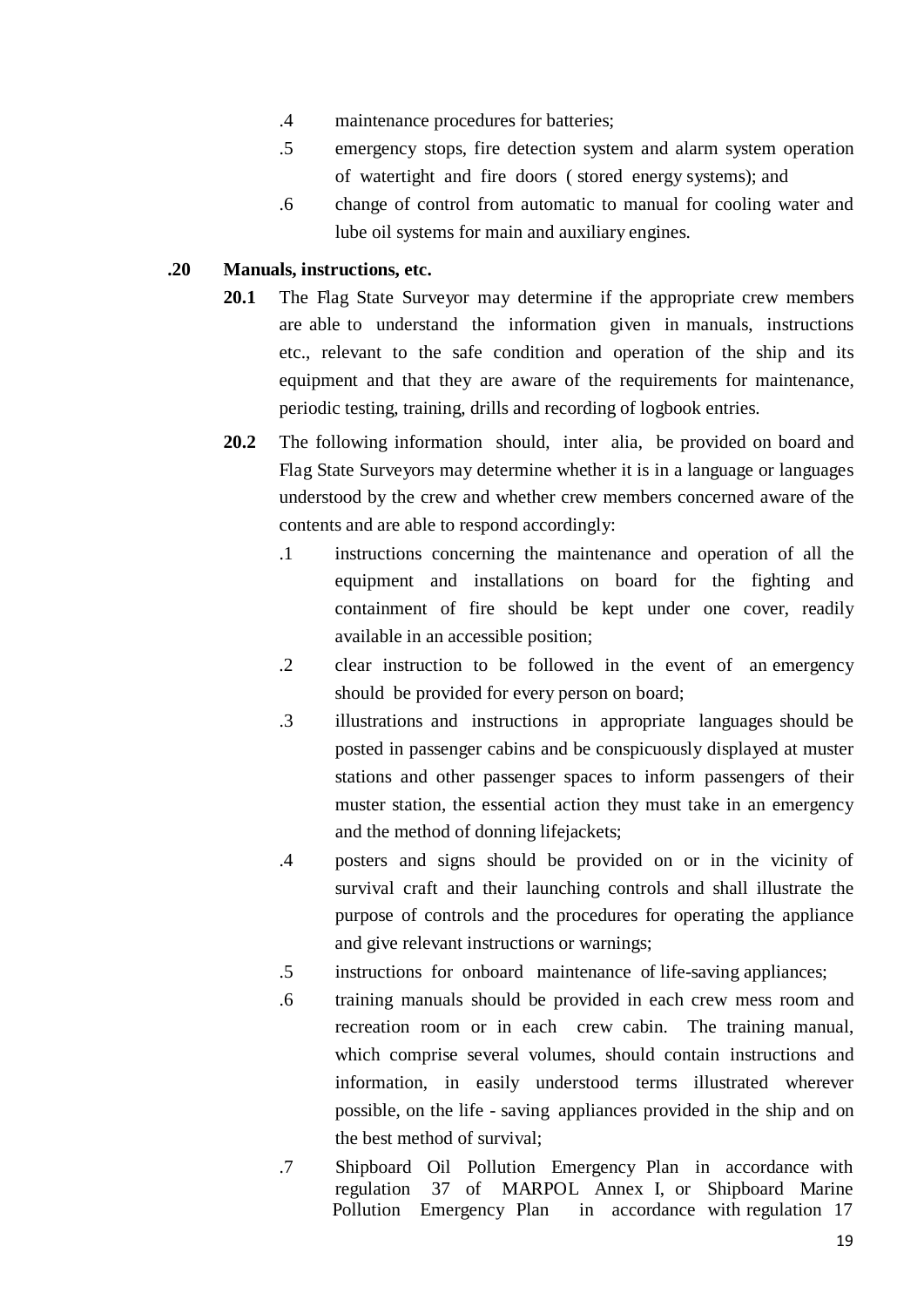- of MARPOL Annex II, where applicable; and
- .8 stability booklet, associated stability plans and stability information.

#### **.21 Oil and oily mixtures from machinery spaces**

- **21.1** The Flag State Surveyor may determine if all operational requirements of Annex I of MARPOL have been met, taking into account.
	- .1 the quantity of oil residues generated;
	- .2 the capacity of sludge and bilge water holding tank; and
	- .3 the capacity of the oily water separator:
- **21.2** An inspection of the Oil Record Book shall be made. The Flag State may determine if reception facilities have been used and note any alleged inadequacy of such facilities.
- **21.3** The Flag State Surveyor shall determine whether the responsible officer is familiar with the handling of sludge and bilge water. The relevant items from the guidelines for systems for handling oily wastes in machinery spaces of ships may be used as guidance. Taking into account the above, the Flag State Surveyor may determine if the ullage of the sludge tank is sufficient for the expected generated sludge during the next intended which voyage. The Flag State Surveyor may verify that, in respect of ships for the Administration has waived the requirements of regulations 14 (1) and (2) of MARPOL Annex I, all oily bilge water is retained on board for subsequent discharge to a reception facility.
- **21.4** When reception facilities in other ports have not been used because of inadequacy, the Flag State Surveyor should advise the master to report the inadequacy of the reception facility to the ship's flag State, in conformity with the Revised consolidate format for reporting alleged inadequacy of port reception facilities .

#### **.22 Loading, unloading and cleaning procedures for cargo spaces of tankers**

- **22.1** The Flag State Surveyor may determine if all operational requirements of Annexes I or II of MARPOL have been met taking into account the type of tanker and the type of cargo carried, including the inspection of the Oil Record Book and/or Cargo Record Book. The Flag State Surveyor may determine if the reception facilities have been used and note any alleged inadequacy of such facilities.
- **22.2** For the control on loading, unloading and cleaning procedures for tankers carrying oil, reference is made to paragraphs 3.1 to 3.4 in appendix 5 where guidance is given for the inspection of crude oil washing (COW) operations.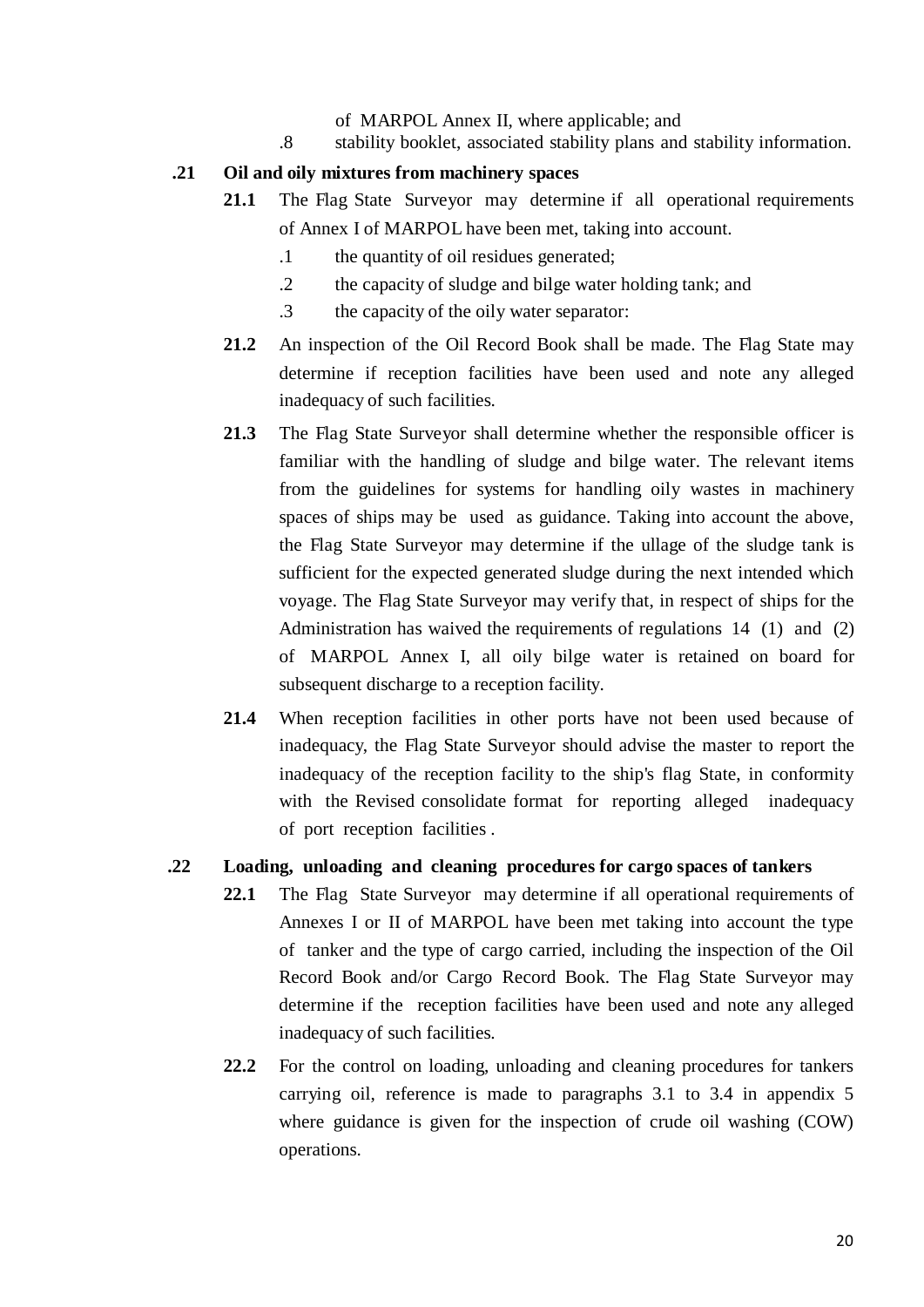#### **.23 Dangerous goods and harmful substances in packaged form**

- 23.1 The Flag State Surveyor may determine if the required shipping documents for the carriage of dangerous goods and harmful substances carried in packaged form are provided on board and whether the dangerous goods and harmful substances are properly stowed and segregated and the crew members are familiar with the essential action to be taken in an emergency involving such packaged cargo (see SOLAS regulation VII/3).
- **23.2** Annex III of MARPOL contains requirements for the carriage of harmful substances in packaged form which are identified in the IMDG Code as marine pollutants. Cargoes which are determined to be marine pollutants should be labeled and stowed in accordance with Annex III of MARPOL.
- **23.3** Flag State Surveyor shall be additional control as follow;
	- .1 whether the dangerous goods have been stowed on board in conformity with the Document of Compliance, using the dangerous goods manifest or the stowage plan, required by the SOLAS chapter VII. This manifest or stowage plan may be combined with the one required under Annex III of MARPOL;
	- .2 whether inadvertent pumping of leaking flammable or toxic liquids is not possible in case these substances are carried in under-deck cargo spaces; or
	- .3 determining whether the ship's personnel are familiar with the relevant provisions of the Medical First Aid Guide and Emergency Procedures for Ships Carrying dangerous Goods.

# **.24 Garbage**

- **24.1** The Flag State Surveyor may determine if all operational requirements of Annex V of MARPOL have been met and if the reception facilities have been used and note any alleged inadequacy of such facilities.
- **24.2** The Flag State Surveyor may determine whether;
	- .1 ship's personnel are aware of the Guidelines for the implementation of Annex V of MARPOL were approved by the MEPC, in particular section 3 "Minimizing the amount of potential garbage" and section 4 "Shipboard garbage handling and storage procedure" and
	- .2 ship's personnel are familiar with the disposal and discharge requirements under Annex V of MARPOL inside and outside a special are and are aware of the areas determined as special areas under Annex V of MARPOL.
	- .3 When reception facilities in other ports have not been used because of inadequacy, The Flag State Surveyor shall advise the master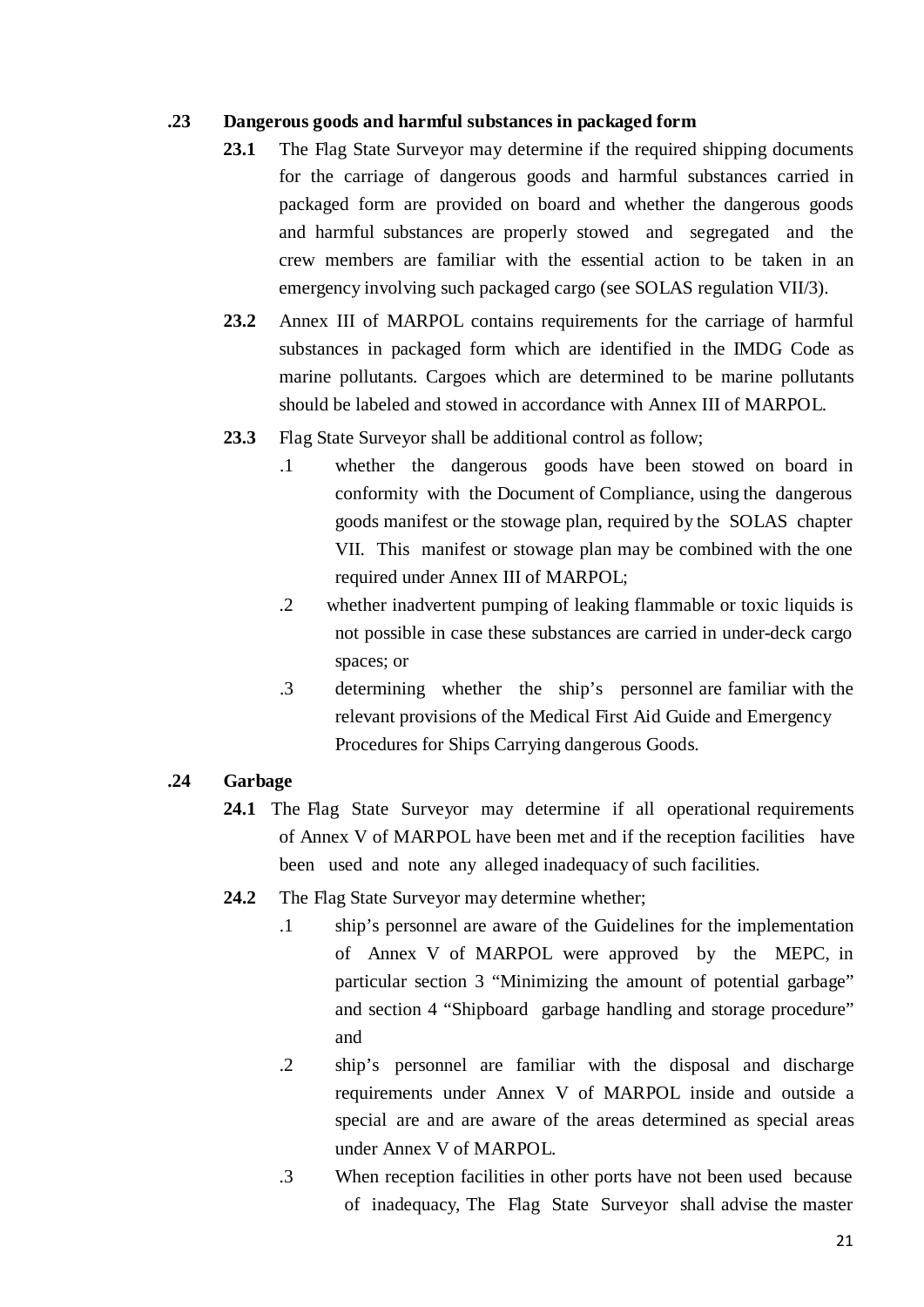to report the inadequacy of the reception facility to the Administration.

- **.25 Sewage**
	- **25.1** The Flag State Survey or may determine
		- **.1** if all operational requirements of Annex IV of MARPOL have been met and if the sewage treatment system, comminuting and disinfecting system or holding tank has been used and note any alleged inadequacy of the system or holding tank; and
		- **.2** that appropriate ship's personnel are familiar with the correct operation of the sewage treatment, comminuting and disinfecting system or holding tank.
	- **25.2** The Flag State Survey or may determine whether appropriate ship's personnel are familiar with the discharge requirements under MARPOL Annex IV.
	- **25.3** When reception facilities in other ports have not been used because of inadequacy, the Flag State Surveyor shall advice the master to report the inadequacy of the reception to the Administration.

#### **.26 Air pollution prevention**

- **26.1** The Flag State Surveyor may determine whether:
	- **.1** The master or crew is familiar with the procedures to prevent emissions of ozone depleting substances;
	- **.2** The master or crew is familiar with the proper operation and maintence of diesel engines, in accordance with their Technical Files;
	- **.3** The master or crew has undertaken the necessary fuel changeover procedures or equivalent, associated with demonstrating compliance within a Sox emission control area;
	- **.4** The master or crew is familiar with the garbage screening procedure to ensure that prohibited garbage is not incinerated;
	- **.5** The master or crew is familiar with the operation of the shipboard incinerator, as required by MARPOL Annex VI, within the limit provided in Annex, in accordance with the operational manual;
	- **.6** The master or crew recognizes the regulation of emissions of volatile organic compounds (VOCs), when the ship is in ports or terminals under the jurisdiction of a Party to the 1997 Protocol to MARPOL.
- **26.2** The master or crew is familiar with bunker delivery procedures in respect of bunker delivery notes and retained samples as required by MARPOL annex VI.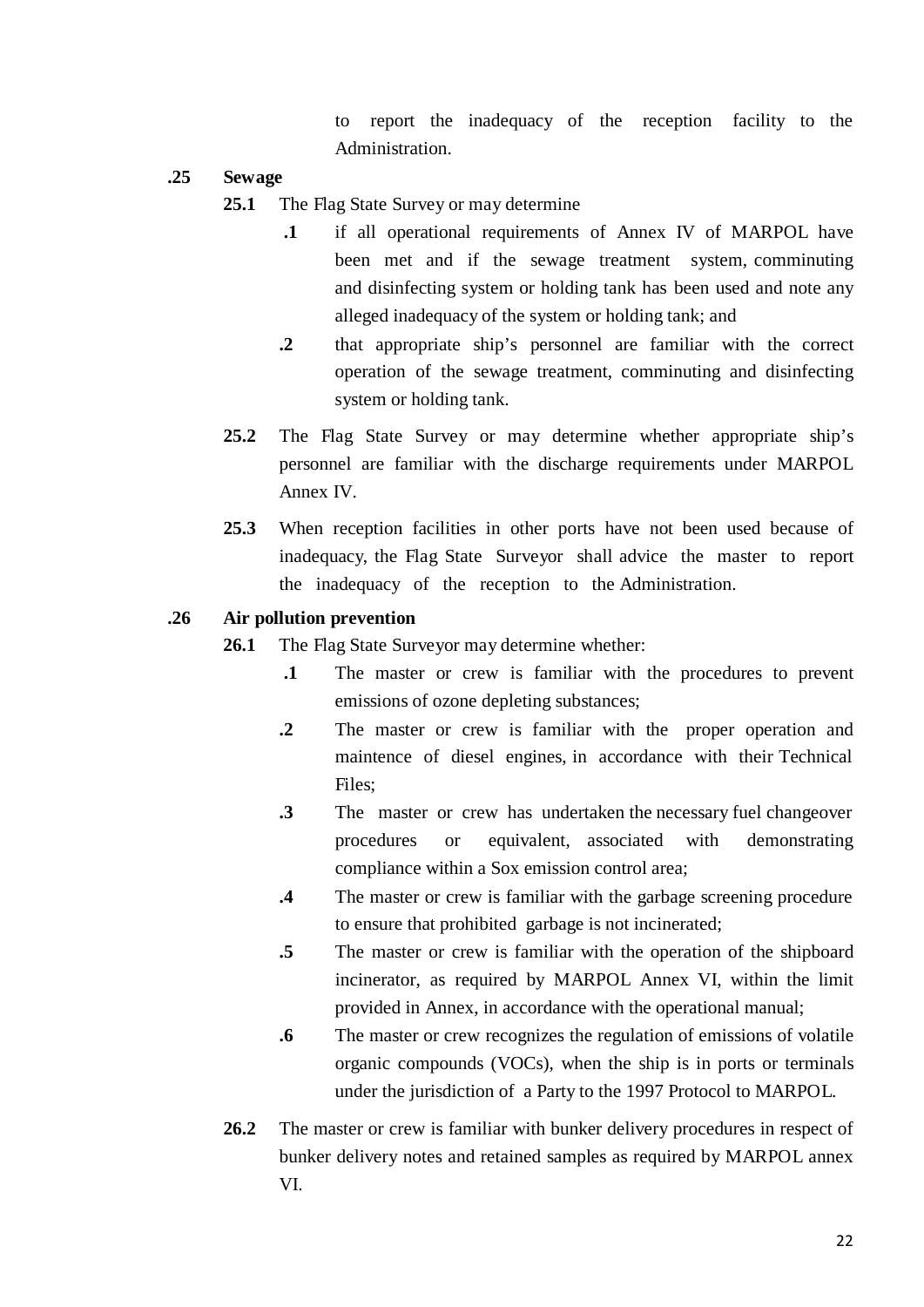#### **2.4 Completion of Flag State Inspection Report**

Any deficiencies seen by the Surveyor should be noted in the 'Nature of deficiency' column and listed on FSI report form Bob *Annex 3.*They must be brought to the Master & senior officers attention. If a representative of the Owners or managers are present during the inspection then their attention is also to be brought to these items.

If the deficiencies are of such a nature that the Inspector considers they pose a grave risk to the safety, security and environmental operation of the ship and seafarers onboard and the surveyor considers the ship should not put to sea with such deficiencies and the Master and/or Owners shall take the immediate action.

The Master should sign acknowledging his acceptance of the report and a signed original of the report is to be left onboard. If a representative of the Owners or managers are present during the inspection, they should be asked to countersign the report and invited to make a copy for themselves.

#### **2.5 Detention of ships**

#### **2.5.1 Flag State Detention**

Flag State Surveyor(s) shall detain a Myanmar flagged ship if it is unsafe or has violated any requirements of IMO mandatory instruments and National Laws.

#### **2.5.2 Port State Control Detention of a Myanmar Flagged Ship;**

- .1 The company is required to immediately notify the Department of Marine Administration by means of a facsimile or an email when a Myanmar flagged ship is detained by a Port State Control Officer(s).
- .2 In addition the company may be required to invite the RO on board to assist in clearing up the deficiencies, unless otherwise advised by Department of Marine Administration.
- .3 The initial report to the Department of Marine Administration shall include;
	- .1 A full copy of the PSC Report ( Form A and B ),
	- .2 A copy of the detention notice,
	- .3 Confirmation of notification to the RO as applicable and
	- .4 Advice of actions taken or planned to rectify all deficiencies at the earliest opportunity.

# **2.5.3 Process after a detention**

- .1 Reports and correspondence related to the vessel's PSC and FSI performance in the previous 24 months will be reviewed by the Administration.
- .2 The company shall perform a root cause analysis within 30 days of the detention and take the appropriate corrective actions to prevent similar deficiencies arising in the future. The relevant documents shall be submitted to the Administration after the completion of the analysis.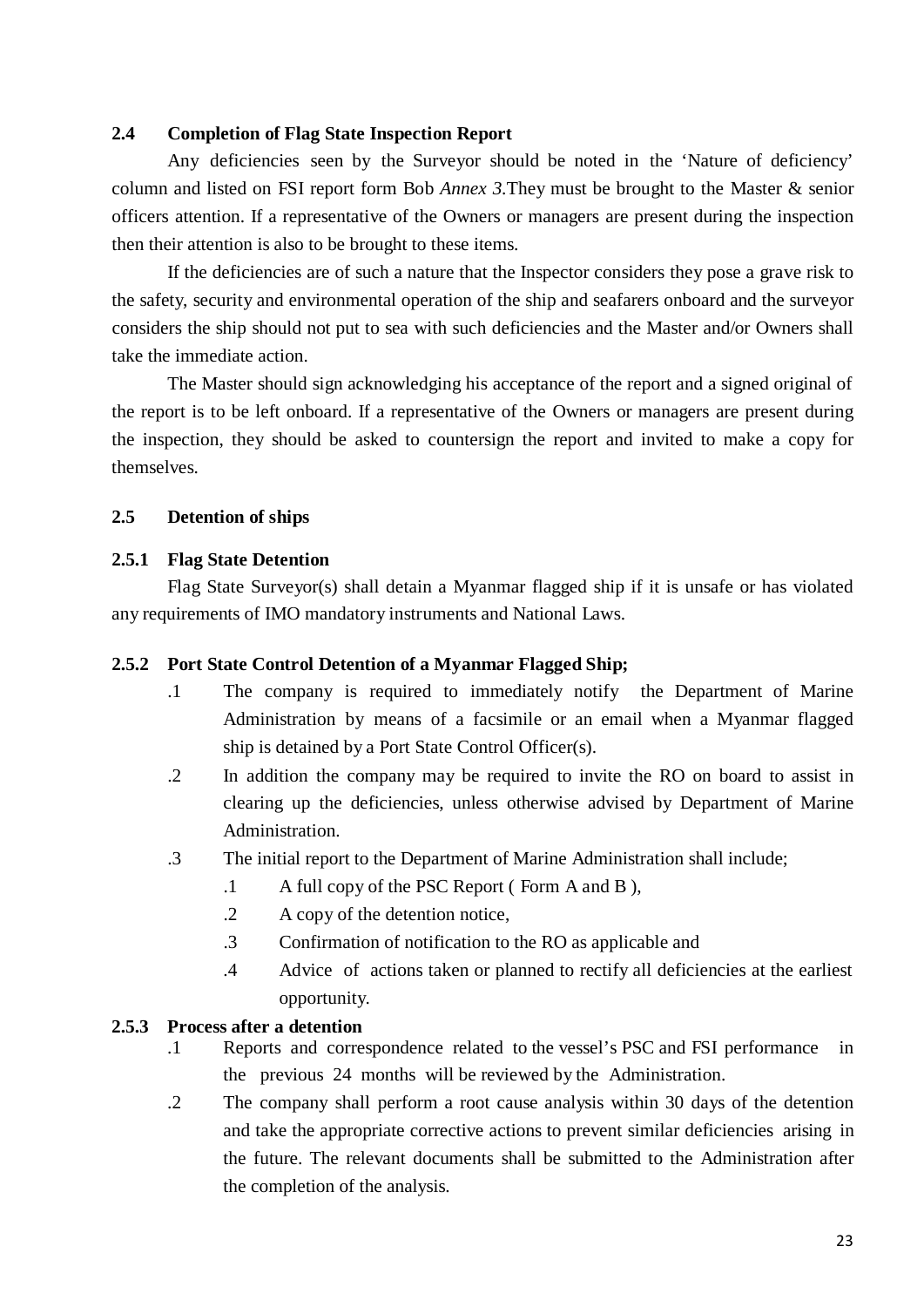- .3 The imposition of a flag state detention will have the same effect, for the purpose of this process as a PSC detention.
- .4 In addition to the requirement specified below, further additional surveys, flag state inspections, ISM audits and ISPS audits may be required depending on the nature of the detainable deficiencies and the ship's inspection history.
- .5 The Administration will determine the scope and extent of additional inspections, surveys or audits of shipboard and shore based safety management systems of a company when a significant proportion of the company's fleet has been justifiably detained by PSC.
- .6 The Administration may appoint and send Flag state surveyors, auditors and observers as considered to be appropriate to participate in any of the above surveys, audits or inspections, at owners' expense.

# **2.5.4 Evaluating of detentions**

- .1 First detention in a 24 month period One or more of the following shall be required by the DMA prior to departure from the port of detention depending on the number and nature of the deficiencies:
	- Additional external ISM audit or
	- Additional ISPS audit
- .2 Second detention in a 24 month period

If a ship has, in the opinion of the DMA, been justifiably detained twice within a period of 24 months the following shall be completed at the next convenient port.

- An additional ISM SMC audit will be required to ascertain the effectiveness of the Safety Management System on board;
- An additional ISM DOC audit will be required not later than 30 days from the date of the detention;
- If the date of detention falls within the  $+3$ month window period for annual statutory surveys, such surveys shall be conducted at the next convenient port.
- .3 Third detention in a 24 month period

If a ship has, in the opinion of the DMA, been justifiably detained three times within a period of 24 months, all statutory certificates will be suspended. In order to reinstate the suspended statutory certification, the following will be required.

- FSI by the DMA
- An additional ISM/SMC audit;
- An additional ISM DOC audit will be required not later than 30 days from the date of the detention
- .4 Fourth detention in a 24 month period

If a ship, in the opinion of the DMA, is justifiably detained for a fourth time within a period of 24 months, the ship will be deleted from the Myanmar Registered. The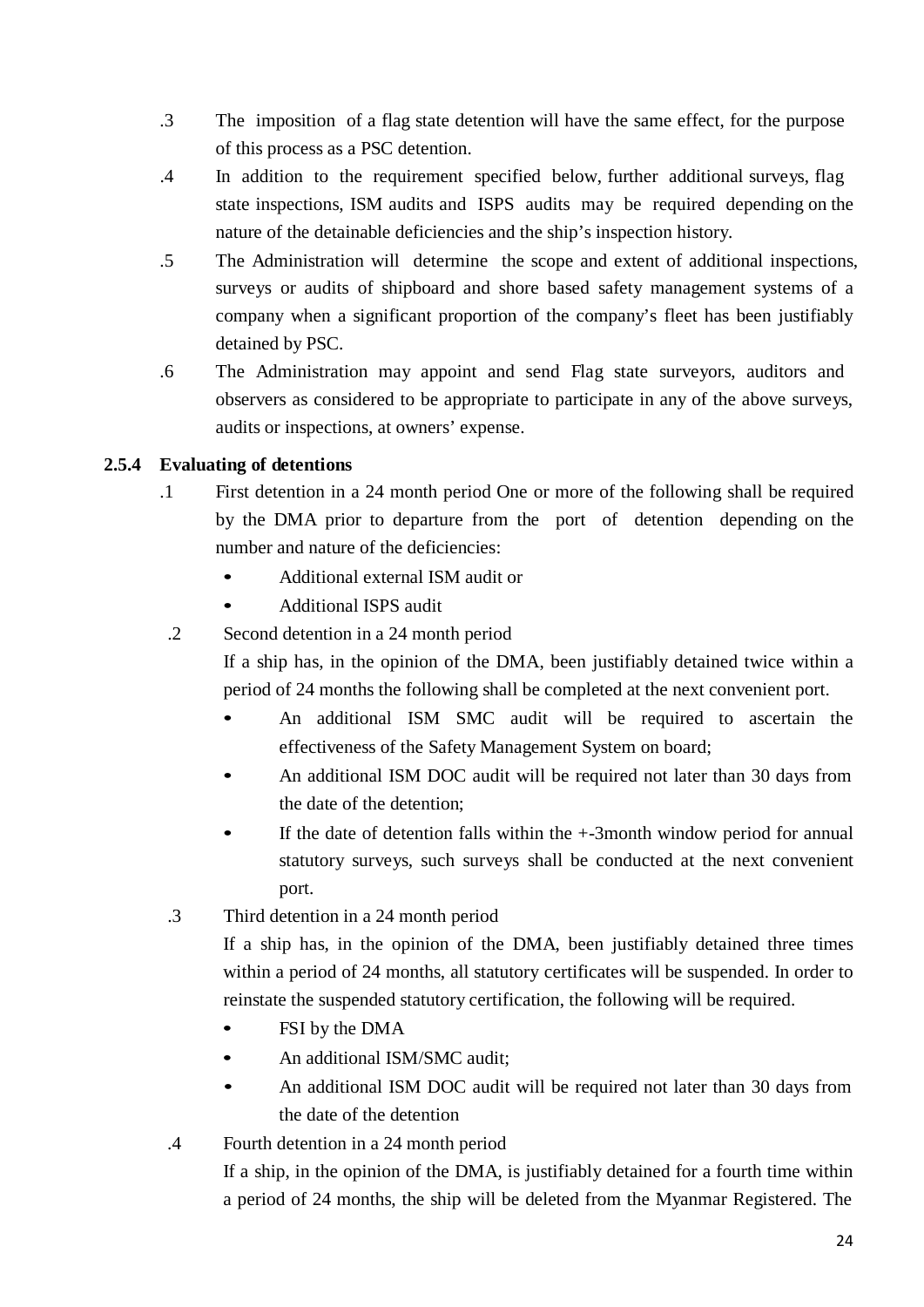DOC of the Company will be re-examined and further surveys, inspections and audits of the Company and/or its ships may be required for re-admitting the vessel.

# **3. ENFORCEMENT**

**3.1** Article 94.1 of UNCLOS 1982 stipulates that Every State shall effectively exercise its jurisdiction and control in administrative, technical and social matters over ships flying its flag. Therefore, flag states shall take necessary measures to ensure safety at sea by surveying their ships periodically by qualified surveyors, as mandate of Article 94.4. While those necessary measures shall conform to generally accepted international regulations, procedures and practices, flag states also have rights to take any steps which may be necessary to secure their observance (Article 94.5).

**3.2** Those articles in UNCLOS had acted as clear grounds for what Administrations have been performing until now, including the appointment of RO. Even though delegation of flag state duties is not mentioned explicitly, it may be justified under the right to take steps as necessary. There is no limitation of which surveyors are entitled to survey the ships, as long as they are qualified to assess the construction, equipment, and seaworthiness of the ship.

**3.3** Regulation I/6(a) of SOLAS 74 Protocol 88, which is analogous to MARPOL 73/78 Annex I Regulation  $4(3)(a)$  and Annex II Regulation  $10(2)(a)$  states that:

The inspection and survey of ships, so far as regards the enforcement of the provisions of the present Regulations and the granting of exemptions therefrom, shall be carried out by officers of the Administration. The Administration shall, however, entrust the inspections and surveys either to surveyors nominated for the purpose or to organizations recognized by it.

**3.4** Regulation I/6(b) of SOLAS 74 Protocol 88, MARPOL 73/78 Annex I Regulation 4(3)(b), as well as in Annex II Regulation  $10(2)(b)$  states that:

There is another similar article pertaining to the authority of RO, stating that RO surveyors must be empowered to have the same legal influence on instructing repair and necessary maintenance to the ship, whether it is a self-initiative or after a survey on request of port states.

**3.5** Administration shall take all necessary measures to secure observance of international rules and standards by Myanmar flagged ship and by entities and persons under jurisdiction so as to ensure compliance with its international obligations. Such measures shall include, inter alia:

**3.5.1** prohibiting Myanmar flagged ships from sailing until such ships can proceed to sea in compliance with the requirements of international rules and standards;

**3.5.2** the periodic inspection of Myanmar flagged ships entitled to verify that the actual condition of the ship and its crew is in conformity with the certificates it carries;

**3.5.3** the surveyor to ensure, during the periodic inspection referred to in subparagraph2 , that seafarers assigned to the ships are familiar with;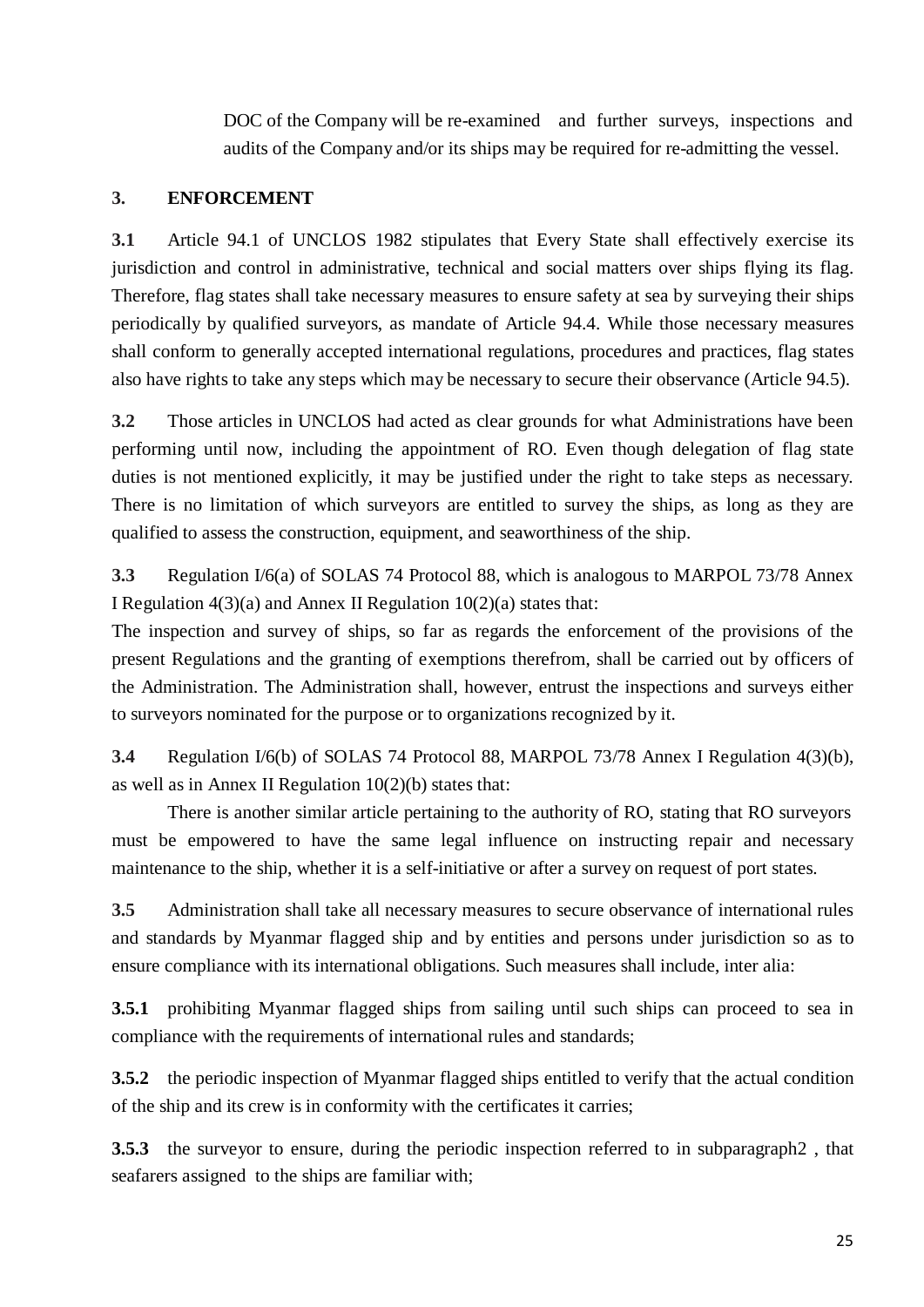- .1 their specific duties; and
- .2 ship arrangement, installations, equipment and procedures;

**3.5.4** ensuring that the ship's complement, as a whole, can effectively coordinate activities in an emergency situation and in the performance of functions vital to safety or to the prevention or mitigation of pollution;

**3.5.5** providing, in national laws and regulations, for liable to a fine of adequate severity to discourage violations of international rules and standards by individuals issued with certificates or endorsements under marine authority: and

**3.5.6** instituting proceedings, after an investigation has been conducted, against individuals holding certificates or endorsements who have violated international rules and standards, irrespective of where the violation has occurred.

**3.5.7** Administration shall develop and implement a control and monitoring programmer, as appropriate, in order to;

- .1 provide for prompt and through casualty investigations, with reporting to the Organization as appropriate;
- .2 provide for the collection of statistical data, so that trend analyses can be conduct to identify problem areas; and
- .3 provide for a timely response to deficiencies and alleged pollution incidents reported by port or coastal States.
- **3.5.8** Furthermore, the Administration shall;
	- .1 ensure compliance with the applicable international instruments through national legislation
	- .2 provide an appropriate number of qualified personnel to implement and enforce the national legislation including personnel for performing investigations and surveys;
	- .3 provide a sufficient number of qualified flag state personnel to investigate incidents where Myanmar flagged ships have been detained by port States;
	- .4 ensure the training and oversight of the activities of flag State surveyors and investigators.

**3.5.9** Administration, or a recognized organization acting on its behalf, shall only issue or endorse an international certificate to a ship after it has determined that the ship meets all applicable requirements.

**3.5.10** Administration shall only issue an international certificate of competency or endorsement to a person after it has determined that the person meets all applicable requirements.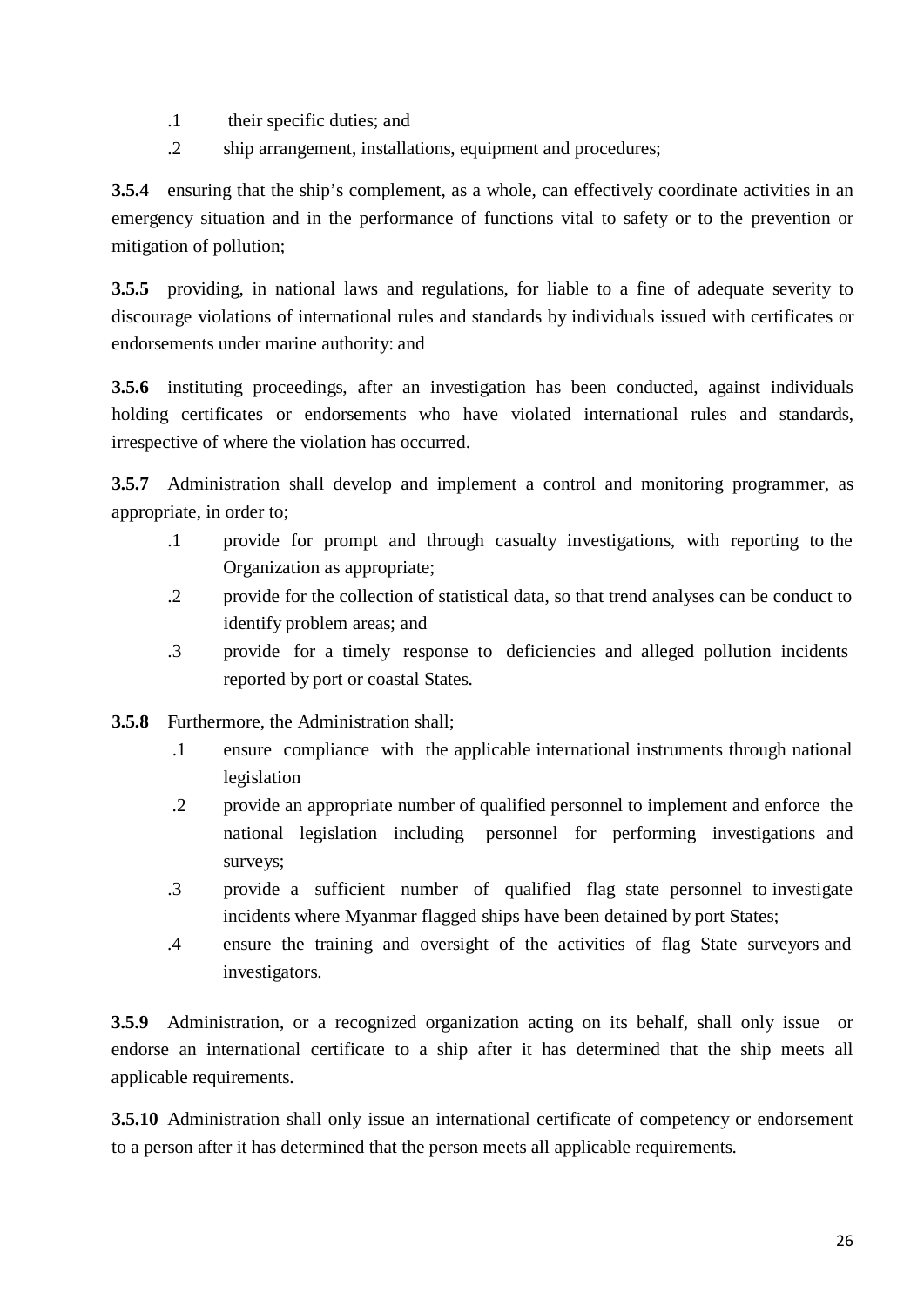#### **4. Evaluation and Review**

**4.1** Administration shall , on a periodic basis, evaluate its performance with respect to the implementation of administrative processes, procedures and resources necessary to meet its obligations as required by the international instruments to which it is a party.

**4.2** Self-Assessment of Flag State Performance as per the Resolution A.912 (22)

**4.3** (Annex-1of this guidance) will be carried out annually to assess the performance.

**4.4** The Administration will issue an annual report containing a full analysis of Myanmar flagged ships' performance in relation to Flag State Inspection Program.

#### **5. Recognized Organizations under the International Instruments**

It is possible for a flag State to delegate their statutory functions, such as survey and certification, to recognized organizations. A definition of Recognized Organization can be found in Resolution A.1052 (27) as follows;

" An organization which meets the relevant conditions set forth by resolution A.739 (18), as amended by resolution MSC.208(81), and resolution A.789 (19), and has been authorized by the flag State Administration to provide the necessary statutory service and certification to ships entitled to fly its flag."

Flag States' oversight of their recognized organizations is a primary and essential measure to ensure consistent and effective implementation of international instruments for recognized organizations. For that reason, all recognized organizations should be subject to their flag State' oversight without exception.

However there is no Recognized Organization office in Myanmar, Flag State oversight field inspection will be conduct onboard the ship when the flag state inspection are carried out.

#### **6. Fine for breach of respective convention**

Any owner of a ship or ship manager who fails to comply with this Part shall for each offence be liable to a fine as per Myanmar Merchant Shipping Act 1923,a s amended.

#### **7. Appeal**

The ship-owner operating company shall appeal against a detention within 30 days from the date of notification. The appeal should not cause the detention to be suspended. A ship owner or operating company that wishes to appeal shall state the reasons and provide supporting evidence in writing to the Administration.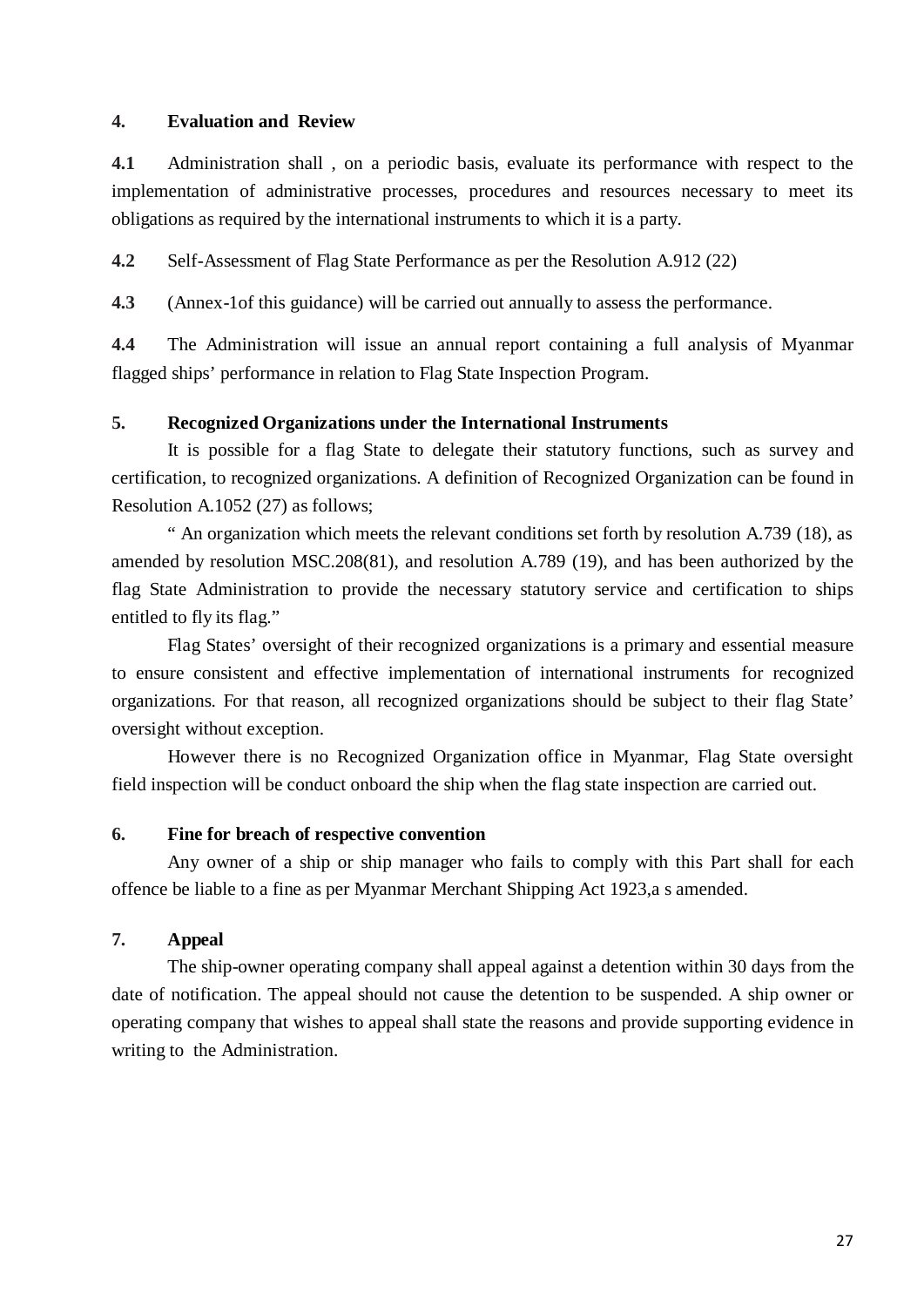#### **Annex - 1**

# **GUIDANCE TO ASSIST FLAG STATES IN THE SELF-ASSESSMENT OF THEIR PERFORMANCE**

# **General obligations of flag States**

1. It is the responsibility of flag States to ensure that they establish and maintain measures for the effective application and enforcement of the IMO instruments to which they are a Party. From the point of view of flag State implementation the most significant IMO instruments are:

- .1 the International Convention for the Safety of Life at Sea, 1974 (SOLAS 74), as amended;
- .2 the International Convention for the Prevention of Pollution from Ships, 1973, as modified by the Protocol of 1978 relating there to (MARPOL 73/78), as amended;
- .3 the International Convention on Load Lines, 1966 (LL 66) as amended;
- .4 the International Convention on Standards of Training, Certification and Watchkeeping for Seafarers, 1978 (STCW 78), as amended;
- .5 the Convention on the International Regulations for Preventing Collisions at Sea, 1972, (COLREG 72), as amended; and
- .6 the International Convention on Tonnage Measurement of Ships, 1969 (TONNAGE 69).

Regard should also be given to the United Nations Convention on the Law of the Sea, 1982 (UNCLOS).

2. Having accepted an instrument, a Government is bound by the provisions of the instrument to promulgate laws in relation to the implementation of its provisions through appropriate national legislation (e.g. SOLAS 74 article I(b)). The undertaking to give effect to the provisions of the relevant instrument (e.g. SOLAS 74 article I(a)) means that the Government must have a functioning legislative body to enact laws for ships flying its flag and to provide for the subsequent implementation and enforcement of those laws.

# **Internal criteria for the assessment of flag State performance**

3. **"Internal" criteria** are criteria which are directly relevant to the operation of the flag State as an Administration and are designed to give a clear indication of the effectiveness of a flag State Administration in fulfilling its obligations under the instruments. Guidance on flag State responsibilities is contained in Assembly resolution A.847(20) on Guidelines to assist flag States in the implementation of IMO instruments. Article 94 of UNCLOS also sets out the duties of State Parties (Article 1.2(1)). Article 217 of UNCLOS is also relevant in detailing the enforcement responsibilities of flag States. Based on international instruments, a flag State has responsibilities relating, in particular, to setting legal requirements to give national effect to the instruments to which it is a Party; enforcement of those requirements; authorization of organizations acting on its behalf and casualty investigation. These are considered in more detail below.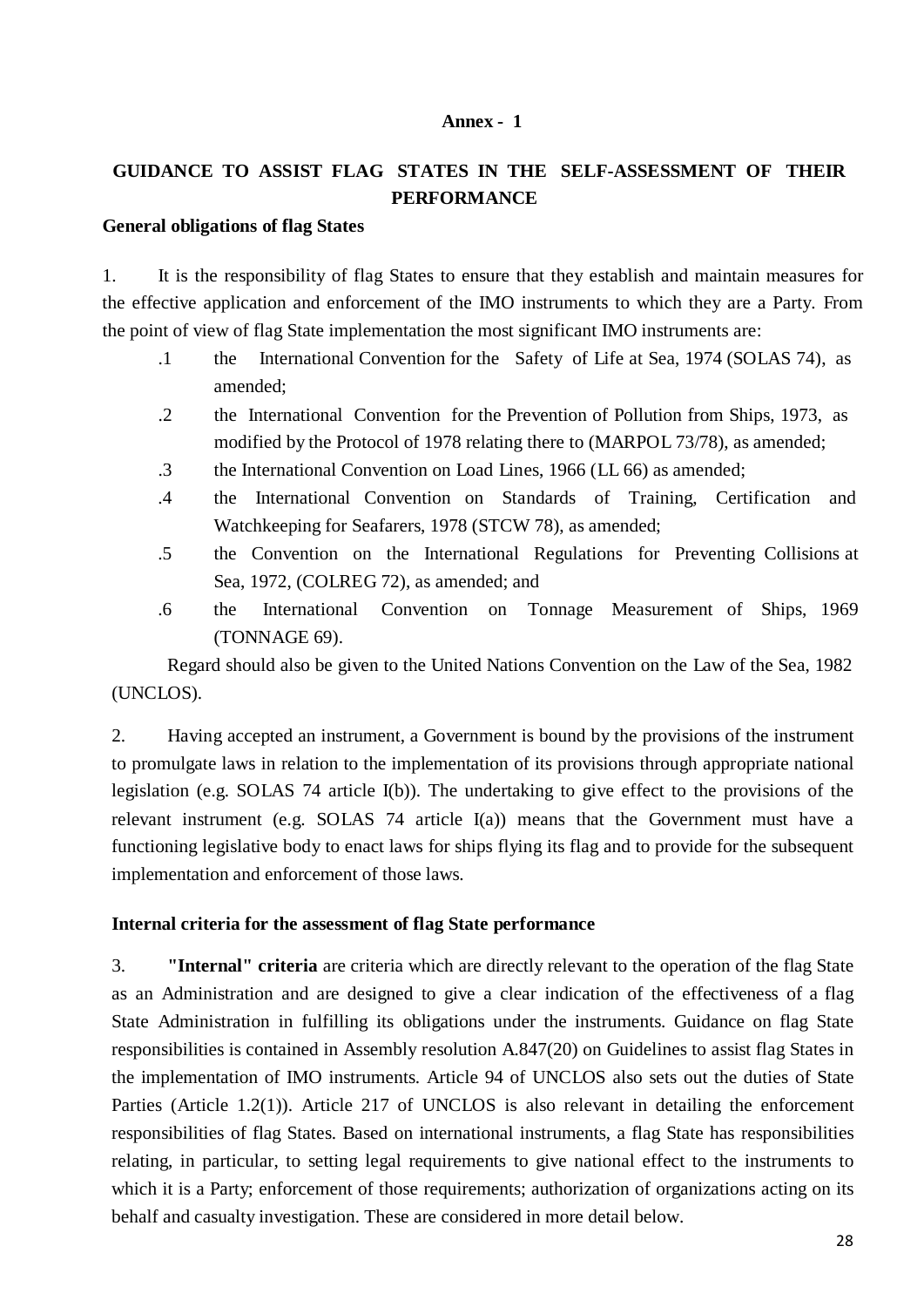# **Legal framework**

# **4 A flag State should:**

- .1 take measures to ensure safety at sea and pollution prevention for ships entitled to fly its flag with regard to:
	- 1.1 the construction, equipment and management of ships;
	- 1.2 the principles and rules with respect to the limits to which ships may be loaded;
	- 1.3 the prevention, reduction and control of pollution of the marine environment and the minimization of the impact of accidental discharges of pollutants;
	- 1.4 the manning of ships and the training of crews; and
	- 1.5 the safety of navigation (including taking part in mandatory reporting and routing systems), maintenance of communications and prevention of collisions;
- .2 promulgate laws which permit effective jurisdiction and control in administrative, technical and social matters over ships flying its flag and, in particular, relating to the inspection of ships, safety and pollution prevention laws applying to such ships and the making of associated regulations; and
- .3 promulgate laws providing the legal basis for the establishment of a registry and maintain a register of ships flying its flag.

# **Enforcement**

# **5. A flag State should:**

- .1 provide for the enforcement of its national laws, including the associated investigative and penalty processes;
- .2 take appropriate action against ships flying its flag that fail to comply with applicable requirements;
- .3 ensure the availability of sufficient personnel with maritime and technical expertise to carry out its flag State responsibilities, including:
	- 3.1 the development and enforcement of necessary national laws;
	- 3.2 the establishment and maintenance of minimum safe manning levels on board ships flying its flag and the provision of effective certification of seafarers;
	- 3.3 the inspection of ships flying its flag to ensure compliance with the requirements of international instruments to which the flag State is a Party;
	- 3.4 the reporting of casualties and incidents as required by the respective instruments; and
	- 3.5 the investigation of circumstances following any detention of ships flying its flag.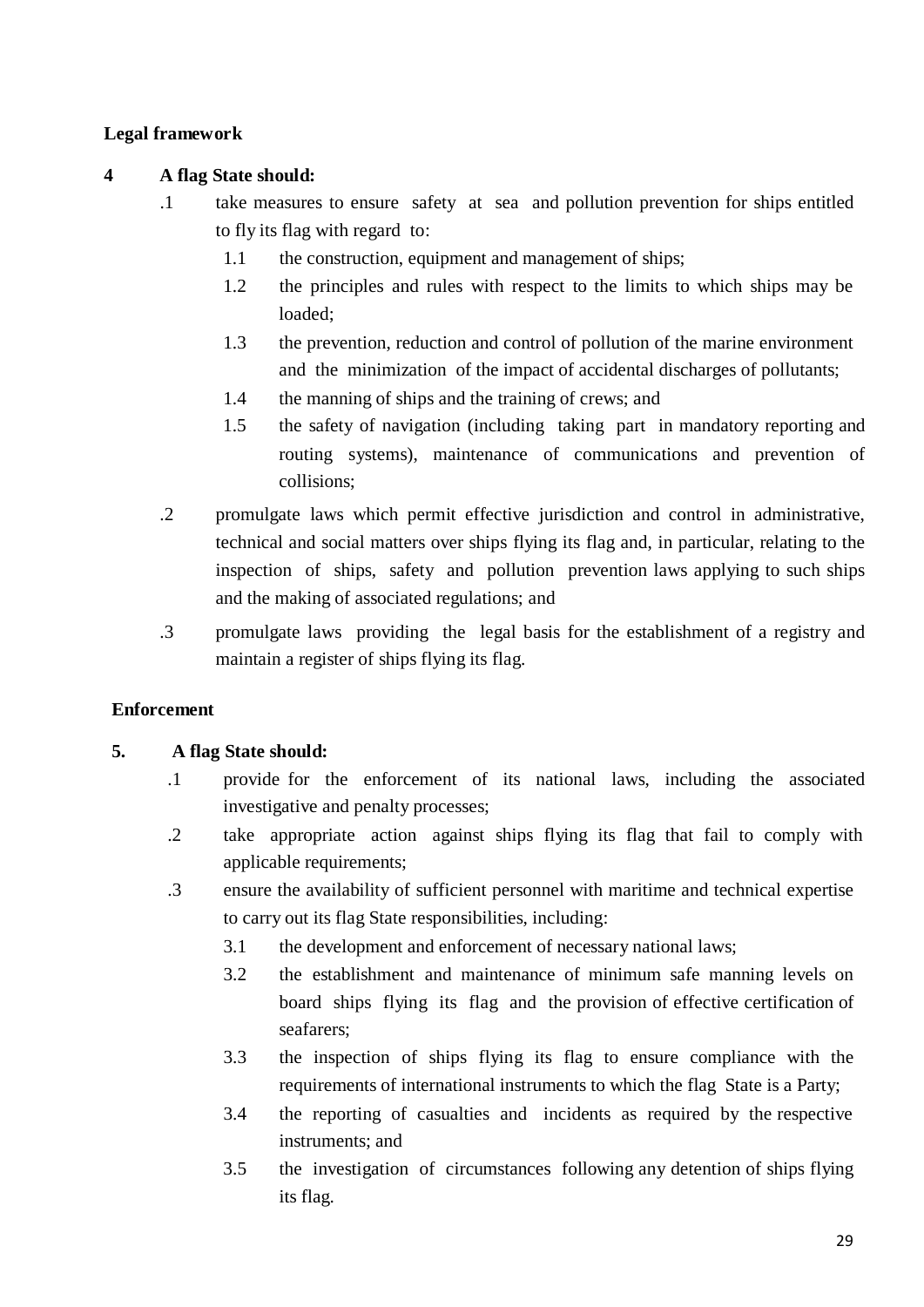#### **Responsibility of recognized organizations acting on behalf of the Administration**

**6.** In cases where a flag State authorizes third party organizations to act on its behalf, i.e. recognized organizations, any delegation of authority to these recognized organizations must be clearly recorded and should follow as a minimum the Guidelines for the authorization of organizations acting on behalf of the Administration (resolution A.739(18)) and the Specifications on the survey and certification functions of recognized organizations acting on behalf of the Administration (resolution A.789(19)). The requirements of SOLAS regulation  $I/6(c)$ , and the analogous requirements of MARPOL 73/78 should be included in any delegation of authority. The flag State must also take full responsibility for all safety and pollution prevention certificates issued under the relevant instruments by it or on its behalf.

#### **Casualty and incident investigation**

**7.** A flag State should undertake prompt and thorough casualty and incident investigations and submit relevant reports to IMO, as appropriate.

#### **External criteria for the assessment of flag State performance**

**8.** "External" criteria refer to information, in particular port State control data and casualty accident data, which may also be taken to be indicators of the way in which a flag State is performing. The following are indicators of the way in which the flag State is performing but do not relate directly to the organization of the flag State's Administration.

When used as indicators, the criteria listed in .1 to .5 should be considered in proportion to the overall number of ships flying its flag, subject to international instruments to which the State is a Party:

- .1 Number of accidents, casualties and incidents reportable to IMO in terms of the requirements of the international casualty database.
- .2 Number of accidents involving personal injuries leading to absence from duty of 3 days or more on board ships flying the flag of the State concerned.
- .3 Number of lives lost on its ships resulting from the operation of ships flying its flag.
- .4 Number of ships lost.
- .5 Number of incidents of loss of pollutants into the sea according to MARPOL 73/78 reporting standards, including a measure of the seriousness of the incidents.
- .6 Number of ships detained by other States under port State control procedures.
- .7 Communication to IMO of information required in mandatory instruments.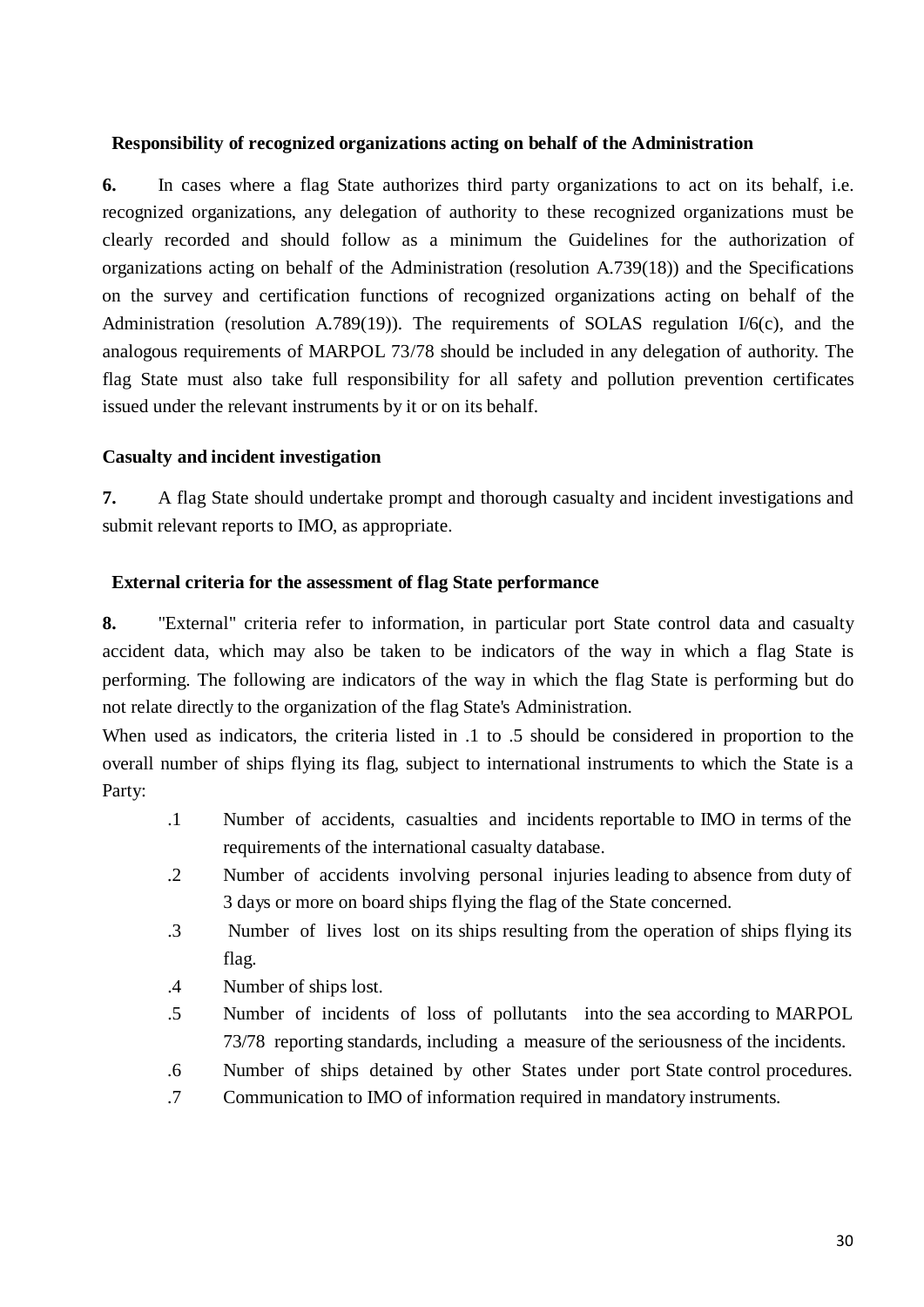#### **Self-assessment form**

**9.** Based on the internal and external criteria outlined above, a self-assessment form is attached. The primary objective of the form is to assist flag States in assessing their performance against these criteria. Questions relating to the STCW Convention have not been included because that instrument has its own assessment procedures.

#### **Appendix-1**

### **FLAG STATE PERFORMANCE SELF-ASSESSMENT FORM**

#### **All questions relate to merchant ships flying the flag of the State concerned**

|                | <b>GENERAL</b>                                                                                                                                                                                                                          |                                                      |
|----------------|-----------------------------------------------------------------------------------------------------------------------------------------------------------------------------------------------------------------------------------------|------------------------------------------------------|
| 1.             | Name of State/Associate Member                                                                                                                                                                                                          |                                                      |
| (a)            | List the Administrations which you represent at IMO<br>separate assessment form should be completed for<br>each. Include all flag States, including those which are<br>not Member States of IMO but are Parties to IMO<br>instruments). | <b>Myanmar</b>                                       |
| 2.             | of<br>responsible<br>Name<br>contact<br>for<br>the<br>person<br>completion of this form                                                                                                                                                 |                                                      |
|                | Name of Administration                                                                                                                                                                                                                  | <b>Department of Marine</b><br><b>Administration</b> |
| <b>Address</b> |                                                                                                                                                                                                                                         | <b>Myanmar</b>                                       |
|                | Telephone number                                                                                                                                                                                                                        |                                                      |
|                |                                                                                                                                                                                                                                         | $\ddot{}$                                            |
|                | Fax number                                                                                                                                                                                                                              |                                                      |
|                | E-mail address                                                                                                                                                                                                                          |                                                      |
| 3.             | Indicate to which of the following international                                                                                                                                                                                        |                                                      |
|                | instruments your State is a Party and which (optional)<br>MARPOL 73/78 Annexes have been ratified.                                                                                                                                      |                                                      |
|                | SOLAS <sub>74</sub>                                                                                                                                                                                                                     | Yes / No                                             |
|                | <b>SOLAS Protocol 78</b>                                                                                                                                                                                                                | Yes / No                                             |
|                | <b>SOLAS Protocol 88</b>                                                                                                                                                                                                                | Yes / No                                             |
|                | <b>MARPOL 73/78</b>                                                                                                                                                                                                                     | Yes / No                                             |
|                | Annex III                                                                                                                                                                                                                               | Yes / No                                             |
|                | Annex IV                                                                                                                                                                                                                                | Yes / No                                             |
| Annex V        |                                                                                                                                                                                                                                         | Yes / No                                             |
|                | Annex VI                                                                                                                                                                                                                                | Yes / No                                             |
| LL 66          |                                                                                                                                                                                                                                         | Yes / No                                             |
|                | LL Protocol 88                                                                                                                                                                                                                          | Yes / No                                             |
|                | <b>TONNAGE 69</b>                                                                                                                                                                                                                       | Yes / No                                             |
|                | <b>COLREG72</b>                                                                                                                                                                                                                         | Yes / No                                             |
|                | <b>UNCLOS</b>                                                                                                                                                                                                                           | Yes / No                                             |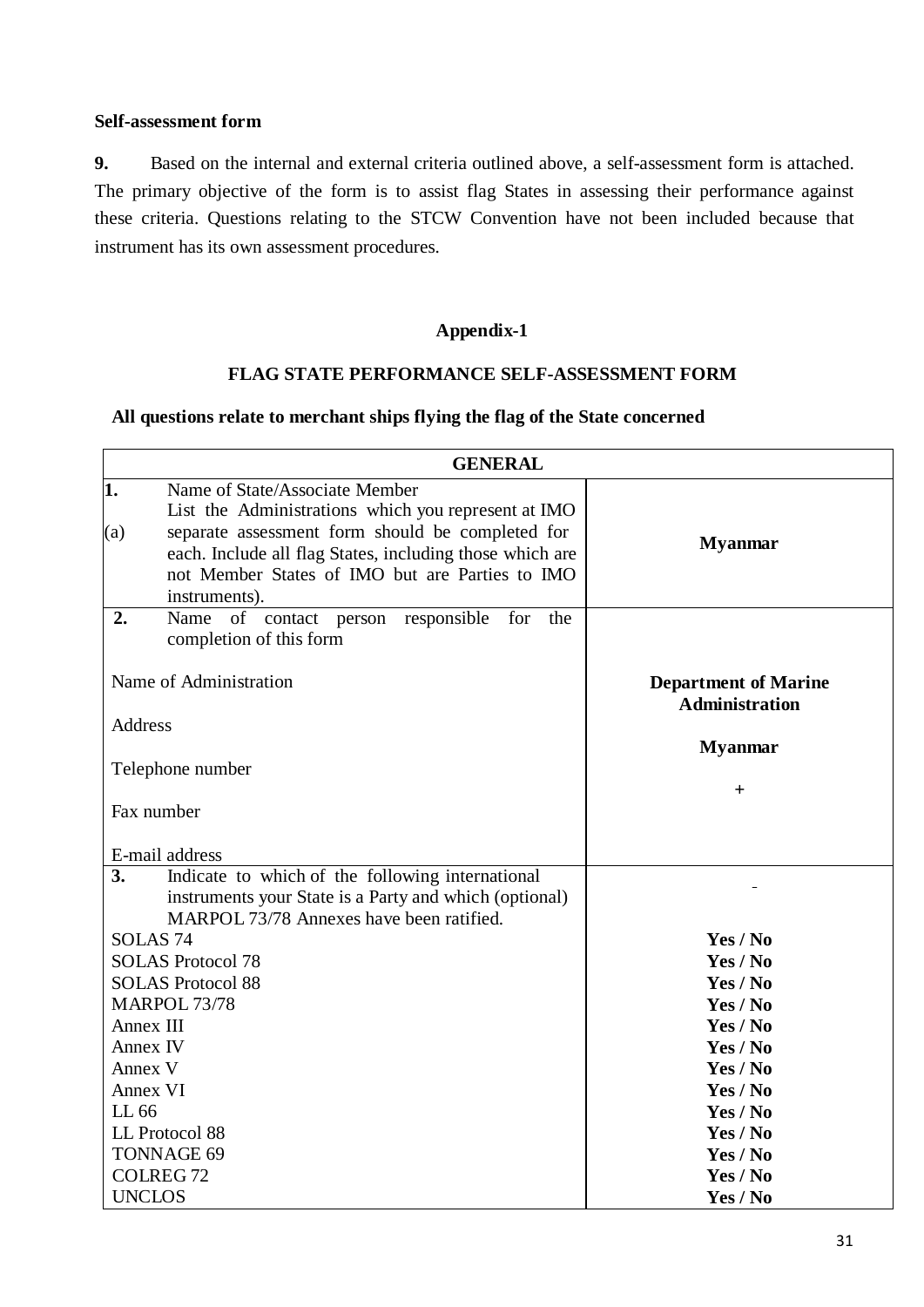| 4.1                                                      | How many merchant ships of 100 gross tonnage and<br>upwards, subject to the relevant instruments you indicated in<br>question 3, are currently flying the flag of your State?                                                  |          |
|----------------------------------------------------------|--------------------------------------------------------------------------------------------------------------------------------------------------------------------------------------------------------------------------------|----------|
| 4.2                                                      | What is the total gross tonnage of merchant ships<br>currently flying the flag of your State?                                                                                                                                  | GT.      |
|                                                          | <b>INTERNAL CRITERIA</b><br><b>Legal framework</b>                                                                                                                                                                             |          |
| 5.                                                       | Does your Administration have the necessary laws in<br>force to implement international maritime safety and pollution<br>prevention instruments with regard to:<br>the                                                         |          |
| $\cdot$ 1                                                | construction,<br>equipment<br>and<br>management of ships;                                                                                                                                                                      | Yes / No |
| $\cdot$ .2                                               | the prevention, reduction and control of<br>pollution of the marine environment;                                                                                                                                               | Yes / No |
| $\cdot$ 3                                                | the safe loading of ships;                                                                                                                                                                                                     | Yes / No |
| $\cdot$ 4                                                | the manning of ships;                                                                                                                                                                                                          | Yes / No |
| .5                                                       | the safety of navigation (including<br>taking<br>part in mandatory reporting and routing<br>systems), maintenance of communications and<br>prevention of collisions?                                                           | Yes / No |
| $\overline{\mathbf{.6}}$<br>which your State is a Party? | Does your Administration have the necessary laws<br>in force to ensure the provision of penalties of adequate<br>severity to discourage violation of international instruments to                                              | Yes/No   |
| $\cdot$ 7<br>Does<br>Party?                              | Administration<br>your<br>have<br>the<br>necessary laws in force to provide for ship inspections<br>to ensure compliance with international maritime safety<br>and pollution prevention standards to which your State is a     | Yes / No |
| $\boldsymbol{.8}$                                        | Does your Administration have the necessary laws in<br>force to take legal action against ships which have been<br>identified as not being in compliance with the international<br>instruments to which your State is a Party? | Yes / No |
| $\boldsymbol{.9}$                                        | Does your Administration have the necessary laws in<br>force to carry out the required casualty investigations?                                                                                                                | Yes/No   |
|                                                          | <b>Enforcement</b>                                                                                                                                                                                                             |          |
| experience, to:                                          | .10 Does your Administration have<br>an infrastructure,<br>including personnel with appropriate technical expertise and                                                                                                        |          |
|                                                          | .1 identify ships flying the flag of your<br><b>State</b><br>which are not in compliance with international<br>maritime safety and pollution prevention<br>requirements?                                                       | Yes/No   |
|                                                          |                                                                                                                                                                                                                                |          |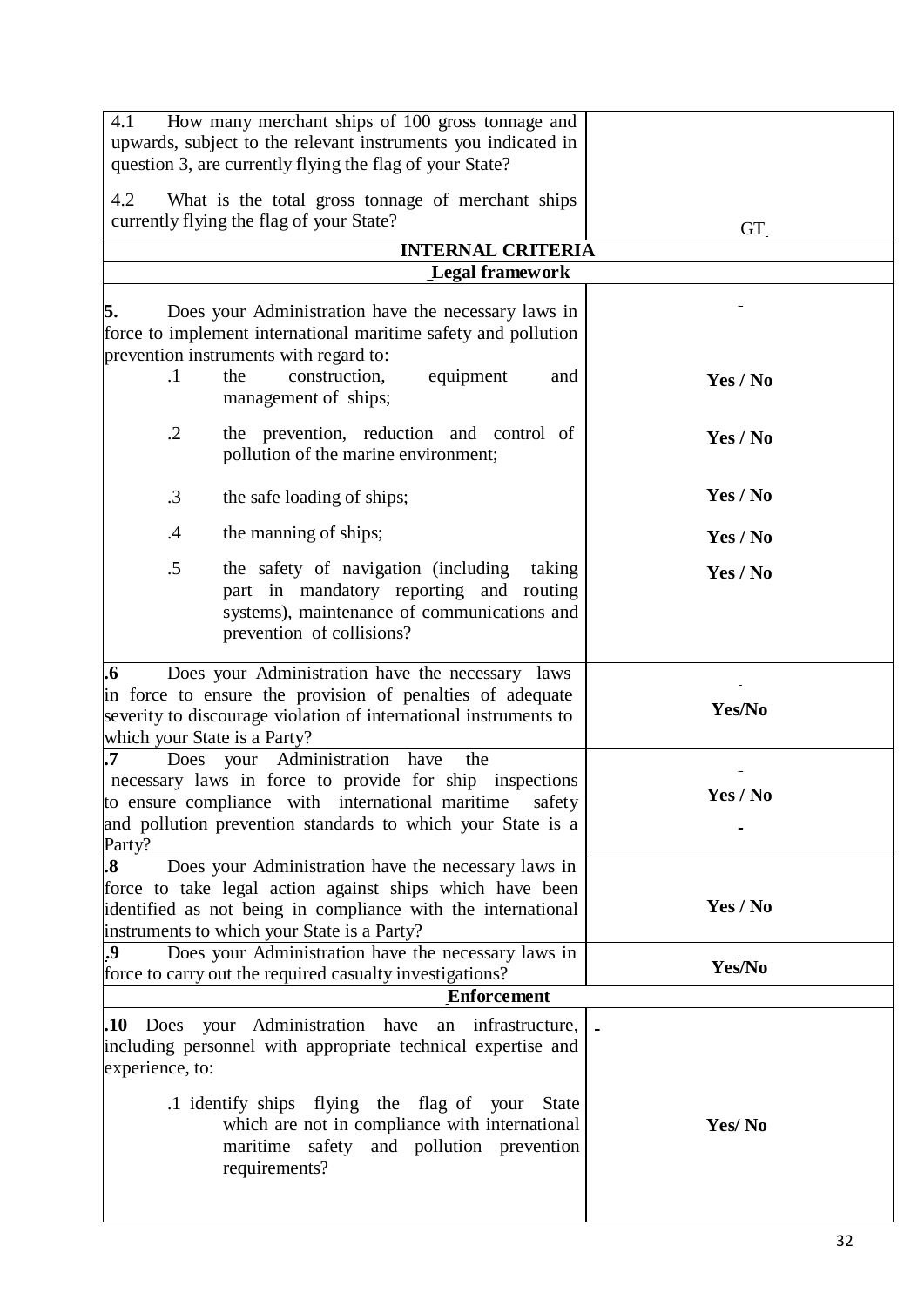| $\cdot$ .2<br>take action against ships flying the flag of                                                                                                                                                                                                                                                             |      |               | Yes/No                                     |                                               |
|------------------------------------------------------------------------------------------------------------------------------------------------------------------------------------------------------------------------------------------------------------------------------------------------------------------------|------|---------------|--------------------------------------------|-----------------------------------------------|
| your State which have been identified as not<br>compliance with international<br>being in<br>maritime safety and pollution prevention                                                                                                                                                                                  |      | <b>SAMPLE</b> | <u>Mvanmar</u><br><u>ships</u><br>detained | <b>Legal</b><br><b>Action</b><br><b>Taken</b> |
| requirements?<br>If<br>against how many such ships was<br>yes,<br>action taken for each of the previous 5 years*?                                                                                                                                                                                                      |      |               |                                            |                                               |
| .11<br>Did your Administration investigate detentions by port<br>States of ships flying the flag of your State for each of the<br>previous 5 years <sup>*?</sup> (see also question 28)<br>If yes, indicate how many such<br>detentions                                                                                | were |               | Yes / No                                   |                                               |
| investigated.                                                                                                                                                                                                                                                                                                          |      |               |                                            |                                               |
| Recognized organizations acting on behalf of the Administration<br>Which<br>.12<br>organizations<br>has<br>your<br>Administration recognized for the purpose of<br>delegation of authority under the relevant<br>instruments you indicate under question 3?                                                            |      |               |                                            |                                               |
| .13<br>When<br>Administration<br>your<br>delegates<br>authority to recognized organizations, does it follow<br>resolutions $A.739(18)$ and $A.789(19)$ as minimum<br>requirements, the requirements in SOLAS 74,<br>regulation XI/1, and the analogous requirements in<br>MARPOL 73/78 in any delegation of authority? |      | Yes/No        |                                            |                                               |
| Has your Administration provided IMO<br>.14<br>with a copy of the formal agreement or equivalent<br>legal<br>the<br>recognized<br>arrangements<br>with<br>organizations listed in question 12?                                                                                                                         |      | Yes/No        |                                            |                                               |
| Indicate which survey and/or certification<br>$\overline{.15}$<br>functions your Administration has delegated to the<br>recognized organizations referred to in question 12.                                                                                                                                           |      |               |                                            |                                               |
| .16<br>Indicate, for the instruments you listed<br>under question 3, which survey and/or certification<br>functions are carried out by your Administration.                                                                                                                                                            |      |               |                                            |                                               |
| .17 Does your Administration carry out the<br>verification and monitoring functions specified in<br>resolution A.739 $(18)$ ?<br>.18<br>How does your Administration carry out                                                                                                                                         |      | Yes/No        |                                            |                                               |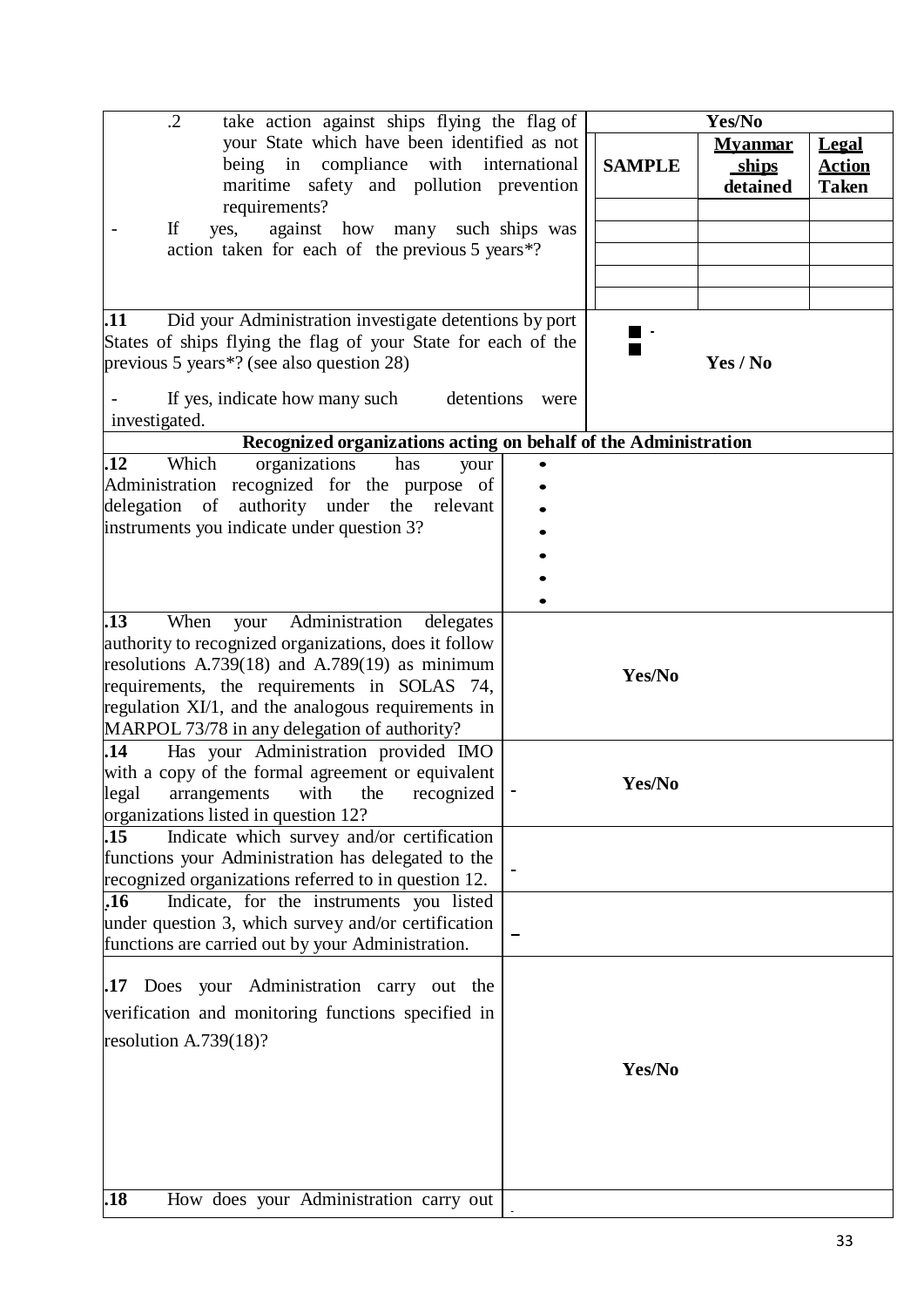| the verification and monitoring functions specified<br>in resolution $A.739(18)$ ?                                                                                                                                                                                                                                                                                       |                                |                                    |
|--------------------------------------------------------------------------------------------------------------------------------------------------------------------------------------------------------------------------------------------------------------------------------------------------------------------------------------------------------------------------|--------------------------------|------------------------------------|
| .20<br>How does your Administration take specific<br>responsibility for international certificates issued on<br>its behalf by dependent territories/second registers?                                                                                                                                                                                                    |                                | Yes/No                             |
| Casualty and incident investigation                                                                                                                                                                                                                                                                                                                                      |                                |                                    |
| $\overline{.21}$<br>Does your Administration have the means<br>(financial)<br>administrative) to ensure<br>and<br>that<br>thorough<br>and prompt casualty and incident<br>investigations into all cases of serious and very<br>serious casualties, as defined in paragraphs 4.2 and<br>4.3 of the Annex to resolution $A.849(20)$ , are<br>carried out?                  |                                | Yes/No                             |
| .22<br>For each of the previous 5 years*, for ships<br>flying the flag of your State:<br>How many serious and very serious<br>$\cdot$<br>casualties were investigated?<br>How many such serious and very<br>$\cdot$ .2<br>serious casualties were reported to<br>IMO?                                                                                                    | <b>SAMPLE</b><br><b>SAMPLE</b> | <b>Reported</b><br><b>Reported</b> |
| Can your Administration provide to IMO,<br>.23<br>on request, evidence which shows that casualties<br>and incidents on ships flying the flag of your State<br>have been investigated?<br>For each of the previous 5 years*, has your<br>.24<br>Administration provided IMO with the mandatory<br>annual reporting required by article 11.1(f) of<br><b>MARPOL 73/78?</b> | Yes / No<br>Yes/No             |                                    |
| many allegations<br>.25<br>violations,<br>of<br>How                                                                                                                                                                                                                                                                                                                      |                                |                                    |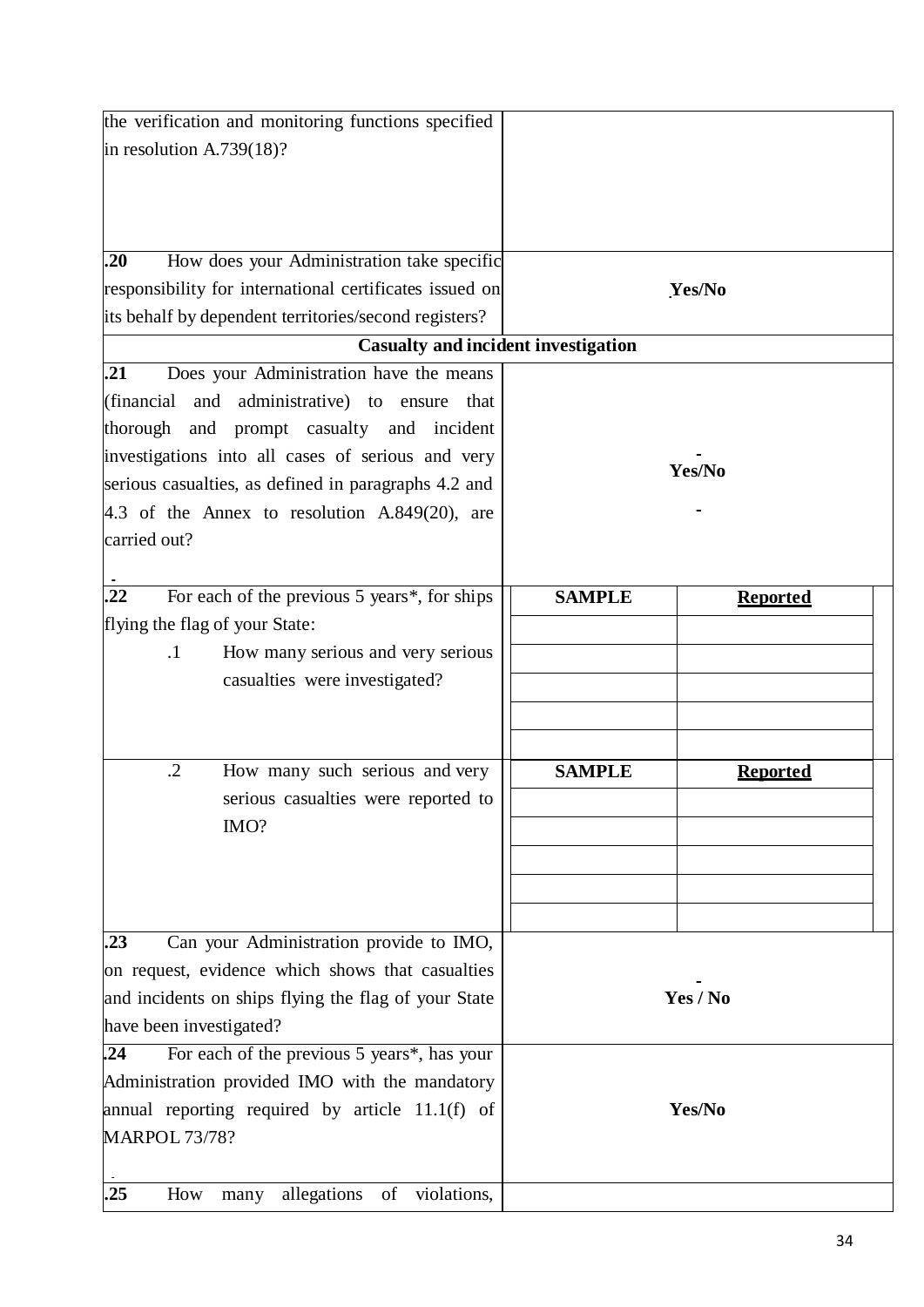| according to article 4 of MARPOL 73/78, have                                |                                                    |                                           |                                           |  |
|-----------------------------------------------------------------------------|----------------------------------------------------|-------------------------------------------|-------------------------------------------|--|
| been made against ships flying the flag of your                             |                                                    |                                           |                                           |  |
| State in each of the previous 5 years*?                                     |                                                    |                                           |                                           |  |
| How many investigations or legal<br>$\cdot$ 1<br>proceedings<br>has<br>your | <b>SAMPLE</b>                                      | $\mathbf{\underline{1}}$<br>investigation | $\cdot$ <sup>2</sup><br><b>Report</b>     |  |
| Administration carried out in the                                           |                                                    |                                           |                                           |  |
| previous 5 years* in accordance                                             |                                                    |                                           |                                           |  |
| with articles 4 and 6 of MARPOL?                                            |                                                    |                                           |                                           |  |
| $\cdot$ .2<br>how<br>did<br>In<br>many<br>cases                             |                                                    |                                           |                                           |  |
| your Administration report<br>back                                          |                                                    |                                           |                                           |  |
| to the reporting State or to IMO                                            |                                                    |                                           |                                           |  |
| in each of the previous 5 years*?                                           |                                                    |                                           |                                           |  |
| <b>EXTERNAL CRITERIA</b>                                                    |                                                    |                                           |                                           |  |
| For each of the previous 5 years*, how<br>.26                               |                                                    |                                           |                                           |  |
| many ships flying the flag of your State:                                   |                                                    |                                           |                                           |  |
| have been involved in serious<br>$\cdot$ 1                                  |                                                    |                                           |                                           |  |
| or very serious casualties?                                                 | <b>SAMPLE</b>                                      |                                           | Serious/Very<br><b>Serious Casuattles</b> |  |
|                                                                             |                                                    |                                           |                                           |  |
|                                                                             |                                                    |                                           |                                           |  |
|                                                                             |                                                    |                                           |                                           |  |
|                                                                             |                                                    |                                           |                                           |  |
|                                                                             |                                                    |                                           |                                           |  |
|                                                                             |                                                    |                                           |                                           |  |
|                                                                             | <b>Total</b><br><b>SAMPLE</b><br>loss/Constructive |                                           |                                           |  |
| .2 have become total losses or constructive total                           |                                                    | <b>Total Loss</b>                         |                                           |  |
| losses?                                                                     |                                                    |                                           |                                           |  |
|                                                                             |                                                    |                                           |                                           |  |
|                                                                             |                                                    |                                           |                                           |  |
|                                                                             |                                                    |                                           |                                           |  |
|                                                                             |                                                    |                                           |                                           |  |
|                                                                             |                                                    |                                           |                                           |  |
|                                                                             |                                                    |                                           |                                           |  |
|                                                                             |                                                    |                                           |                                           |  |
| 3 have caused severe pollution**?                                           | <b>SAMPLE</b>                                      | <b>Severe Pollution</b>                   |                                           |  |
|                                                                             |                                                    |                                           |                                           |  |
|                                                                             |                                                    |                                           |                                           |  |
|                                                                             |                                                    |                                           |                                           |  |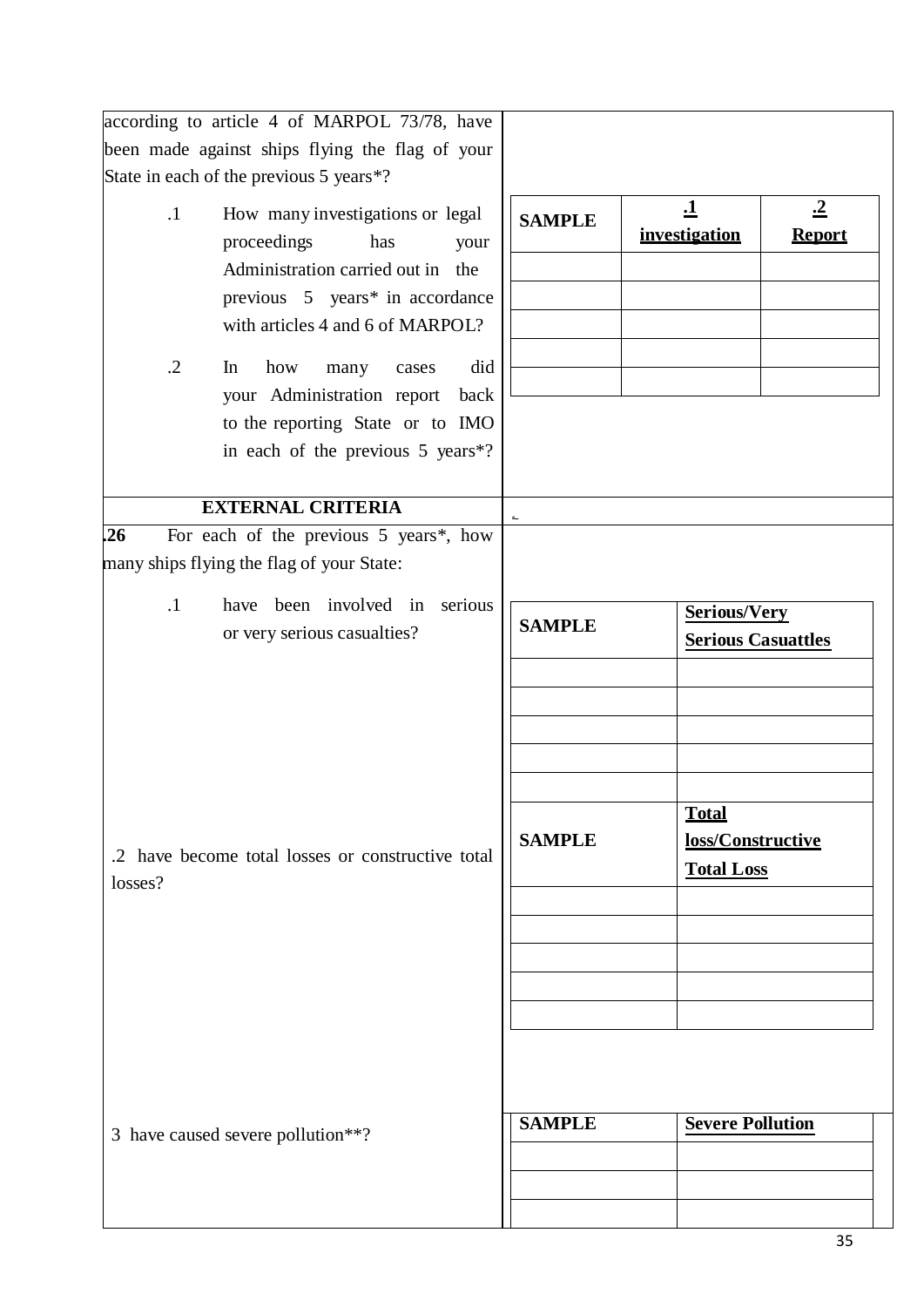|                       |                                                                           | <b>SAMPLE</b> |                       | 1000 ships     | <b>Casualty rate per</b> |
|-----------------------|---------------------------------------------------------------------------|---------------|-----------------------|----------------|--------------------------|
| represent?            | .4 What casualty rate per 1000 ships does this                            |               |                       |                |                          |
|                       |                                                                           |               |                       |                |                          |
|                       |                                                                           | <b>SAMPLE</b> |                       | of total fleet | Total Tonnage as %       |
| $.5\,$                | What is the total tonnage involved as a<br>percentage of the total fleet? |               |                       |                |                          |
| $\blacksquare$        |                                                                           |               |                       |                |                          |
|                       |                                                                           |               |                       |                |                          |
|                       |                                                                           |               |                       |                |                          |
|                       |                                                                           |               |                       |                |                          |
|                       |                                                                           |               |                       |                |                          |
|                       |                                                                           |               |                       |                |                          |
|                       |                                                                           |               |                       |                |                          |
|                       |                                                                           |               |                       |                |                          |
| .27                   | In each of the previous 5 years*, how many                                |               |                       |                |                          |
| lives have been lost: |                                                                           |               |                       |                |                          |
| $\cdot$ 1             | in casualties involving ships flying                                      |               | $\cdot$               |                | $\cdot\mathbf{2}$        |
|                       | the flag of your State?                                                   | <b>SAMPLE</b> | <b>I</b> nvestigation |                | <b>Occupational</b>      |
| $\cdot$ .2            | accidents<br>occupational<br>due<br>to                                    |               |                       |                | accidents                |
|                       | (i.e. other than from<br>casualties                                       |               |                       |                |                          |
|                       | to ships) on ships flying the flag of                                     |               |                       |                |                          |
|                       | your State?                                                               |               |                       |                |                          |
|                       | NB - Includes: falls; boarding or disembarking;                           |               |                       |                |                          |
|                       | accidents on deck and in machinery spaces; deaths                         |               |                       |                |                          |
|                       | in enclosed spaces; but does not include: accidents                       |               |                       |                |                          |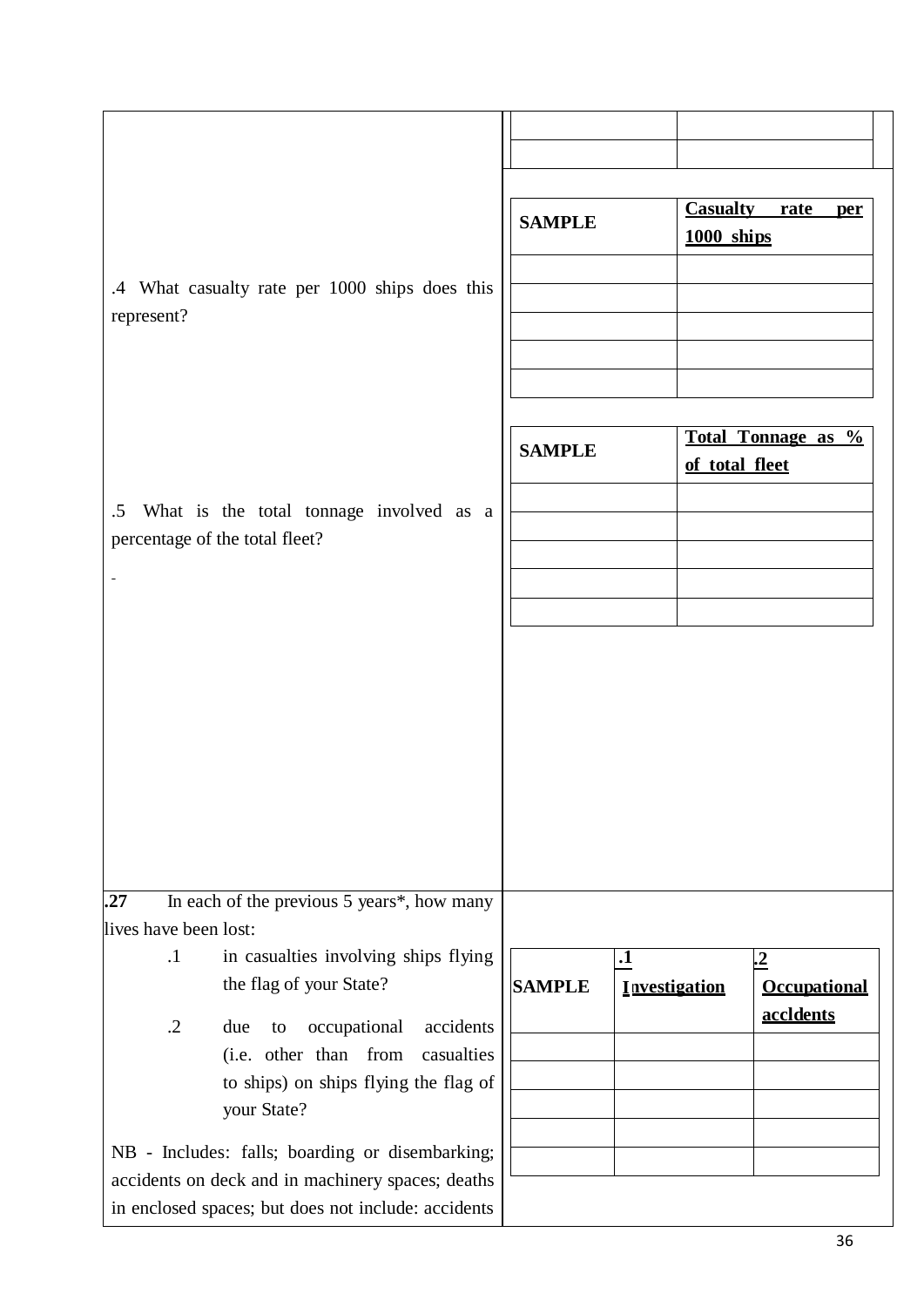| ashore; homicide; suicide; or deaths from disease<br>or natural causes.                                |  |
|--------------------------------------------------------------------------------------------------------|--|
| 28.1 <br>For each of the previous 5 years*,<br>how                                                     |  |
| many ships flying the flag of your State were<br>detained, within the scope of SOLAS 74, MARPOL        |  |
| 73/78, LL 66 or COLREG 72, by port States?                                                             |  |
| 28.2<br>What detention rate per<br>ship<br>1000<br>inspections does this represent? (see also question |  |
| $ 11\rangle$ .                                                                                         |  |

\* or from the date your Government became a Party to the relevant instrument, if that is later.

\*\* "Severe pollution" is a case of pollution which, as evaluated by the coastal State(s) affected or the flag State, as appropriate, produces a major deleterious effect upon the environment, or which would have produced such an effect without preventive action.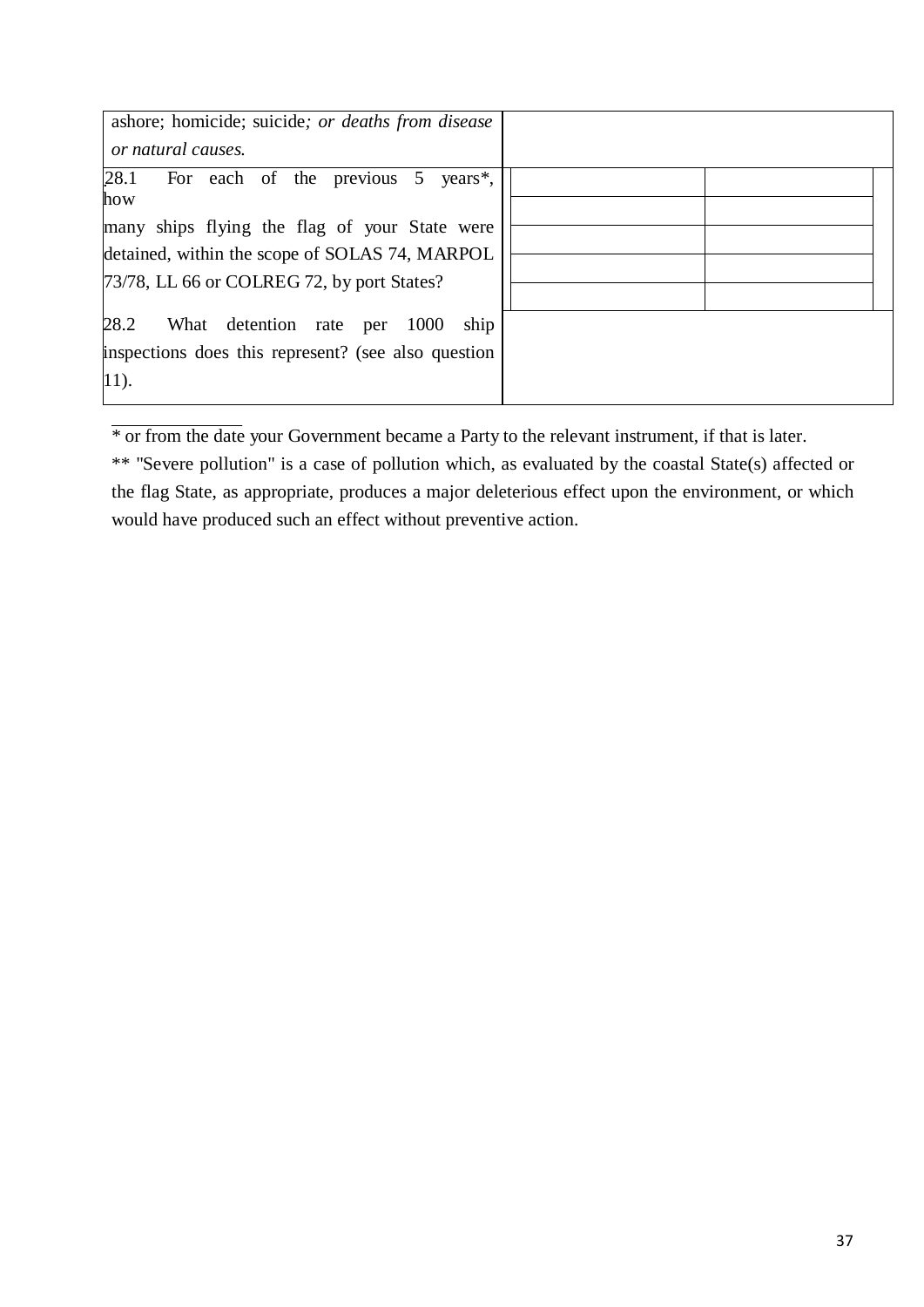#### **ANNEX 2**

# **CRITERIA AND PERFORMANCE INDICATORSFOR THE SELF-ASSESSMENT OF FLAG STATE PERFORMANCE**

# **Introduction**

**1.** A flag State conducting a self-assessment exercise should adopt a holistic approach, meaning a generality which may be used by any flag State, irrespective of the composition of its fleet, and such a holistic approach should lead to a balanced overall picture of the performance of that State, catering for its particular characteristics. The goal of the flag State should be to have a fleet with a good safety record which causes minimal damage to the marine environment.

# **Criteria**

- **2.** The following are the criteria which permit the goal defined above to be attained:
	- .1 Legal frame work and means of promulgating maritime legislation which should satisfy the international maritime obligations of the State.
	- .2 Ability to demonstrate that full and complete effect is being given to instruments in force to which the flag State is a Party.
	- .3 Enforcement of maritime legislation.
	- .4 Responsibility for any recognized organization (RO) acting on behalf of the Administration, including authorization and monitoring of, and any corrective action against, the RO.
	- .5 Ability to investigate the causes of personal injuries, non-compliance, casualties, and pollution incidents, and ability to take appropriate remedial action.
	- .6 Ability to ensure that a ship having joined its register does not operate unless it complies with applicable requirements.
	- .7 Ability to demonstrate that a policy is in place to promote a safety and environmentally-minded working culture at all times.

# **Performance indicators**

**3.** Performance indicators are needed in order to obtain results demonstrating whether or not the criteria listed in paragraph 2 above have been fulfilled, and should be perceived as general areas of performance which provide objective information that can be analyses. An analysis of the information associated with the performance indicators should be undertaken in an effort to identify trends and common factors. On this basis, the following performance indicators should be analyses against each of the above criteria:

- .1 Accidents, casualties and incidents reportable to the Organization in terms of the requirements of the applicable conventions.
- .2 Accidents involving personal injuries leading to absence from duty of 3 days or more on board ships flying the flag of the State concerned.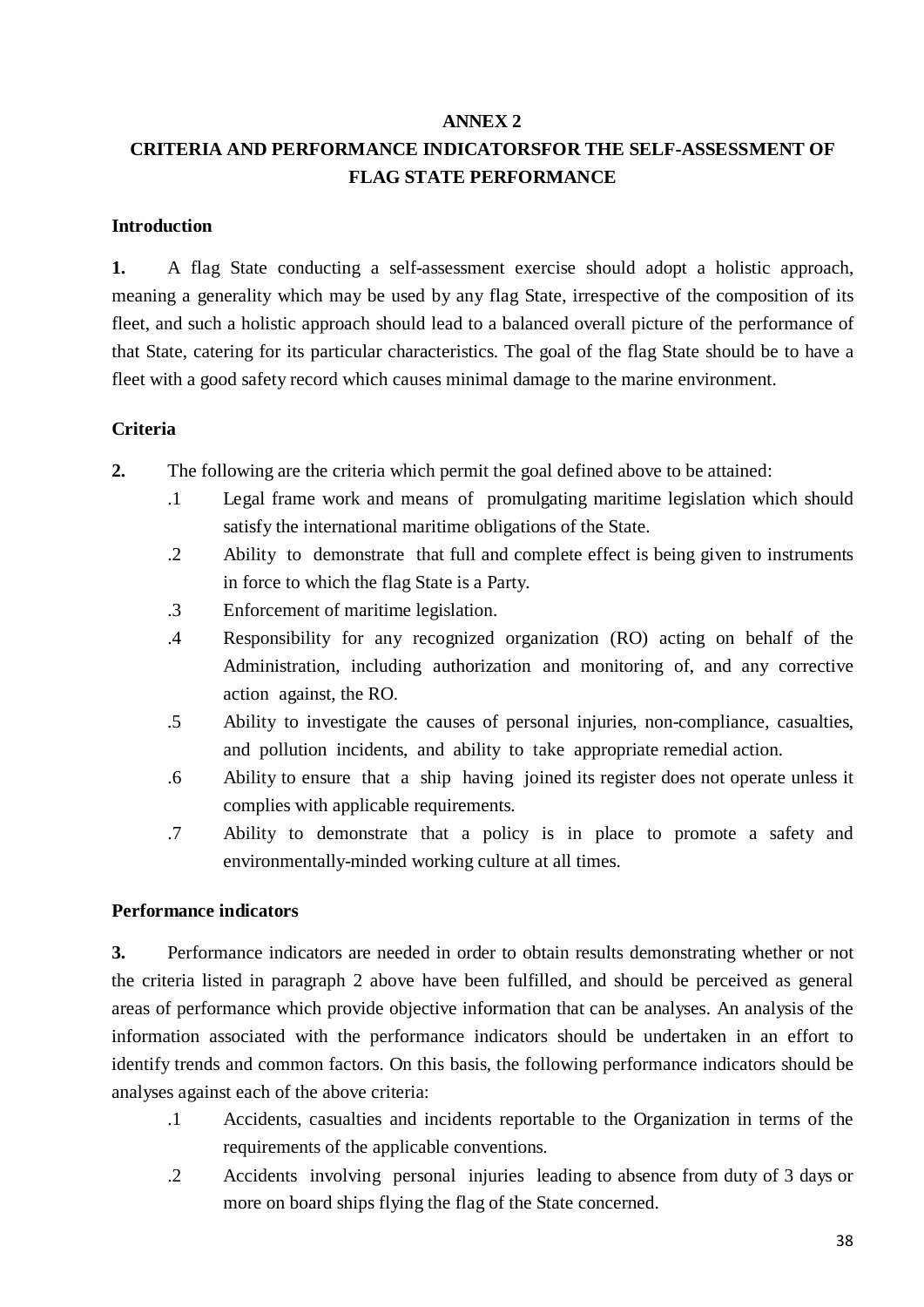- .3 Lives lost on ships flying its flag resulting from the operation of those ships.
- .4 Ships lost.
- .5 Pollution incidents as defined by the reporting standards of MARPOL 73/78 and other applicable instruments, as appropriate, including a measure of the seriousness of the incidents.
- .6 Information provided by other State sunder port State control procedures in accordance with the applicable conventions.
- .7 Information provided by statutory surveys, audits and inspections carried out by, on behalf of and at the request of the flag State.
- .8 Compliance with the requirements of mandatory instruments, concerning communication of information, including the serious and very serious incidents reportable to the Organization.
- .9 Action taken against ships flying the flag of the State which have been identified as not being in compliance with the requirements of mandatory instruments, and the effects of such action.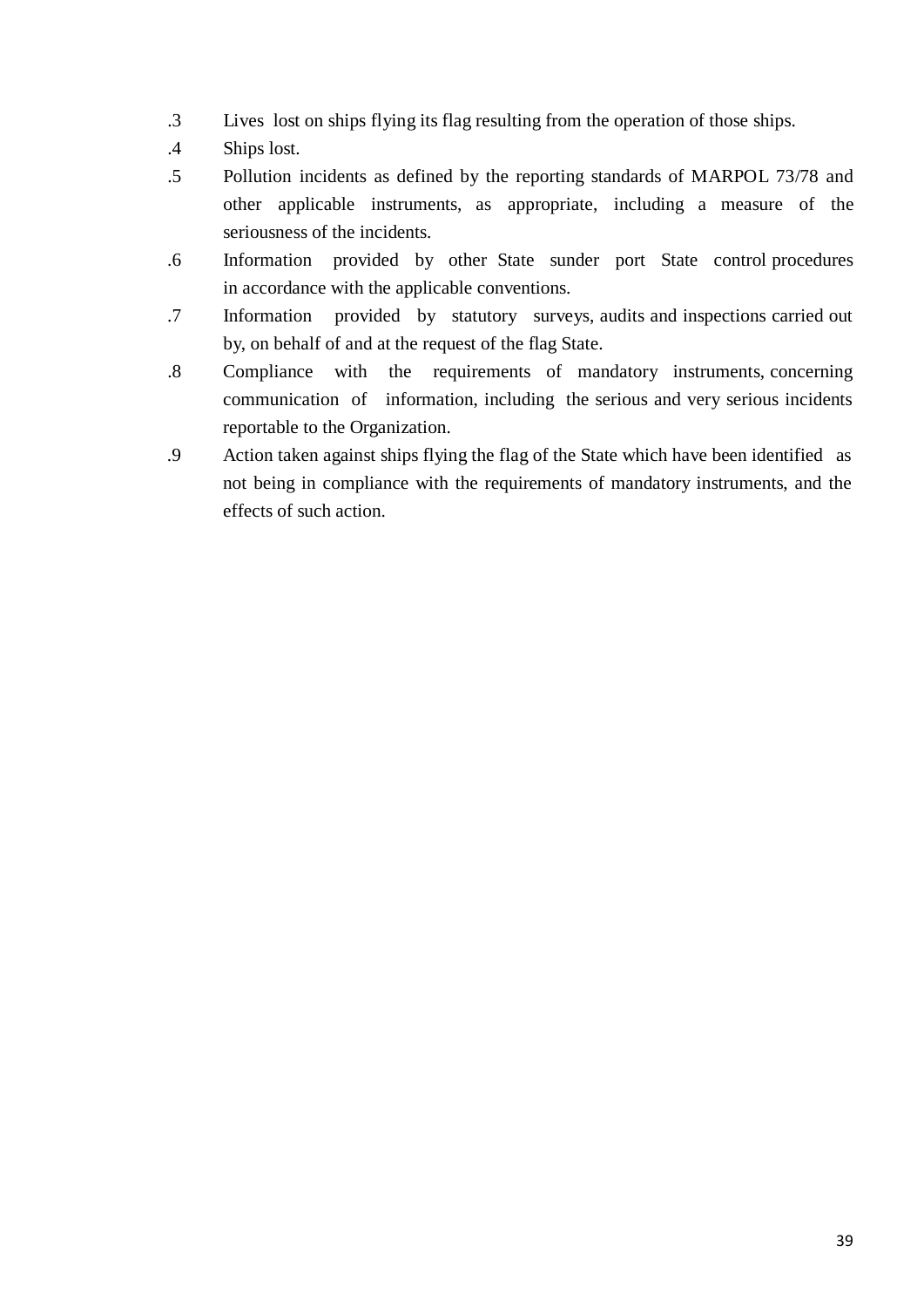# **(Annex -3)**

|                             |                                                                                      |                                                                                                                                               |                              |                   |                              | <b>FORMA</b>                  |
|-----------------------------|--------------------------------------------------------------------------------------|-----------------------------------------------------------------------------------------------------------------------------------------------|------------------------------|-------------------|------------------------------|-------------------------------|
|                             | THE GOVERNMENT OF THE REPUBLIC OFTHE UNION OF MYANMAR                                |                                                                                                                                               |                              |                   |                              |                               |
|                             |                                                                                      | <b>FLAG STATE INSPECTION REPORT</b>                                                                                                           |                              |                   |                              |                               |
|                             |                                                                                      | Authority: DEPARTMENT OF MARINE ADMINISTRATION                                                                                                |                              |                   | Copy to                      | <b>Master</b>                 |
|                             | MINISTRY OF TRANSPORT AND COMMUNICATIONS,                                            |                                                                                                                                               |                              |                   |                              | <b>Head office</b>            |
|                             | THE REPUBLIC OF THE UNION OF MYANMAR                                                 |                                                                                                                                               |                              |                   |                              |                               |
| Add:<br>Tel:                | Three Storey Bldg., Dockyard Road, Dawbon Township, Yangon.<br>$+95-1-556097/556073$ |                                                                                                                                               |                              |                   | If ship is detained, copy to |                               |
| <b>Fax:</b>                 | $+95-1-556093/556047$                                                                |                                                                                                                                               |                              |                   |                              | <b>Classification Society</b> |
| Telex:                      |                                                                                      |                                                                                                                                               |                              |                   |                              |                               |
|                             | E-mail Myanmarine@mptmail.net.mm                                                     |                                                                                                                                               |                              |                   |                              |                               |
|                             | 1. Name of reporting authority                                                       |                                                                                                                                               |                              | 2. Name of ship   |                              |                               |
| 3. Flag of ship             | $\dfrac{4.1 \text{ yP}}{7. \text{Gross tonnage}}$                                    | 4.Type of ship<br>7.Gross tonnage 3.Deadweight (where applicable)<br>10.Date of inspection<br>13.Date of release from detention <sup>**</sup> |                              |                   |                              |                               |
| 6. IMO number               |                                                                                      |                                                                                                                                               |                              |                   |                              |                               |
| 9. Year keel laid           |                                                                                      |                                                                                                                                               |                              |                   |                              |                               |
|                             | 12. Classification society                                                           |                                                                                                                                               |                              |                   |                              |                               |
|                             |                                                                                      |                                                                                                                                               |                              |                   |                              |                               |
|                             | 16. Indicate FSI is on Company's request / unscheduled inspection                    |                                                                                                                                               |                              |                   |                              |                               |
|                             | 17. Name and signature of master to certify that the information                     |                                                                                                                                               |                              |                   |                              | under 14 is correct:          |
| Name                        |                                                                                      |                                                                                                                                               | Signature                    |                   |                              |                               |
|                             |                                                                                      |                                                                                                                                               |                              |                   |                              |                               |
|                             | 18. Relevant Certificates                                                            |                                                                                                                                               |                              |                   |                              |                               |
|                             | a.Title                                                                              |                                                                                                                                               | Issuing authority            | c. Date of issued |                              | d. Date of expiry             |
| 1. Tonnage                  |                                                                                      |                                                                                                                                               |                              |                   |                              |                               |
| 2. Load Line Cert           | 3. Cargo Ship Safety Construction Cert                                               |                                                                                                                                               |                              |                   |                              |                               |
|                             | 4. Cargo Ship Safety Equipment Cert                                                  |                                                                                                                                               |                              |                   |                              |                               |
|                             | 5. Cargo Ship Safety Radio Cert                                                      |                                                                                                                                               |                              |                   |                              |                               |
|                             | 6. Minimum Safe Manning Cert Manning Cert                                            |                                                                                                                                               |                              |                   |                              |                               |
|                             |                                                                                      |                                                                                                                                               |                              |                   |                              |                               |
|                             | 8. Document of Compliance                                                            |                                                                                                                                               |                              |                   |                              |                               |
| 9. ISS Cert                 |                                                                                      |                                                                                                                                               |                              |                   |                              |                               |
| 10. CSR                     |                                                                                      |                                                                                                                                               |                              |                   |                              |                               |
| 11. <b>IOPP</b> Cert        |                                                                                      |                                                                                                                                               |                              |                   |                              |                               |
| 12. ISPP Cert               |                                                                                      |                                                                                                                                               |                              |                   |                              |                               |
| 13. IAPP Cert               | d. information on last intermediate or annual survey                                 |                                                                                                                                               |                              |                   |                              |                               |
| date                        |                                                                                      | Surveying authority                                                                                                                           |                              |                   | place                        |                               |
|                             |                                                                                      |                                                                                                                                               |                              |                   |                              |                               |
|                             |                                                                                      |                                                                                                                                               |                              |                   |                              |                               |
|                             |                                                                                      |                                                                                                                                               |                              |                   |                              |                               |
|                             |                                                                                      |                                                                                                                                               |                              |                   |                              |                               |
|                             |                                                                                      |                                                                                                                                               |                              |                   |                              |                               |
|                             |                                                                                      |                                                                                                                                               |                              |                   |                              |                               |
|                             |                                                                                      |                                                                                                                                               |                              |                   |                              |                               |
|                             |                                                                                      |                                                                                                                                               |                              |                   |                              |                               |
| 10.10                       |                                                                                      |                                                                                                                                               |                              |                   |                              |                               |
|                             |                                                                                      |                                                                                                                                               |                              |                   |                              |                               |
|                             |                                                                                      |                                                                                                                                               |                              |                   |                              |                               |
|                             |                                                                                      |                                                                                                                                               |                              |                   |                              |                               |
| 19. Deficiencies            |                                                                                      |                                                                                                                                               | no                           |                   |                              | yes (see attached FORM B)     |
| 20. Ship detained           |                                                                                      |                                                                                                                                               | n                            |                   | yes ***                      |                               |
|                             | 21. Supporting documentation                                                         |                                                                                                                                               | $\mathbf{O}$                 |                   | yes(see annex)               |                               |
|                             |                                                                                      |                                                                                                                                               | Name                         |                   |                              |                               |
|                             |                                                                                      |                                                                                                                                               | (duly authorized FSI of DMA) |                   |                              |                               |
| Issuing office<br>Telephone |                                                                                      |                                                                                                                                               |                              |                   |                              |                               |
| Telefax                     |                                                                                      |                                                                                                                                               | Signature                    |                   |                              |                               |

mentioned in the heading, has taken place. This inspection report cannot be construed as a seaworthiness certification in excess of the certificate the ship is required to carry.

\*\*) To be completed in the event of a detention.

\*\*\*) Masters, shipowners and / or operators are advised that detailed information on a detention may be subject to future publication.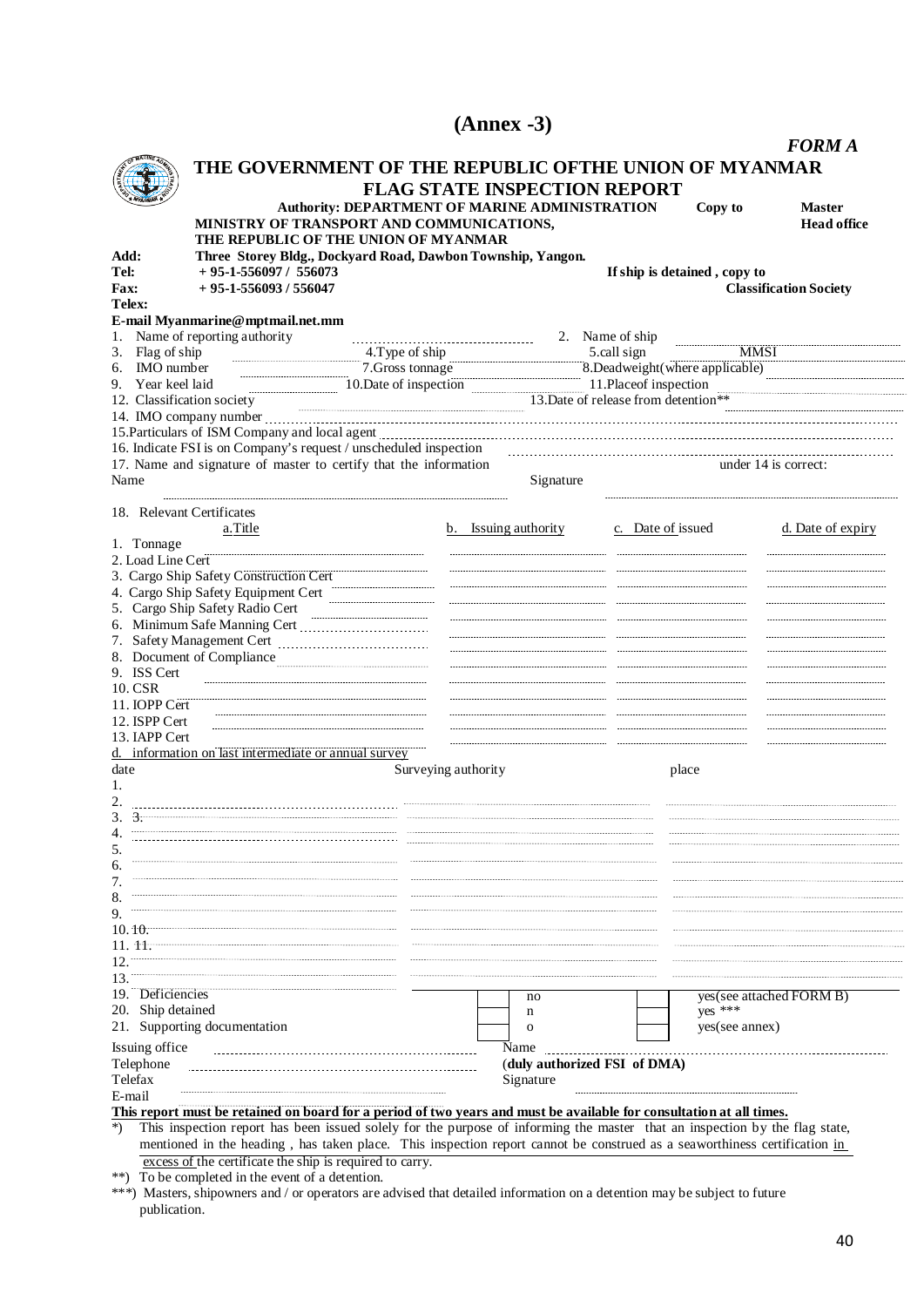|                               |                                                                                   |                                                |                                                | <b>FORM B</b>                 |
|-------------------------------|-----------------------------------------------------------------------------------|------------------------------------------------|------------------------------------------------|-------------------------------|
|                               | THE GOVERNMENT OF THE REPUBLIC OFTHE UNION OF MYANMAR                             | FLAG STATE INSPECTION REPORT                   |                                                |                               |
| <b>Master</b>                 |                                                                                   | Authority: DEPARTMENT OF MARINE ADMINISTRATION |                                                | copy to                       |
|                               | MINISTRY OF TRANSPORT AND COMMUNICATIONS,<br>THE REPUBLIC OF THE UNION OF MYANMAR |                                                |                                                | <b>Head office</b>            |
| Add:                          | Three Storey Bldg., Dockyard Road, Dawbon Township, Yangon.                       |                                                |                                                |                               |
| Tel:<br><b>Fax:</b><br>Telex: | $+95-1-556097/556073$<br>$+95-1-556093/556047$                                    |                                                | If ship is detained, copy to                   | <b>Classification Society</b> |
|                               | E-mail Myanmarine@mptmail.net.mm                                                  |                                                |                                                |                               |
| 1. Name of ship               |                                                                                   | 2. IMO number                                  |                                                |                               |
| 3. Date of inspection         |                                                                                   |                                                | 4. Place of inspection                         |                               |
| 5. Nature of deficiency       |                                                                                   |                                                |                                                |                               |
|                               | Number Nature of deficiency <sup>1</sup>                                          |                                                | Convention <sup>2</sup> / Flag<br>requirements | Action taken $3$              |
|                               |                                                                                   |                                                |                                                |                               |
|                               |                                                                                   |                                                |                                                |                               |
|                               |                                                                                   |                                                |                                                |                               |
|                               |                                                                                   |                                                |                                                |                               |
|                               |                                                                                   |                                                |                                                |                               |
|                               |                                                                                   |                                                |                                                |                               |
|                               |                                                                                   |                                                |                                                |                               |
|                               |                                                                                   |                                                |                                                |                               |
|                               |                                                                                   |                                                |                                                |                               |
|                               |                                                                                   |                                                |                                                |                               |
|                               |                                                                                   |                                                |                                                |                               |
|                               |                                                                                   |                                                |                                                |                               |
|                               |                                                                                   |                                                |                                                |                               |
|                               |                                                                                   |                                                |                                                |                               |
|                               |                                                                                   |                                                |                                                |                               |
|                               |                                                                                   |                                                |                                                |                               |
|                               |                                                                                   |                                                |                                                |                               |
|                               |                                                                                   |                                                |                                                |                               |
|                               |                                                                                   |                                                |                                                |                               |
|                               |                                                                                   |                                                |                                                |                               |
|                               |                                                                                   |                                                |                                                |                               |
|                               |                                                                                   |                                                |                                                |                               |
|                               |                                                                                   |                                                |                                                |                               |
|                               |                                                                                   |                                                |                                                |                               |
|                               |                                                                                   |                                                |                                                |                               |
|                               |                                                                                   |                                                |                                                |                               |
|                               |                                                                                   | Name:                                          |                                                |                               |
|                               |                                                                                   | (duly authorized surveyor of D.M.A)            |                                                |                               |
|                               |                                                                                   |                                                |                                                |                               |
|                               |                                                                                   | Signature:                                     |                                                |                               |

<sup>1.</sup> This inspection was not a full survey and deficiencies listed may not be exhaustive. In the event of a detention, it is recommended that full survey is carried out by Recognized Organization and all deficiencies are rectified before an application for re-inspection is made.

<sup>2.</sup> To be completed in the event of a detention.<br>3 Actions taken include,, i.e.: ship detained/rel

<sup>3</sup> Actions taken include,, i.e.: ship detained/released, classification society informed, next port informed.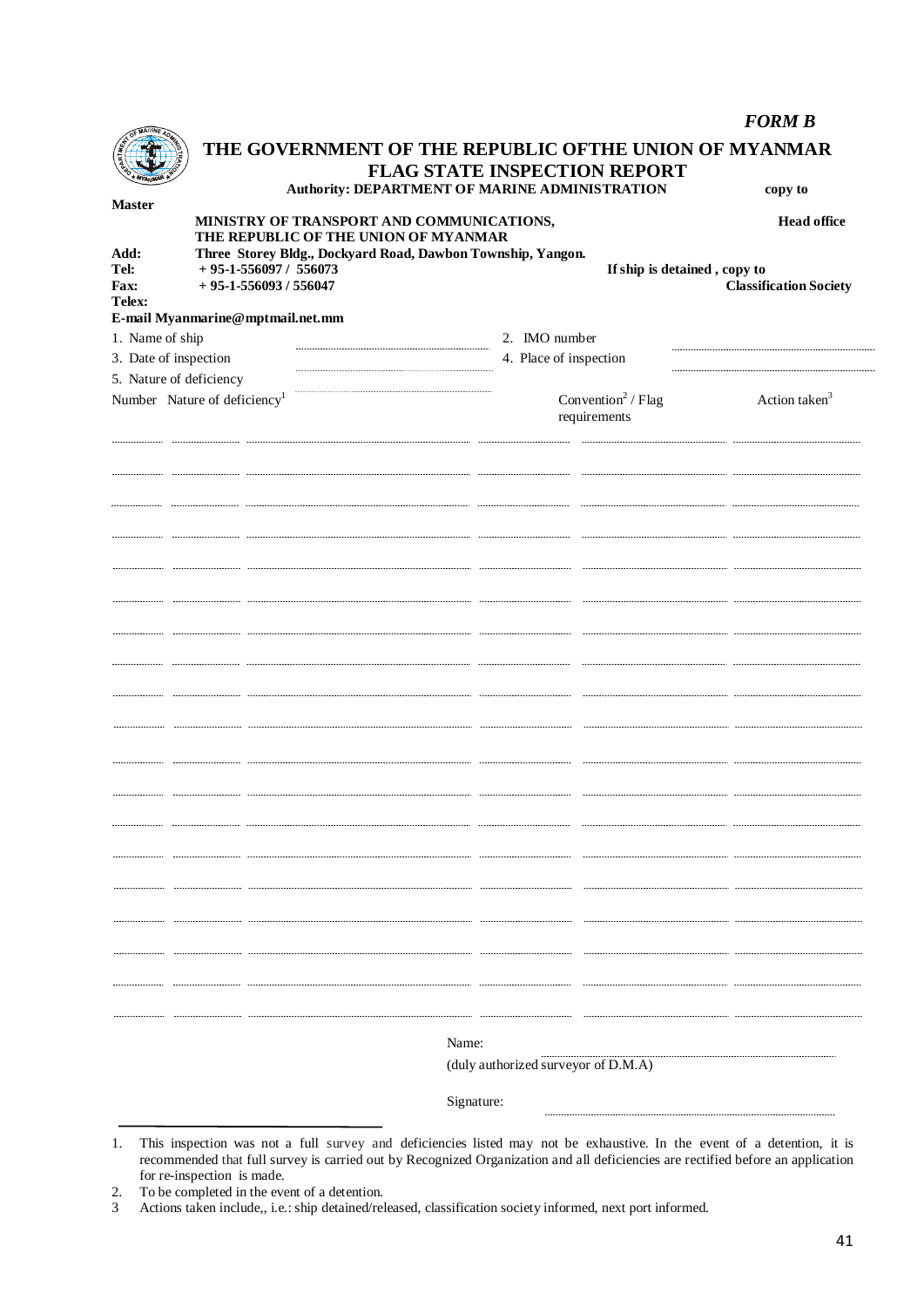#### **ACTIONS TAKEN**

### **DEFICIENCY ACTION CODES**

- Deficiency rectified
- Rectify deficiency at next port
- Rectify deficiency within 14 days
- Rectify deficiency before departure
- Rectify deficiency within 3 months
- Detainable deficiency
- other (specify in clear text)

# **INSPECTION ACTION CODE**

- Next port informed
- Rectify detainable deficiency at next port
- Flag state /consul informed
- Flag state consulted
- Recognized organization informed
- investigation of contravention of discharge provisions (MARPOL)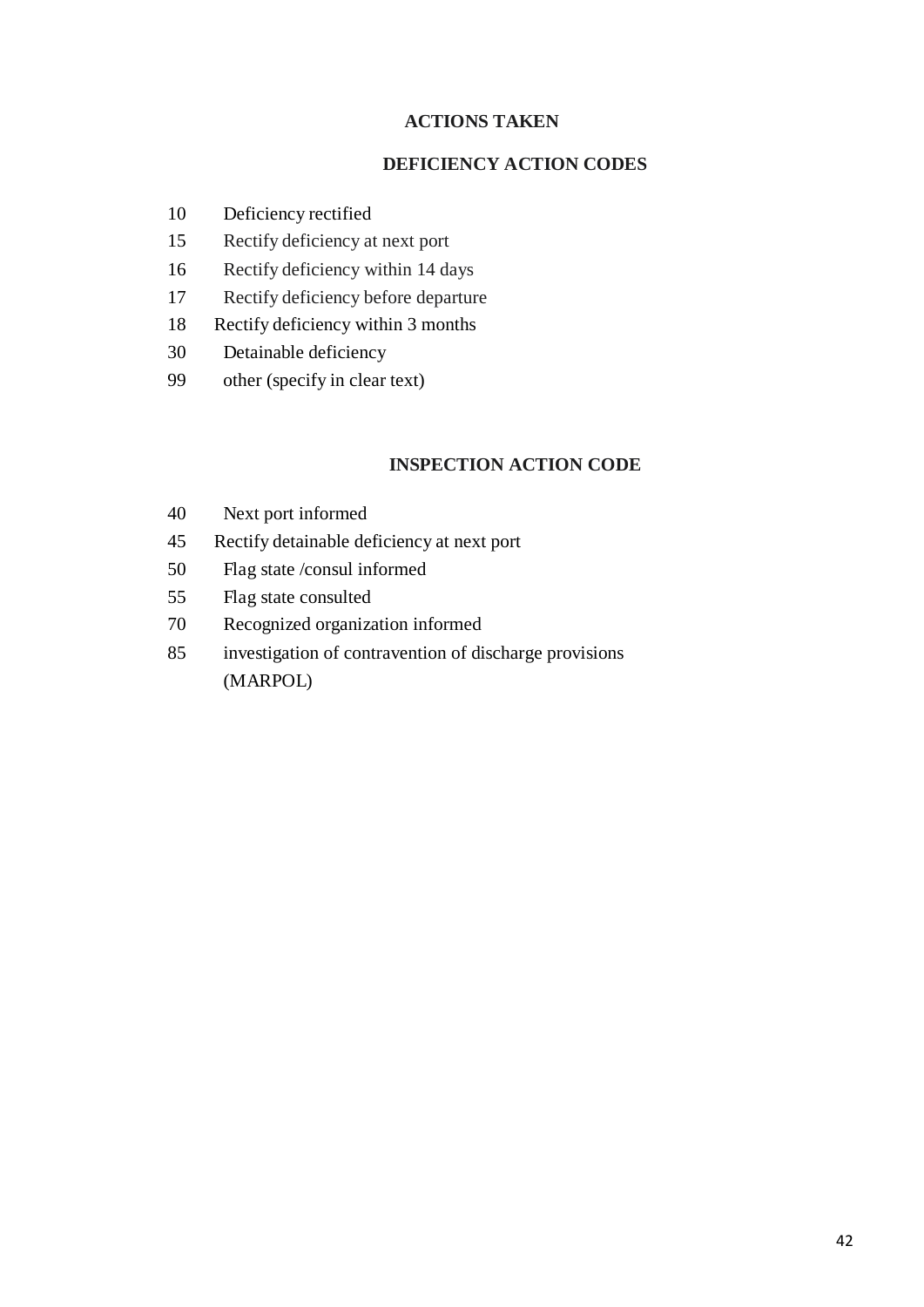# **CODES FOR NATURE OF DEFICIENCIES**

| 0100 SHIP'S CERTIFICATES         | 0350 Lighting                   | 0666 Thermal<br>protective   |
|----------------------------------|---------------------------------|------------------------------|
| 0110 Cargo Ship Safety           | 0360 Pipes, wires, (insulation) | aids                         |
| Equipment                        | 0361 Electrical devices         | 0669 Radio<br>life<br>saving |
| (including exemption)            | 0370 Sick bay                   | appliances                   |
| 0111 Cargo Ship Safety           | 0371 Medical equipment          | 0674 Emergency               |
| Construction                     | 0380 Access/ Structure          | equipment for 2-way          |
| (including exemption)            | 0382 Sleeping room              | Communication                |
| 0112 Passenger Ship Safety       | 0383 No direct openings into    | 0676 Public address          |
| (including exemption)            | sleeping rooms from             | system                       |
| 0113 Cargo Ship Safety Radio     | cargo/Machinery areas           | 0680 Embarkation             |
| (including exemption)            | 0384 Furnishings                | arrangements-                |
| 0114 Cargo Ship Safety           | 0385 Berth dimensions, etc.     | survival Craft               |
| (including exemption)            | 0386 Clear head                 | 0683 Embarkation             |
| 0116 Document of Compliance      | 0387 Messroom location          | arrangements-rescue          |
| (DoC/ISM Code)                   | 0388 Oil skin locker            | boats                        |
| 0117 Safety Management           | 0389 Laundry                    | 0684 Means of recovery of    |
| Certificate                      | 0390 Record of inspection       | life saving                  |
| (SMC/ISM Code)                   | 0399 Other (accommodation)      | appliances                   |
| 0120 Load Lines                  |                                 | 0686 Buoyant apparatus       |
| 0130 Liquefied Gases in Bulk     |                                 | 0690 Line-throwing           |
| (CoF/GC Code)                    |                                 | appliances                   |
| 0131 Liquefied gases in bulk     | 0400 FOOD AND CATERING          | 0692 Operational readiness   |
| (CoF/IGC Code)                   | (ILO 147)                       | of lifesaving                |
| 0135 Minimum Safe Manning        | 0410 Galley, handling rooms     | Appliances                   |
| Document                         | 0411 Ventilation                | 0694 Evaluation, testing     |
| 0140 Dangerous Chemicals in      | 0412 Lighting                   | and approval                 |
| <b>Bulk</b>                      | 0413 Cleanliness                | 0695 On board training       |
| (CoF/BC Code)                    | 0420 Provisions (quantity)      | and instructions             |
| 0141 Dangerous Chemicals in      | 0421 Provisions(quality)        | 0696 Maintenance and         |
| <b>Bulk</b>                      | 0430 Water, pipes and tanks     | inspection                   |
| (CoF/IBC Code)                   | 0440 Cold rooms                 | 0697 Decision support        |
| 0150 Prevention of Pollution by  | 0441Cold room temperature       | system for Master            |
| Oil (IOPP)                       | 0442 Cold room cleanliness      | on Passenger Ships           |
| 0155 Prevention of Pollution NLS | 0450 Food personal hygiene      | 0699 Other (life saving)     |
| in Bulk (NLS)                    | 0451 Food temperature           |                              |
| 0157 International Sewage        | 0452 Food segregation           |                              |
| <b>Pollution Prevention</b>      | 0460 Records of inspection      |                              |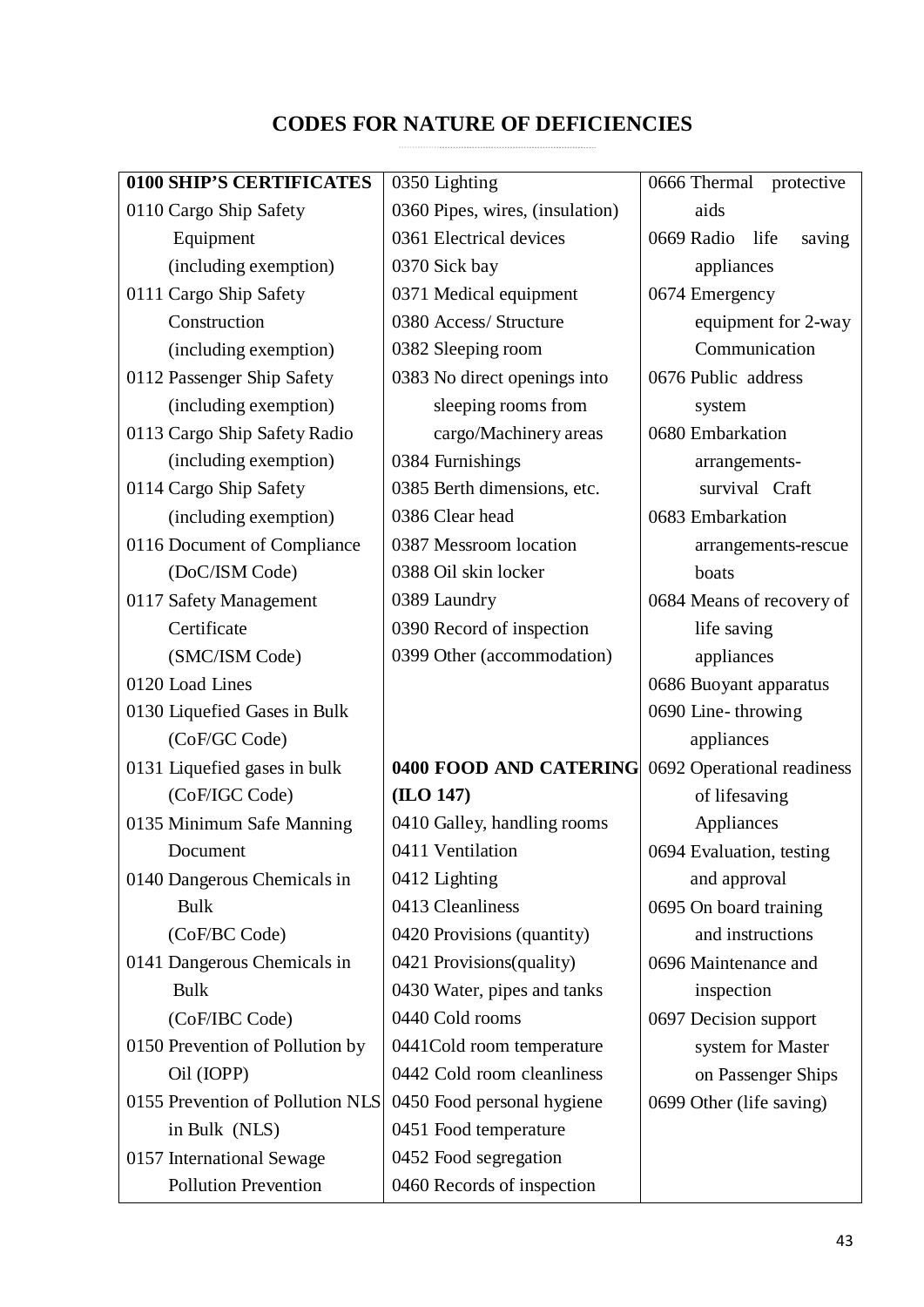| Certificate                        | 0499 Other (food)               | 0700 FIRE SAFETY           |
|------------------------------------|---------------------------------|----------------------------|
| 0158 International Ship Security   |                                 | <b>MEASURES</b>            |
| Certificate                        |                                 | 0710 Fire prevention       |
| 0159 Statement of Compliances      | <b>0500 WORKING SPACES</b>      | 0711 Inert gas system      |
| (CAS)                              | 0510 Ventilation                | 0712 Division main zones   |
| 0164 Interim Statement of          | 0515 Heating                    | 0713 Main vertical zone    |
| Compliances (CAS)                  | 0520 Lighting                   | 0714 Door within Main      |
| 0171 Special Purpose Ship Safety   | 0530 Safe means of access       | vertical zone              |
| 0172 High Speed Craft Safety and   | 0531 Safe means of access       | 0715 Fire detection        |
| Permit to<br>Operate               | Shore-Ship                      | 0716 Fire patrol           |
| 0173 Mobile Offshore Drilling      | 0532 Safe means of access       | 0720 Ready availability of |
| <b>Units Safety</b>                | Deck-Hold /Tank, etc.           | fire fighting              |
| 1174 INF Certificate of Fitness    | 0533 Obstruction/slipping, etc. | equipment                  |
| 0180 Tonnage                       | 0540 Protection machinery       | 0725 Fixed fire            |
| 0190 Logbooks/compulsory           | 0541 Electrical                 | extinguishing              |
| entries                            | 0542 Machinery                  | installation               |
| 0199 Other (Ship's Certificates)   | 0543 Stream pipes and pressure  | 0730 Fir Fighting          |
|                                    | pipes                           | equipment and              |
| 0200 CERTIFICATE AND               | 0550 Danger Areas               | appliances                 |
| <b>WATCH-KEEPING FOR</b>           | 0551 Gas instruments            | 0735 Personal equipment    |
| <b>SEAFERERS</b>                   | 0552 Emergency cleaning         | 0736 Emergency Escape      |
| 0221 Certificates for master and   | devices                         | Breathing device           |
| officers                           | 0599 Other (working space)      | 0739 Emergency fire pump   |
| 0222 Certificate for ratings for   |                                 | 0740 Fire pumps            |
| watchkeeping                       |                                 | 0741 Means of control      |
| 0223 Certificates for radio        | 0600 LIFE SAVING                | (opening, closure of       |
| personnel                          | <b>APPLIANCES</b>               | skylights, pumps, etc.     |
| 0224 Certificate for personnel on  | 0610 Lifeboats                  | machinery spaces           |
| tankers                            | 0611 Lifeboat inventory         | 0743 Fire-dampers          |
| 0226 Certificate for personnel on  | 0613 Stowage of Lifeboats       | 0745 Ventilation           |
| fast rescue boats                  | 0615 Rescue boats               | 0746 Jacketed piping       |
| 0227 Certificate for advance fire- | 0616 Rescue boat inventory      | system for high            |
| fighting                           | 0617 Fast rescue boat           | pressure fuel lines        |
| 0228 Documentary evidence for      | 0618 Stowage of rescue boats    | 0750 International shore   |
| personnel on passenger             | 0620 Inflatable liferafts       | connection                 |
| ships                              | 0625 Rigid liferafts            | 0755 Fire control plan-all |
| 0229 Documentary evidence for      | 0628 Stowage of liferafts       | ships                      |
| personnel on ro-ro                 | 0629 Marine evacuation system   | 0760 Unattended            |
| passenger ships                    | 0630 Launching arrangements     | Machinery spaces           |
| 0230 Manning specified by the      | for survival craft              | (UMS) Evidence             |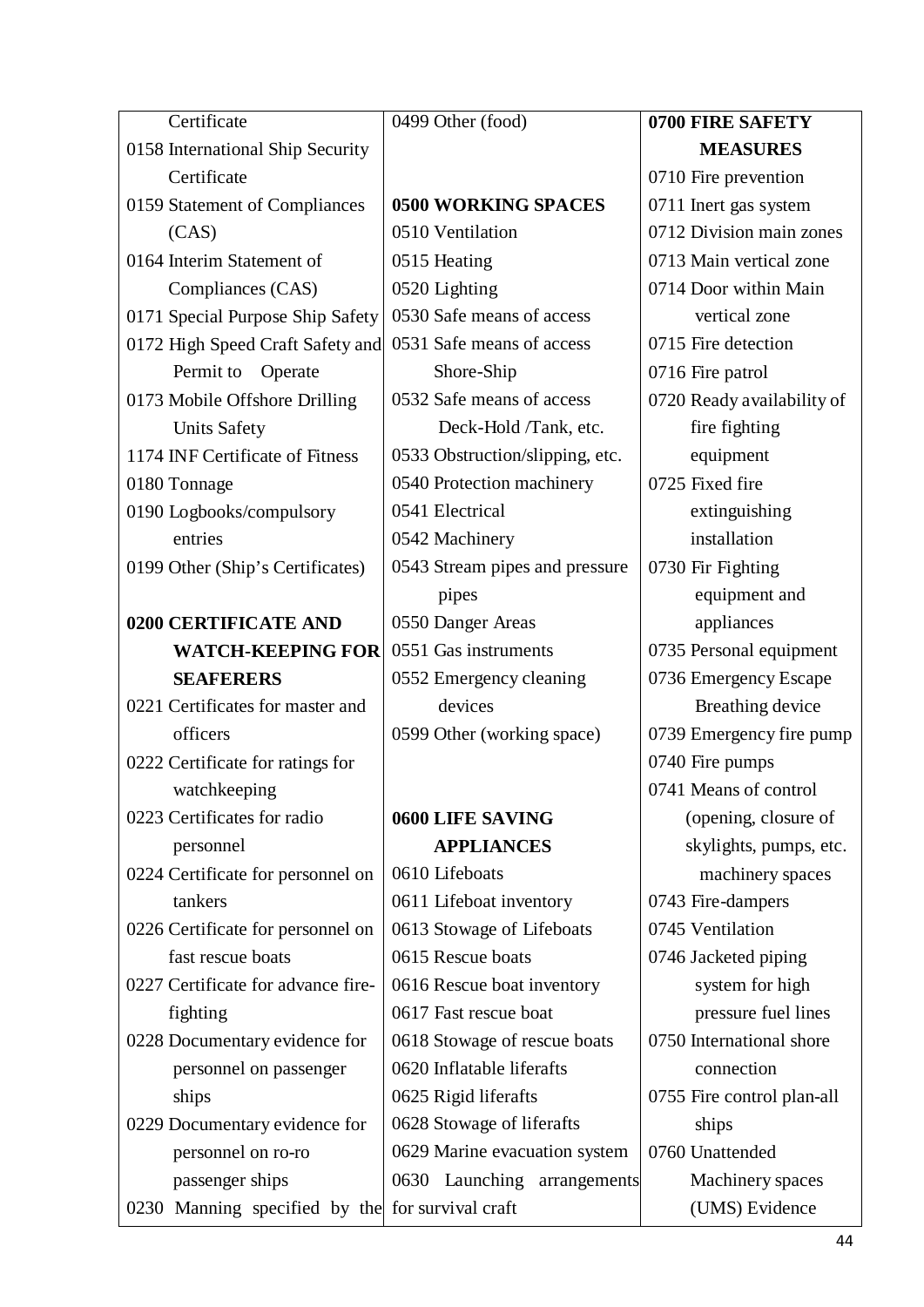| minimum safe manning document 0635 Launching arrangement for 0770 Doc of Compliances |                               |                           |
|--------------------------------------------------------------------------------------|-------------------------------|---------------------------|
| 0241 Certificate for medical care                                                    | rescue boats                  | Dangerous                 |
| 0250 Certificate for personnel on                                                    | 0636 Helicopter landing/pick- | Goods,                    |
| survival<br>craft<br>and                                                             | up area                       | 0799 Other (fire safety)  |
| resue                                                                                | 0637 Means of rescue          |                           |
| boats.                                                                               | 0640 Distress flares          |                           |
| 0251 Certificate for medical care                                                    | 0650 Lifejackets              | 0800 ACCIDENT             |
| 0252 Evidence of basic training                                                      | 0663 Immersion suits,         | <b>PREVENTION</b>         |
| 0253 Schedules for watchkeeping                                                      | 0664 Anti-exposure suit       | 0810Personal equipment    |
| personnel                                                                            |                               | 0815 Warning notices      |
| 0260 Rest Period                                                                     |                               | 0820 Protection machines/ |
| 0261 Records of test                                                                 |                               | parts                     |
| 0270 Endorsement by flag states                                                      |                               | 0830 Pipes, wires         |
| 0270 Application for                                                                 |                               | (insulation)              |
| Endorsement                                                                          |                               | 0850 Structural features  |
| 0299 Other (STCW)                                                                    |                               | (ship)                    |
|                                                                                      |                               | 0860 Entry dangerous      |
| 0300 CREW AND                                                                        |                               | spaces (instructions,     |
| <b>ACCOMMODATION</b>                                                                 |                               | Warnings)                 |
| (ILO 147)                                                                            |                               | 0870 Cargo Gear Record    |
| 0301 Minimum age                                                                     |                               | <b>Book</b>               |
| 0310 Dirty Parasites                                                                 |                               | 0899 Other (accident      |
| 0320 Ventilation. Heating                                                            |                               | prevention)               |
| 0321 Heating                                                                         |                               |                           |
| 0322 Noise                                                                           |                               |                           |
| 0330 Sanitary facilities                                                             |                               | 0900 STABILITY,           |
| 0340 Drainage                                                                        |                               | <b>STRUCTURE AND</b>      |
|                                                                                      |                               | <b>RELATED</b>            |
|                                                                                      |                               | <b>EQUIPMENT</b>          |
|                                                                                      |                               | 0910 Hydraulic & other    |
|                                                                                      |                               | closing devices/          |
|                                                                                      |                               | watertight doors          |
|                                                                                      |                               | 0915 Signs and indicators |
|                                                                                      |                               | (WT doors, fire           |
|                                                                                      |                               | detectors, fire dampers,  |
|                                                                                      |                               | ventilation)              |
|                                                                                      |                               | 0920 Damage control plan  |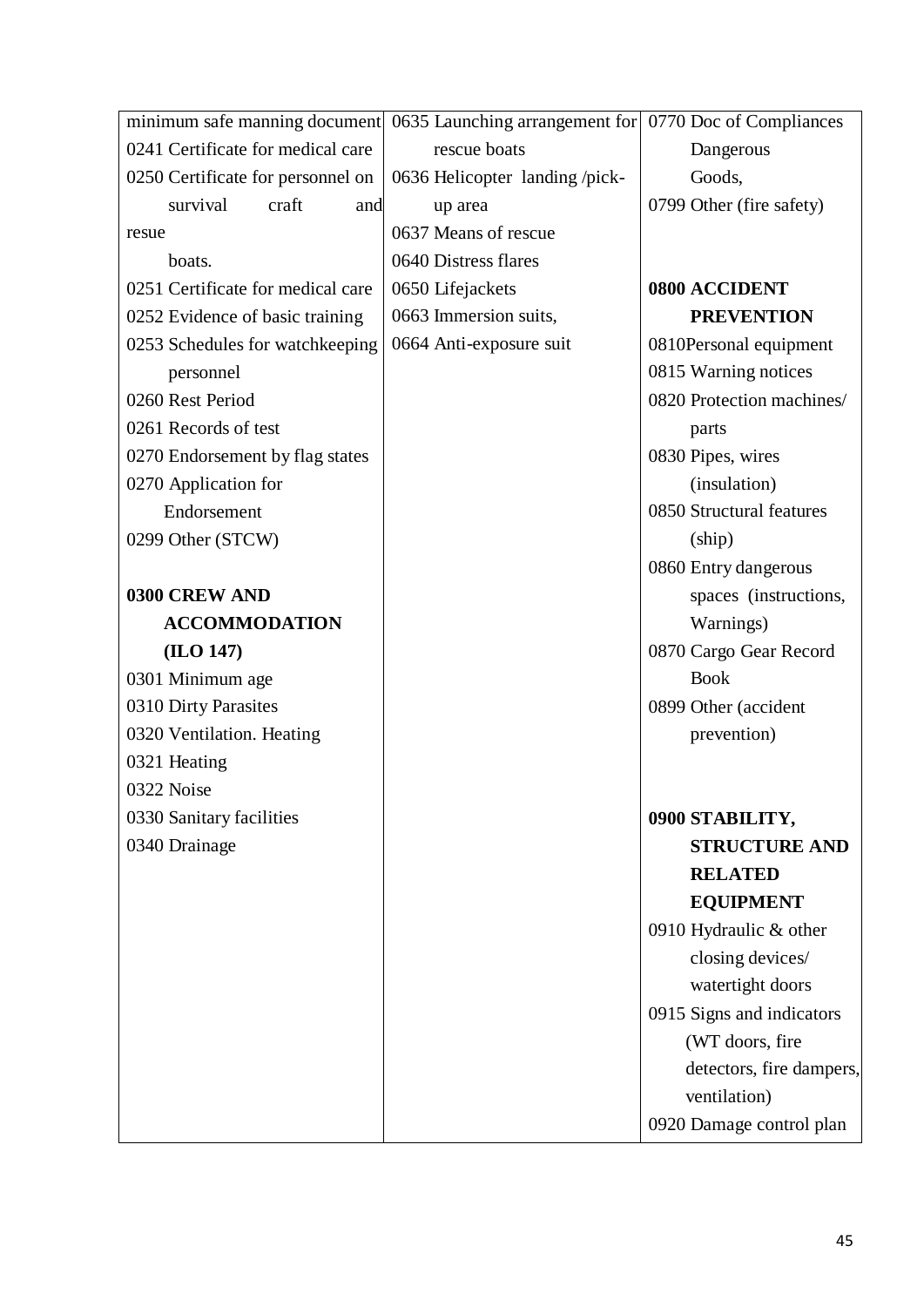| 0930 Stability/strength/     | 1288 Freeing ports                   | 1671 Satellite EPIRB 406     |  |
|------------------------------|--------------------------------------|------------------------------|--|
| loading information and      | 1290 Lashings (timber)               | MHz/1 6 GHz                  |  |
| <b>Instruments</b>           | 1299 Other (Load Lines)              | 1673 VHF EPIRB               |  |
| 0931 Information on A/a-     |                                      | 1675 Radar transponder       |  |
| max ratio (ro-ro             |                                      | 1677 Reserve source of       |  |
| passenger ships)             | 1300 MOORING                         | energy                       |  |
| 0936 Steering gear           | <b>ARRANGEMENTS</b>                  | 1680 Radio log (diary)       |  |
| 0938 Damage to hull due to   | (ILO 147)                            | 1685 Operation/              |  |
| weather or ship              | 1310 Ropes, wires                    | maintenance                  |  |
| Operation                    | 1320 Anchoring devices               | 1686 Homing device           |  |
| 0940 Ballast, fuel and other | 1330 Winches & Capstans              | 1699 Other (radio)           |  |
| tanks                        | 1340 Adequate lighting               |                              |  |
| 0945 Emergency lighting,     | 1399 Other (mooring)                 |                              |  |
| batteries & switches         |                                      | 1700 MARPOL ANNEX I          |  |
| 0950 Electric equipment in   |                                      | 1705 Shipboard oil           |  |
| general                      | <b>1400 PROPULSION AND</b>           | pollution emergency          |  |
| 0951 Low level lighting in   | <b>AUXILIARY MACHINERY</b>           | plan(SOPEP)                  |  |
| corridors                    | 1410 Propulsion main engine          | 1710 Oil record book         |  |
| 0955 Pilot ladders           | 1420 Cleanliness of engine room      | 1720 Control of discharge    |  |
| 0956 Gangway,                | 1430 Auxiliary engine                | of oil                       |  |
| accommodation ladder         | 1435 Gauges, thermometers, etc       | 1721 Retention of oil on     |  |
| 0960 Means of escape         | 1440 Bilge pumping arrangements      | board                        |  |
| 0970 Location of emergency   | 1450 UMS-Ship                        | 1725 Segregation of oil $&$  |  |
| installations                | 1460 Guards/Fencing around           | water ballast                |  |
| 0972 Permanent means of      | dangerous Machinery Parts            | 1730 Oil filtering equipment |  |
| access                       | 1470 Insulation wetted through (oil) | 1735 Pumping, piping $&$     |  |
| 0981 Beams, frames floors-   | 1499 Other (machinery)               | Discharge                    |  |
| operational damage           |                                      | arrangements of oil          |  |
| 0982 Beams, frames, floor-   |                                      | tankers                      |  |
| corrosion                    |                                      | 1740 Oil discharge           |  |
| 0983 Hull-corrosion          | <b>1500 SAFETY OF</b>                | monitoring & control         |  |
| 0984 Hull cracking           | <b>NAVIGATION</b>                    | System                       |  |
| 0985 Bulkheads corrosion     | 1510 Type approval equipment         | 1745 15PPM alarm             |  |
| 0986 Bulkheads-operational   | 1512 Operational limitations for     | arrangements                 |  |
| damages                      | passenger ships                      | 1750 Oil/Water interface     |  |
| 0987 Bulkheads-cracking      | 1514 SAR Coordination plan for       | detector                     |  |
| 0988 Decks-corrosion         | passenger ships trading on           | 1760 Standard discharge      |  |
| 0989 Deck-cracking           | fixed routes                         | connection                   |  |
| 0990 Enhanced programme      |                                      | 1770 SBT, CBT, COW           |  |
| of inspection                | 1530 Radar                           | 1771 COW Operations and      |  |
|                              |                                      |                              |  |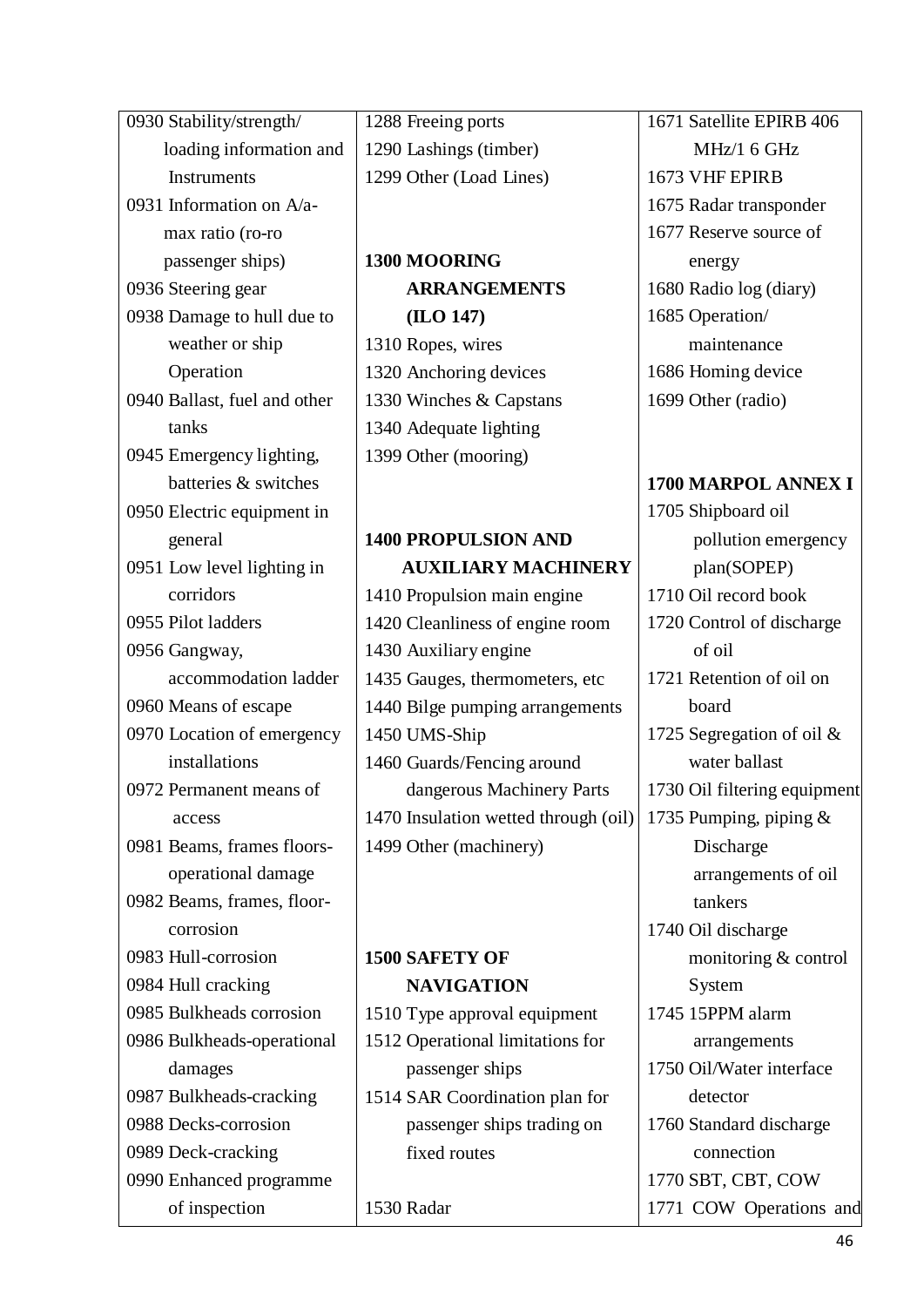| 0991 Survey Report File      | 1540 Gyro compass                                                | Equipment Manual            |
|------------------------------|------------------------------------------------------------------|-----------------------------|
| 0992Thickness measurement    | 1772 Double hull<br>1541 Magnetic compass                        |                             |
| report                       | 1542 Emergency steering position                                 | construction                |
| 0999 Other (stability/       | 1773 Hydrostatically<br>communications/compass                   |                             |
| structure)                   | reading                                                          | balanced loading            |
|                              | 1543 Compass correction log                                      | 1775 Condition assessment   |
|                              | 1544 Automatic radar plotting aid                                | scheme                      |
| 1000 ALARM SIGNALS           | (ARPA)                                                           | 1780 Pollution report       |
| 1010 General alarm           | 1546 Direction finder                                            | 1970 Ship type designation  |
| 1011 General emergency       | 1550 Lights, shapes, sounds-signal<br>1795 Suspected discharge   |                             |
| alarm                        | 1551 Signaling lamp<br>violation                                 |                             |
| 1012 Crew alarm              | 1560 Chars                                                       | 1977 Other (MARPOL/         |
| 1020 Fire alarm              | 1561 Electronics charts (ECDIS)                                  | Annex 1)                    |
| 1030 Steering-gear alarm     | 1565 Automatic Identification                                    |                             |
| 1040 Engineer's alarm        | System(ALS)                                                      |                             |
| 1050 Inert gas alarm         | 1566 Voyage Data Recorder (VDR)                                  | 1800 OIL, CHEMICAL          |
| 1060 Machinery controls      | 1567 GNSS receiver                                               | <b>TANKERS AND</b>          |
| alarm                        | 1570 Nautical publications                                       | <b>GAS CARRIERS</b>         |
| 1070 UMS-alarm               | 1575 Echo-sounding device<br>1810 Cargo area segregation         |                             |
| 1080 Boiler-alarm            | 1580 Speed and distance indicator                                | 1815 Air intakes/opening to |
| 1090 Opening/closing         | 1581 Rudder angle indicator                                      | accommodation,              |
| watertight doors alarm       | 1582 Revolution counter                                          | Machinery & control         |
| 1099 Other (alarm)           | 1583 Variable pitch indicator                                    | station spaces              |
|                              | 1585 Rate-of turn indicator                                      | 1816 Wheelhouse door, -     |
|                              | 1590 International code of signals                               | window                      |
| <b>1100 CARRIAGE OF</b>      | 1591 Life saving signals                                         | 1820 Cargo pumproom,        |
| <b>CARGO AND</b>             | 1592 Use of the automatic pilot                                  | handling space              |
| <b>DANGEROUS</b>             | 1593 Record of testing and drill of                              | 1825 Spaces in cargo areas  |
| <b>GOODS</b>                 | steering gear                                                    | 1830 Cargo transfer         |
| 1110 Stowage of cargo        | 1594 Voyage of passage plan                                      | 1835 Cargo vent system      |
| 1115 Cargo Securing Manual   | 1595 Navigation bridge visibility                                | 1836 Temperature control    |
| 1120 Grain                   | 1596 Navigation records                                          | 1840 Instrumentation        |
| 1125 Authorization for grain | 1850 Fire protection cargo<br>1597 Distress message: obligations |                             |
| carriage                     | and Procedures                                                   | deck area                   |
| 1130 Stowage/Package         | 1599 Other (navigation)                                          | 1860 Personnel protection   |
| dangerous goods              |                                                                  | 1870 Special requirements   |
| 1131 Document of             |                                                                  | 1880 Cargo information      |
| Compliances on               |                                                                  | 1885 Tank entry             |
| Dangerous goods              | 1600                                                             |                             |
| 1132 Booklet for bulk cargo  | <b>RADIOCOMMUNICATIONS</b>                                       | 1886 Emergency towing       |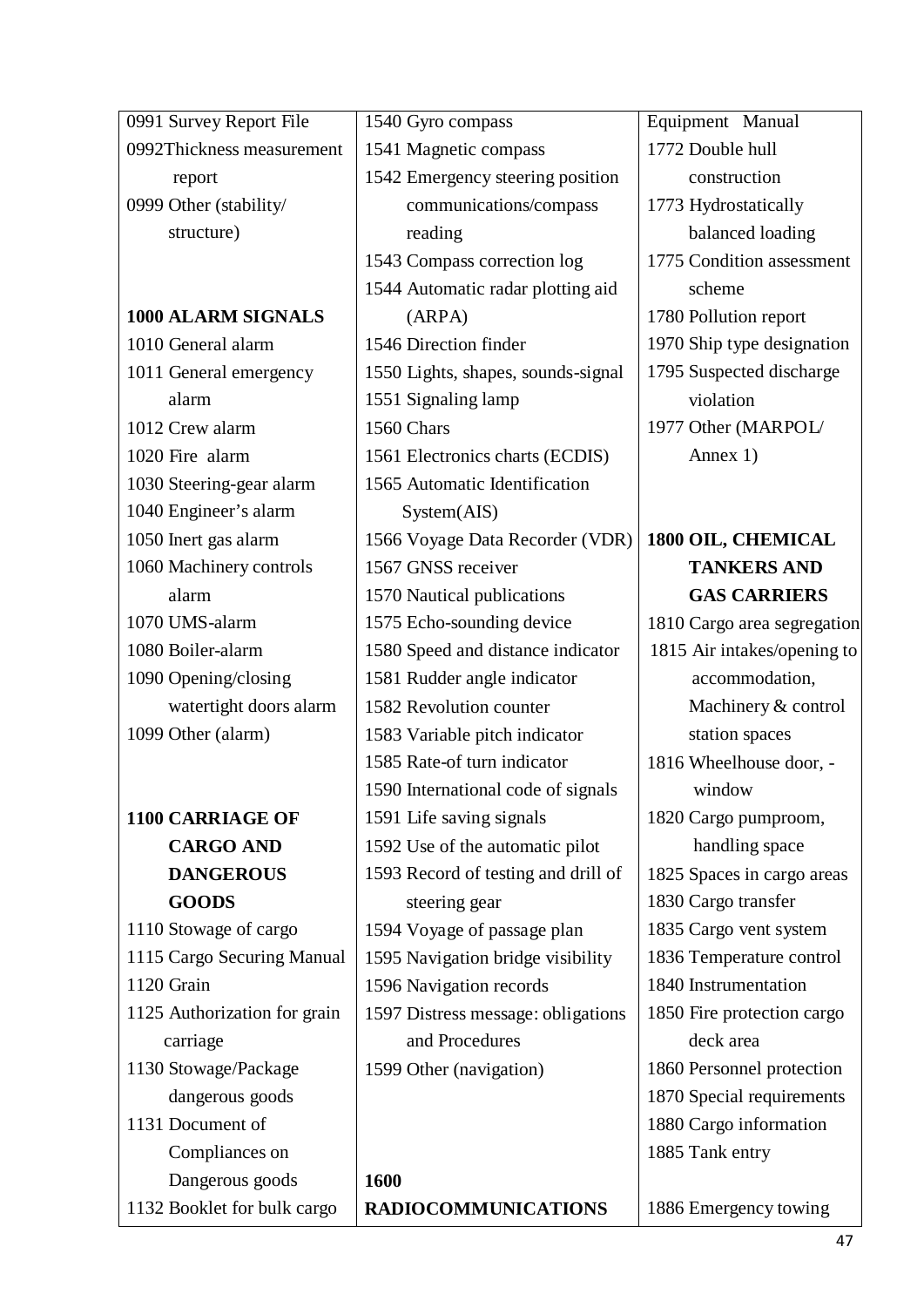| loading/unloading/           | 1611 Functional requirements     | arrangement                 |
|------------------------------|----------------------------------|-----------------------------|
| Stowage                      | 1620 Main installation           | 1887 Safe access to tankers |
| 1140 Other Cargo             | 1621 MF radio installation       | bows                        |
| 1150 Loading & unloading     | 1623 MF/HF radio installation    | 1899 Other (Oil tankers)    |
| equipment                    | 1625 INMARSAT ship earth station |                             |
| 1160 Holds & tanks           | 1635 Maintenance/duplication of  |                             |
| 1170 Dangerous goods codes   | equipment                        | 1900 MARPOL                 |
| 1190 Lashing material        | 1645 Performance standards for   | <b>ANNEX II</b>             |
| 1199 Other(cargo)            | radio Equipment                  | 1910 Cargo record book      |
|                              | 1651 VHF radio installation      | 1911 P & A Manual           |
|                              | 1655 Facilities for reception of | 1920 Efficient stripping    |
|                              | marine safety information        | 1925 Residue discharge      |
| <b>1200 LOAD LINES</b>       |                                  | system                      |
| 1210 Overloading             |                                  | 1930 Tank-washing           |
| 1220 Freeboard marks         |                                  | equipment                   |
| 1230 Railing, cat walks      |                                  | 1940 Prohibited discharge   |
| 1240 Cargo & other           |                                  | of NLS slop 1960            |
| hatchways                    |                                  | Cargo heating system        |
| 1250 Covers (Hatchway,       |                                  | cat.B substances            |
| portable, tarpaulins,        |                                  | 1970 Ventilation            |
| etc)                         |                                  | procedures/equipment        |
| 1260 Windows, side scuttles  |                                  | 1980 Pollution report       |
| 1270 Doors                   |                                  | 1990 Ship type designation  |
| 1275 Ventilators, air pipes, |                                  | 1992 Shipboard marine       |
| casings                      |                                  | pollution emergency         |
| 1280 Machinery space         |                                  | plan for noxious liquid     |
| openings                     |                                  | substances,                 |
| 1282 Manholes/Flush scuttle  |                                  | 1999 Other (Marpol / Annex  |
| 1284 Cargo ports and other   |                                  | $\mathbf{I}$                |
| similar opening              |                                  |                             |
| 1286 Scuppers, inlets and    |                                  |                             |
| discharges                   |                                  | <b>2000 SOLAS RELATED</b>   |
|                              |                                  | <b>OPERATIONAL</b>          |
|                              |                                  | <b>DEFICIENCIES</b>         |
|                              |                                  | 2010 Master list            |
|                              |                                  | 2015 Communication          |
|                              |                                  | 2020 Fire drills            |
|                              |                                  |                             |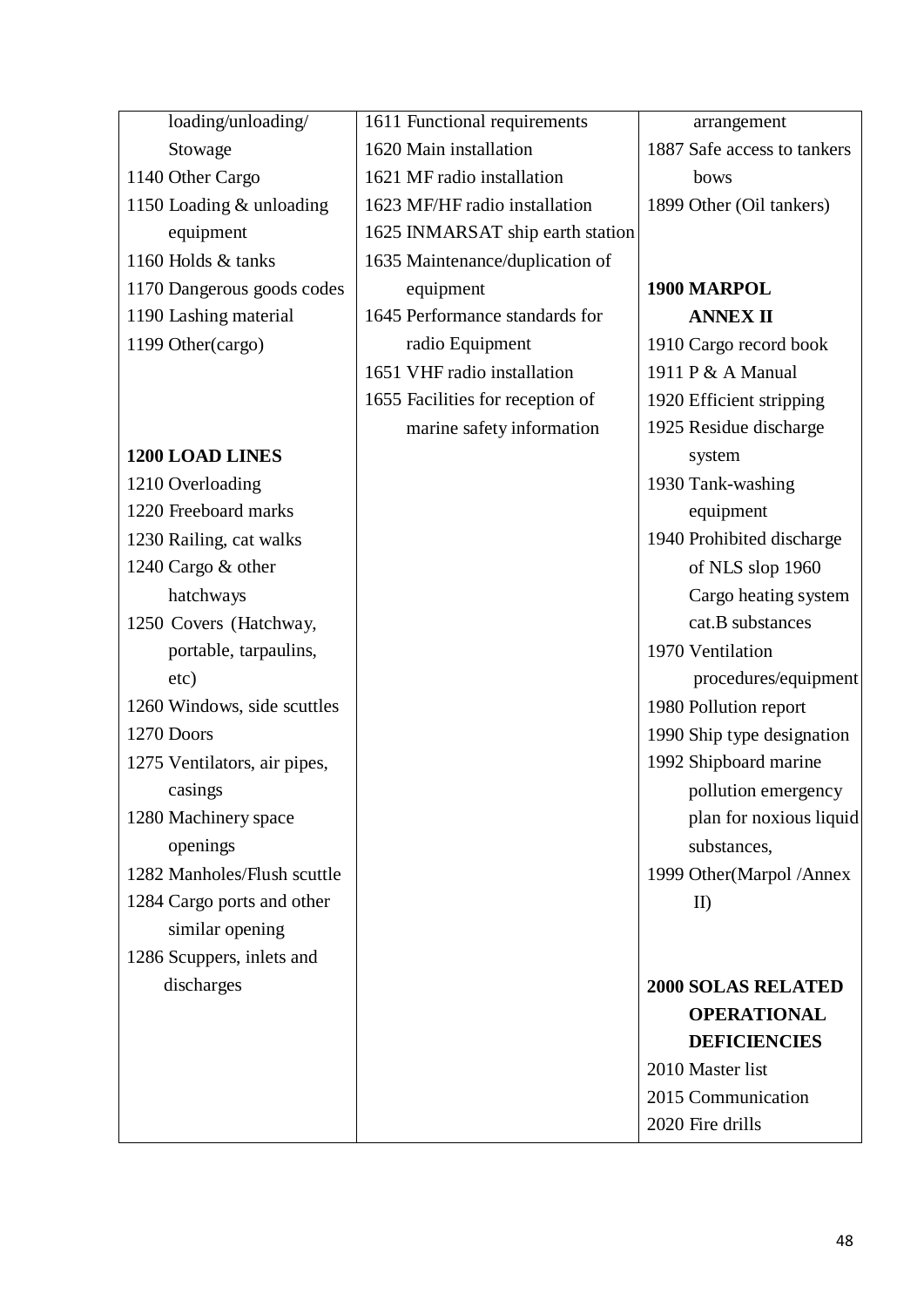| 2025 Abandon ship drills          | 2700 ADDITIONAL                  |  |
|-----------------------------------|----------------------------------|--|
| 2030 Damage Control plan          | <b>MEASURES TO</b>               |  |
| 2035 Fire control plan            | <b>ENHANCE MARTIME</b>           |  |
| 2040 Bridge operation             | <b>SECURITY</b>                  |  |
| 2041 Operation of GMDSS           | 2705 Ship security defects       |  |
| equipment                         | 2715 Ship security alert system  |  |
| 2042 HSC operation                | 2720 Ship security plan          |  |
| 2043 Monitoring of voyage or      | 2725 Ship security officer       |  |
| passage plan                      | 2730 Access control ship         |  |
| 2045 Cargo operation              | 2735 Security drills             |  |
| 2050 Operation of machinery       | 2799 Other (Maritime security)   |  |
| 2055 Manuals, instructions etc.   |                                  |  |
| 2056 Establishment of working     |                                  |  |
| language on Board                 | 2800 ADDITIONAL                  |  |
| 2060 Dangerous goods &            | <b>MEASURES TO</b>               |  |
| harmful substances in             | <b>ENHANCE MARTIME</b>           |  |
| packaged form                     | <b>SAFETY</b>                    |  |
| 2070 Operation of fire            | 2518 Marking of IMO number       |  |
| protection system                 | 2820 Continuous synopsis record  |  |
| 2071 Maintenance of fire          | 2899 Other (Additional maritime  |  |
| protection system                 | safety)                          |  |
| 2080 Operation of life saving     |                                  |  |
| appliances                        |                                  |  |
| 2081<br>Maintenance<br>life<br>of |                                  |  |
| saving                            |                                  |  |
| appliances                        | 2900 MARPOL ANNEX IV             |  |
| 2090 Evaluation of crew           | 2910 Sewage treatment plan       |  |
| performance                       | 2920 Sewage comminuting system   |  |
| 2099 Other (SOLAS/                | 2930 Sewage discharge connection |  |
| operational)                      | 2999 Other (Marpol-Annex IV)     |  |
|                                   |                                  |  |
|                                   |                                  |  |
|                                   |                                  |  |
| <b>2100 MARPOL RELATED</b>        | 9900 ALL OTHER                   |  |
| <b>OPERATIONAL</b>                | <b>DEFICIENCIES</b>              |  |
| <b>DEFICIENCIES</b>               | 9901 Deficiencies clearly        |  |
| 2110 Oil & oily mixture from      | hazardous to safety, health or   |  |
| machinery spaces                  | environment, specified in        |  |
| 2115 Loading, unloading $&$       | clear text                       |  |
| cleaning procedure                | 9902 Deficiencies not clearly    |  |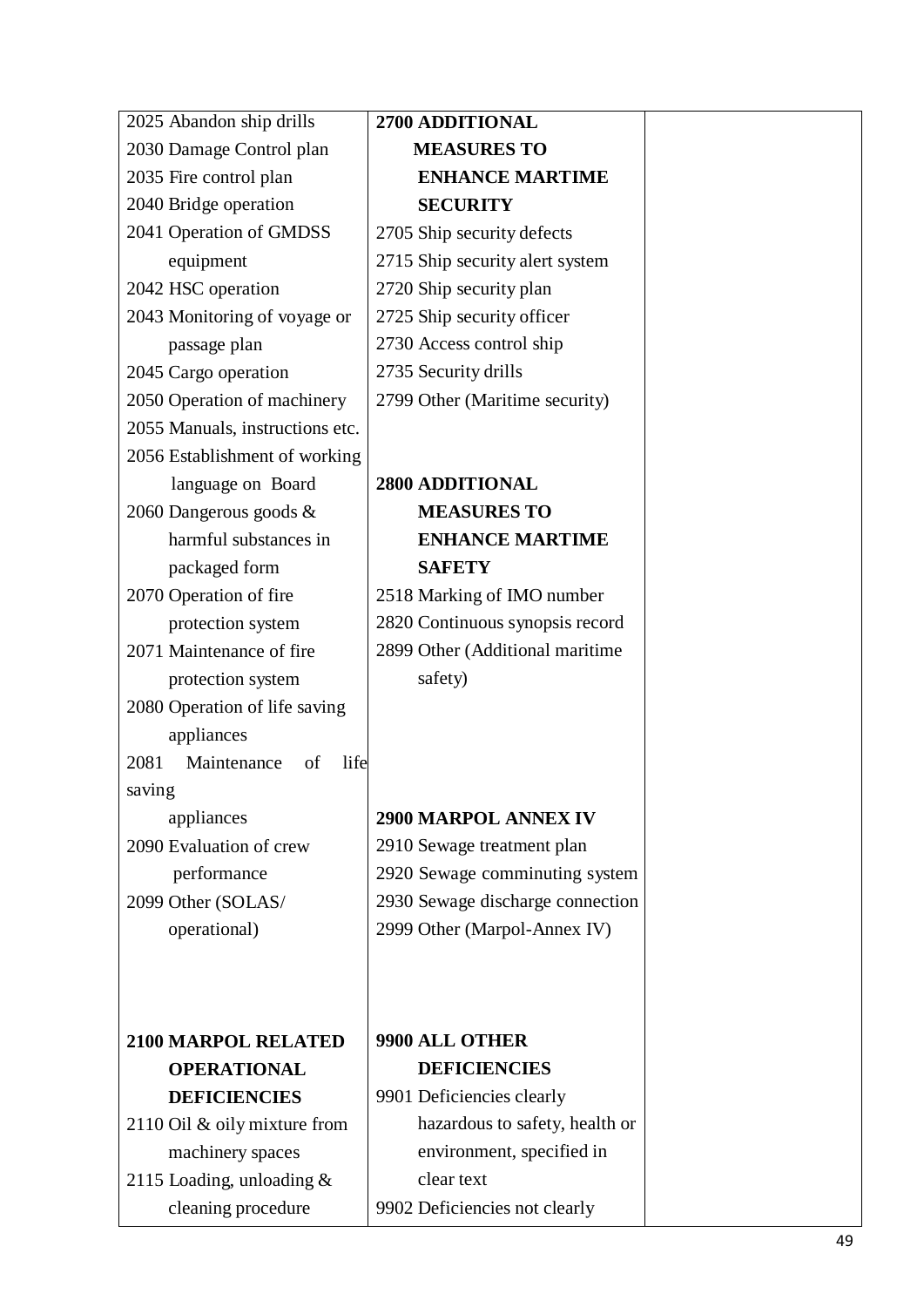| for cargo spaces of             | hazardous to Safety,     |    |
|---------------------------------|--------------------------|----|
| tankers                         | health or environment,   |    |
| 2120 Garbage                    | specified in clear text. |    |
| 2130 Shipboard marine           |                          |    |
| pollution emergency             |                          |    |
| operation                       |                          |    |
| 2199 Other (MARPOL/             |                          |    |
| operational)                    |                          |    |
|                                 |                          |    |
|                                 |                          |    |
| 2200 MARPOL ANNEX III           |                          |    |
| 2210 Packaging                  |                          |    |
| 2220 Marking & labeling         |                          |    |
| 2230 Documentation              |                          |    |
| 2240 Stowage                    |                          |    |
| 2299 Other (MARPOL/Annex        |                          |    |
| $III$ )                         |                          |    |
|                                 |                          |    |
| 2300 MARPOL ANNEX V             |                          |    |
| 2310 Placards                   |                          |    |
| 2320 Garbage management         |                          |    |
| plan                            |                          |    |
| 2330 Garbage record book        |                          |    |
| 2399 Other (MARPOL/Annex        |                          |    |
| V)                              |                          |    |
|                                 |                          |    |
| <b>2000 ISM RELATED</b>         |                          |    |
| <b>DEFICIENCIES</b>             |                          |    |
| 2510 Safety and environmental   |                          |    |
| policy                          |                          |    |
| 2515 Company responsibility     |                          |    |
| and authority                   |                          |    |
| 2520 Designated person(s)       |                          |    |
| 2525 Masters responsibility and |                          |    |
| authority                       |                          |    |
| 2530 Resources and personnel    |                          |    |
| 2535 Development of plans for   |                          |    |
| shipboard                       |                          |    |
|                                 |                          | 50 |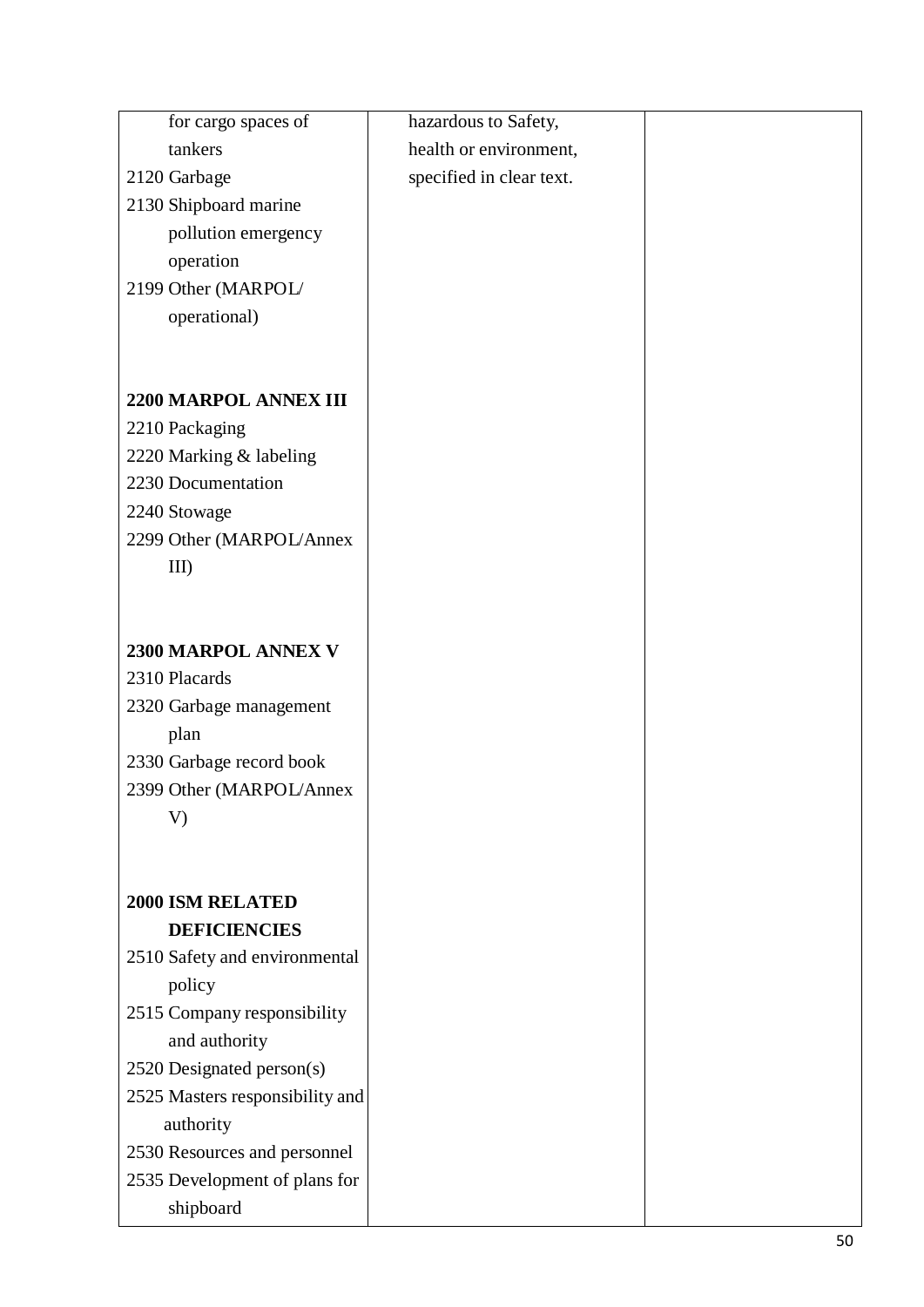| operations                       |  |
|----------------------------------|--|
| 2540 Emergency preparedness      |  |
| 2545 Reports and analysis of     |  |
| non-conformities,                |  |
| accidents and hazardous          |  |
| occurrences                      |  |
| 2550 Maintenance of ship and     |  |
| equipment                        |  |
| 2555 Documentation               |  |
| 2560 Company verification,       |  |
| Review and Evaluation            |  |
| 2565 Certification, verification |  |
| and control                      |  |
| 2599 Other (ISM)                 |  |
|                                  |  |
|                                  |  |
| <b>2600BULK CARREIERS-</b>       |  |
|                                  |  |
| <b>ADDITIONAL SAFETY</b>         |  |
| <b>MEASURES</b>                  |  |
| 2610 Bulkhead strength           |  |
| 2620 Endorsement of cargo        |  |
| booklet                          |  |
| 2630 Triangle mark               |  |
| 2640 Cargo density declaration   |  |
| 2650 Loading instrument          |  |
| 2660 Water level indicator       |  |
| 2699 Other (bulk carriers)       |  |
|                                  |  |
|                                  |  |
|                                  |  |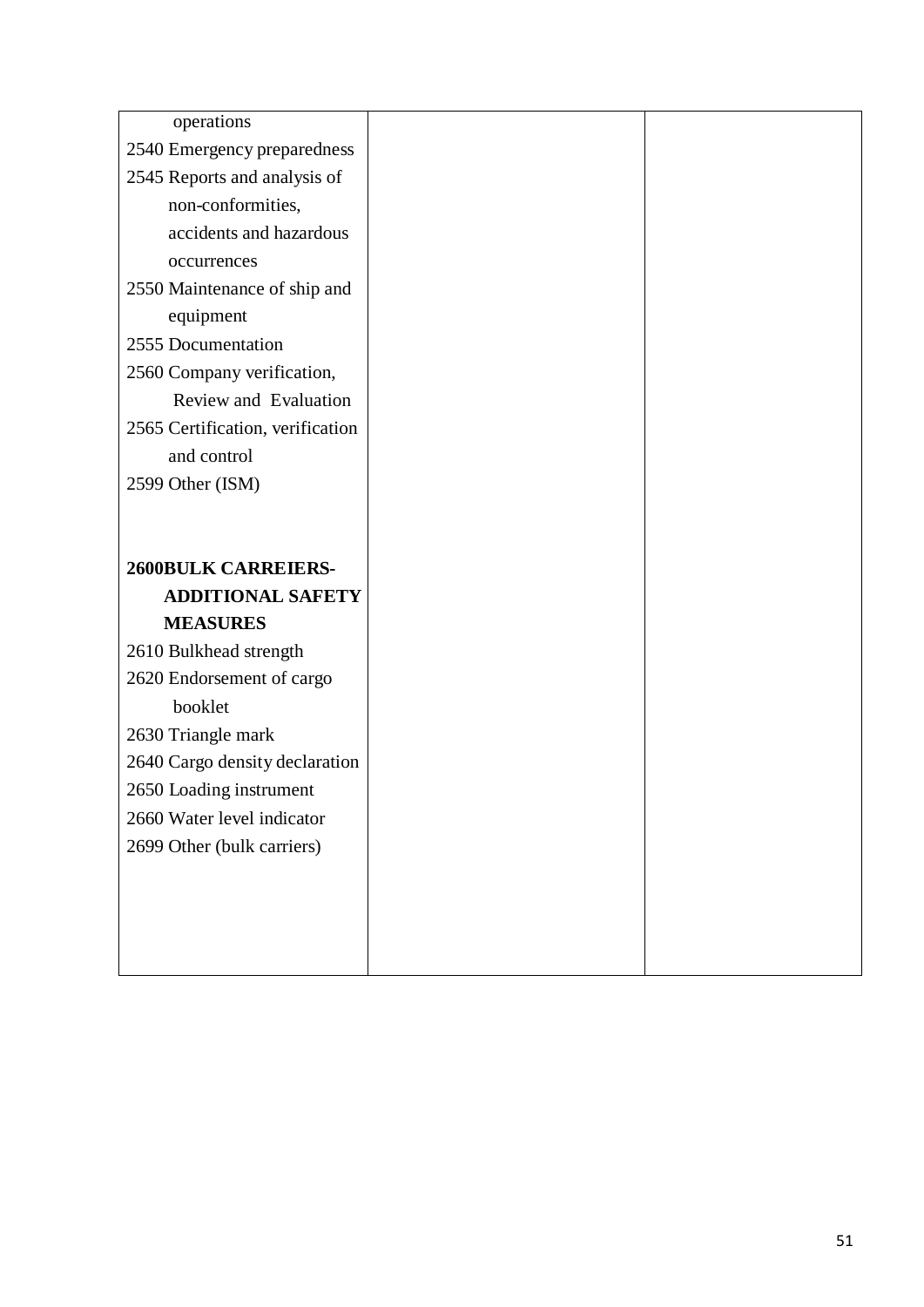### **NOTICE OF DETENTION OF A SHIP**



**DEPARTMENT OF MARINE ADMINISTRATION MINISTRY OF TRANSPORT AND COMMUNICATIONS, THREE STOREY BLDG, DAWBON DOCKYARD RD, DAWBON TSP.,YANGON, THE REPUBLIC OFTHEUNION OF MYANMAR. Tel:+ 95-1-556097/556073 Fax: +95-1-556093**

- 
- 
- **5. Laying at**

**1. Name of ship 2. Port of registry** ..................................... **3. Call sign 4. Flag State** - - - - - - - - - - - -

**In pursuance of:**

**Sec; 230 The Myanmar Merchant Shipping Act on the Unseaworthy Ships; etc.** 

**The reason for the detention\* is defect <sup>+</sup> in:**

| Hull                                 | <b>Machinery</b> | <b>Safety Equipment</b>           |
|--------------------------------------|------------------|-----------------------------------|
| <b>Ballast &amp; Cargo</b>           | <b>Manning</b>   | <b>Other causes</b>               |
| Port                                 |                  | <b>Date</b>                       |
|                                      |                  | <b>Name</b>                       |
|                                      |                  | (duly authorised surveyor of DMA) |
|                                      |                  | <b>Signature</b>                  |
| <b>NOTICE OF RELEASE OF THE SHIP</b> |                  |                                   |